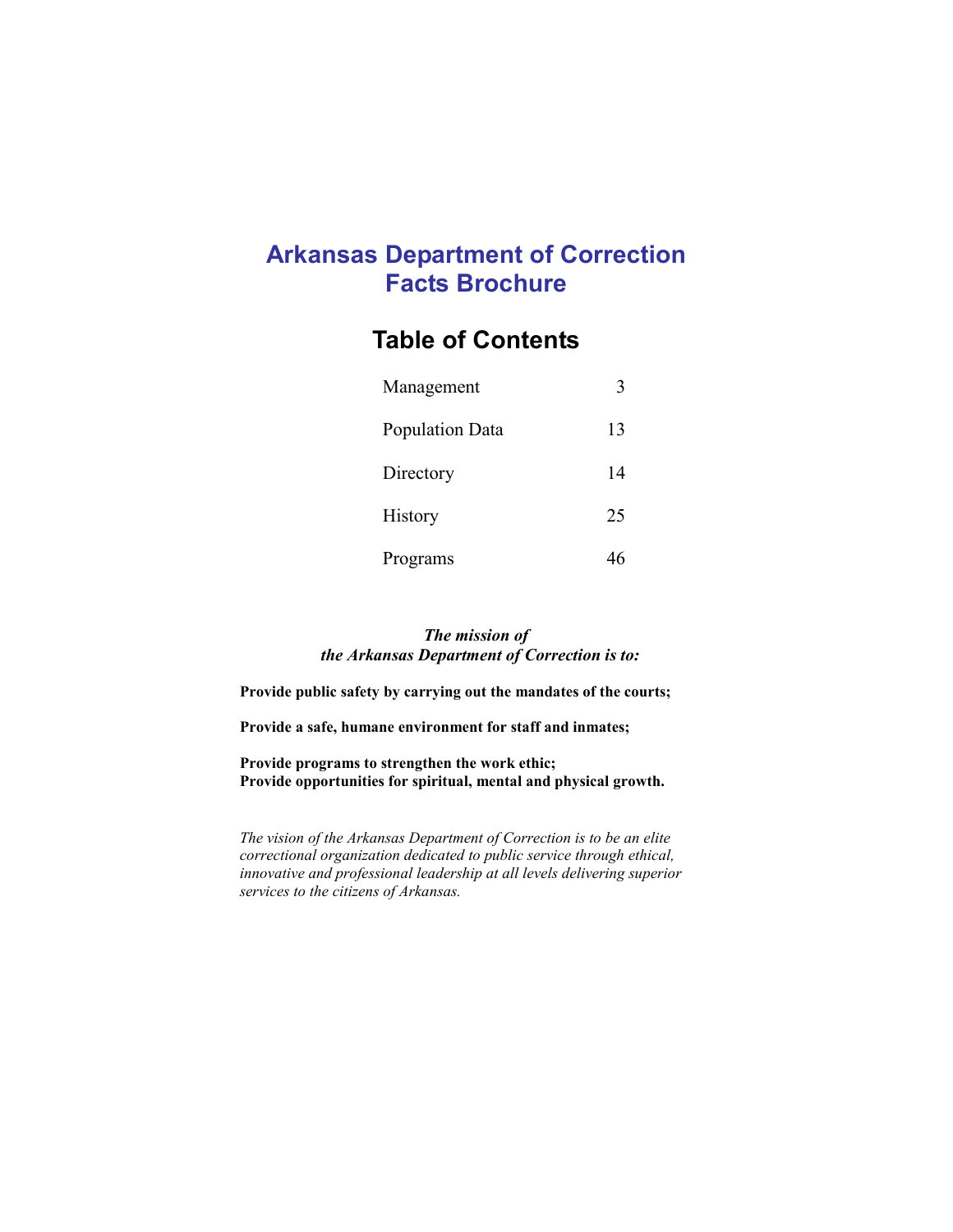## EEO Statement

In keeping with its mission, the Department of Correction desires to employ individuals who are dependable and sincerely interested in serving the mission of the department. The ADC seeks employees who can handle these important matters in a professional manner.

The ADC is an equal opportunity employer providing equal employment opportunities without regard to race, color, sex, religion, national origin, age, disability or veteran status. This policy and practice relates to all phases of employment including, but not limited to, recruiting, hiring, placement, promotion, transfer, layoff, recall, termination, rates of pay or other forms of compensation, training, use of all facilities and participation in all department sponsored employee activities and programs.

All members of the ADC management staff are familiar with this statement of policy, the philosophy behind it and their responsibility to apply these principles in good faith for meaningful progress in the utilization of minorities and women.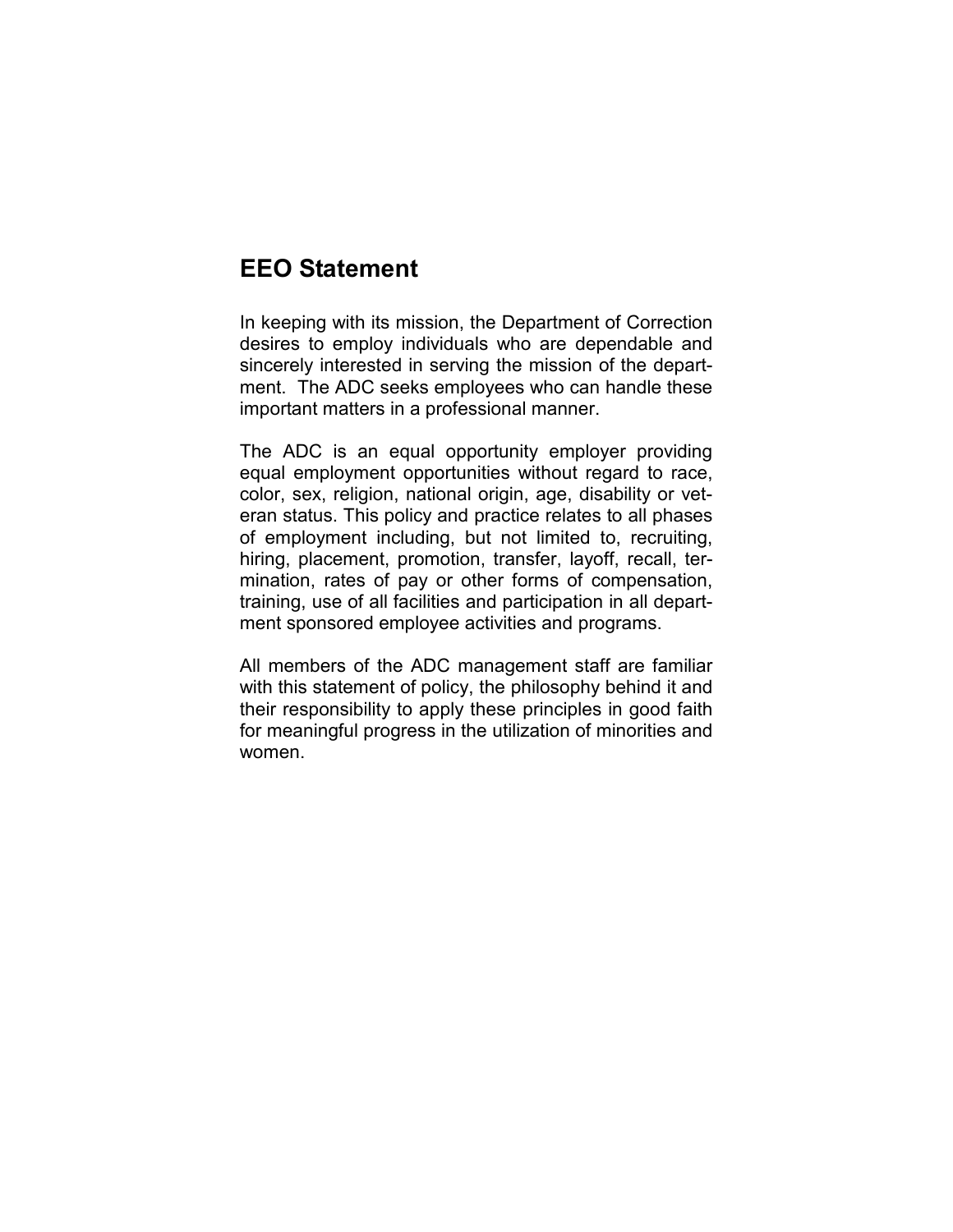# Management

### Board of Corrections

In 1993, the Arkansas General Assembly amended Arkansas Code Annotated 12-27-101 and placed the Department of Correction under the supervision and control of the Board of Correction and Community Punishment, which assumed the powers, functions and duties formerly held by the Board of Correction (created in 1968) and its predecessor, the State Penitentiary Board (created in 1943).

In August 2001, legislation went into effect changing the board's name to the Board of Corrections. The change became necessary when the name of the Department of Community Punishment changed to the Department of Community Correction.

The board has seven voting members:

- Five citizen members
- Chairman of the Post Prison Transfer Board (Until 1993, the Board of Parole)
- One criminal justice faculty member, employed at a four-year Arkansas university

The board was impaneled July 1, 1993. Each member serves a term of seven years.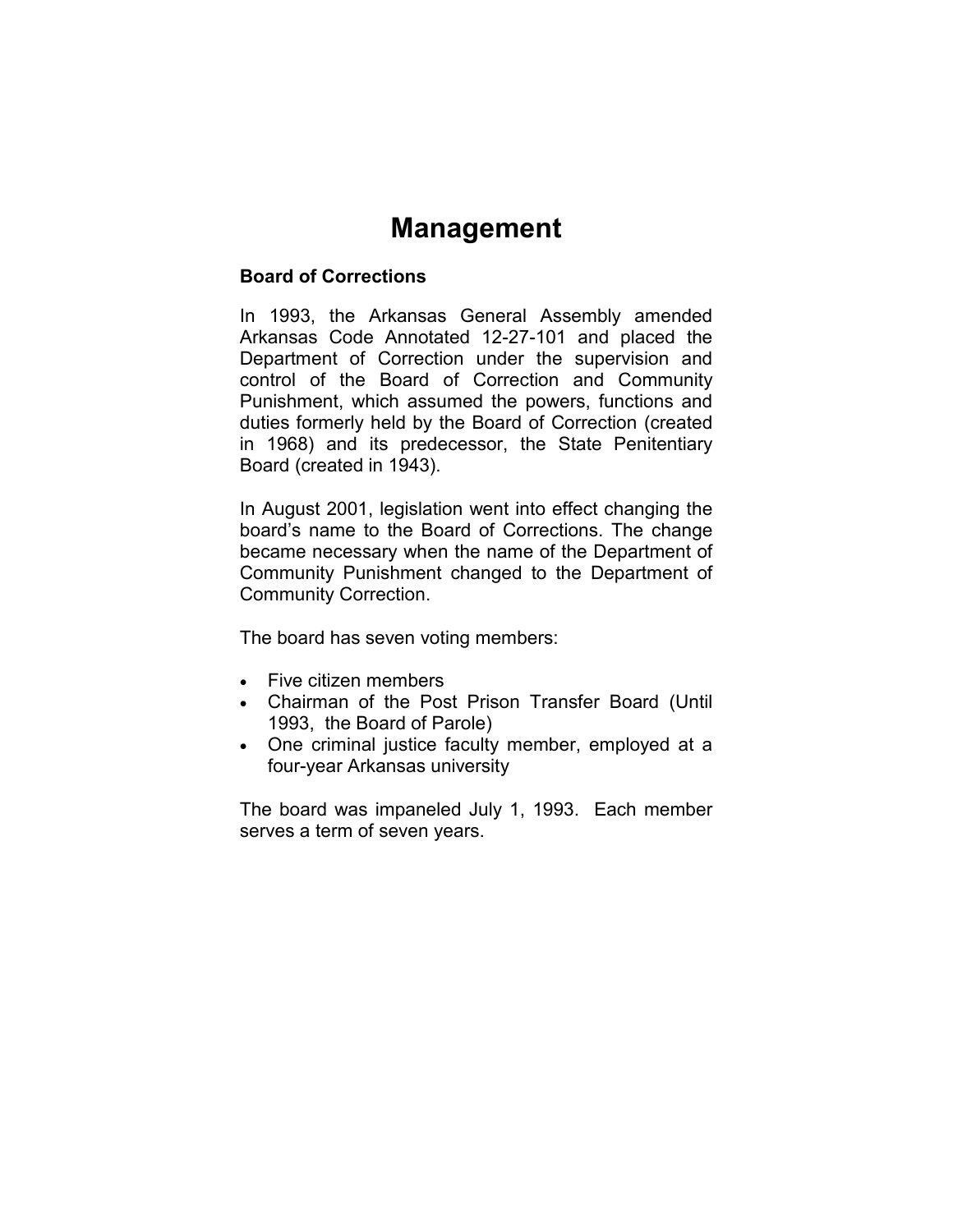### Director and Staff

The Director of the Arkansas Department of Correction reports directly to the Board of Corrections as the agency's chief executive, officer, and is responsible for the agency's philosophy, mission and operations.

The ADC has four divisions, which are supervised by a deputy or assistant director. The divisions are Administrative Services, Institutional Services, Health and Correctional Programs and Construction and Maintenance. In addition, the agency has a staff of professionals who report directly to the Director.

The Public Information and Legislative Liaison is responsible for releasing information, responding to requests from the media and the public, coordinating tours of department facilities, agency publications, constituency services and assisting members and staff of the Arkansas General Assembly.

The **Attorney** provides assistance to the department on legal matters and has a critical role in the development of policies and procedures, which must comply with state and federal laws. The ADC attorney also represents the Department at Arkansas Claims Commission hearings and on employee grievance appeals.

The Equal Employment Opportunity and Grievance **Officer** monitors compliance with court consent decrees and the Uniform Employee Grievance Procedures, established in 1985 by gubernatorial proclamation. The officer also assists in development of affirmative action plans and efforts.

Internal Affairs investigates inmate complaints, suspected criminal activities and serious allegations regarding employee conduct. The division works with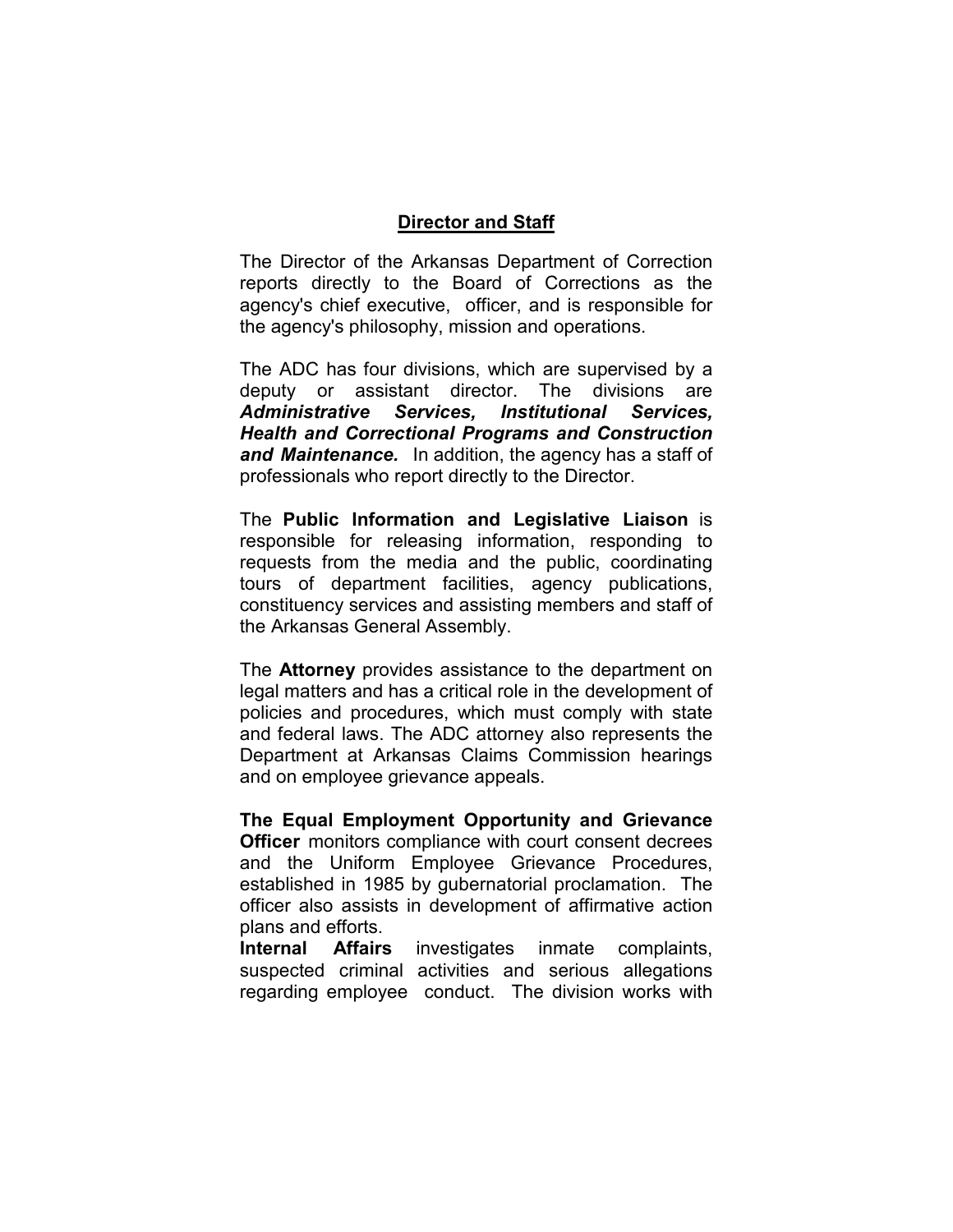the Attorney General's Office on employee litigation and Arkansas Claims Commission actions. Internal Affairs also coordinates contact with law enforcement agencies concerning alleged criminal activities of inmates and employees.

Disciplinary Hearings allow inmates to respond to disciplinary actions filed against them by department staff. A disciplinary hearing officer interviews each inmate, reviews documentation and determines any necessary sanctions. Inmates have the right to appeal through various channels within the ADC.

The Internal Auditor performs regular program audits and specific audits requested by administrators. The internal auditor also provides assistance and information to legislative and other external auditors, reviews their findings and initiates corrective action.

## Administrative Services

The Administrative Services Division provides support services to all operational units of the department while ensuring agency compliance with state and federal accounting and budgetary procedures.

Human Resources assists operational units in all aspects of personnel-related functions including recruitment, hiring, employee benefits, training, staff development and retention of a skilled labor force for the Department of Correction. The Human

Resources division has an active recruitment program headed by a full-time recruiter.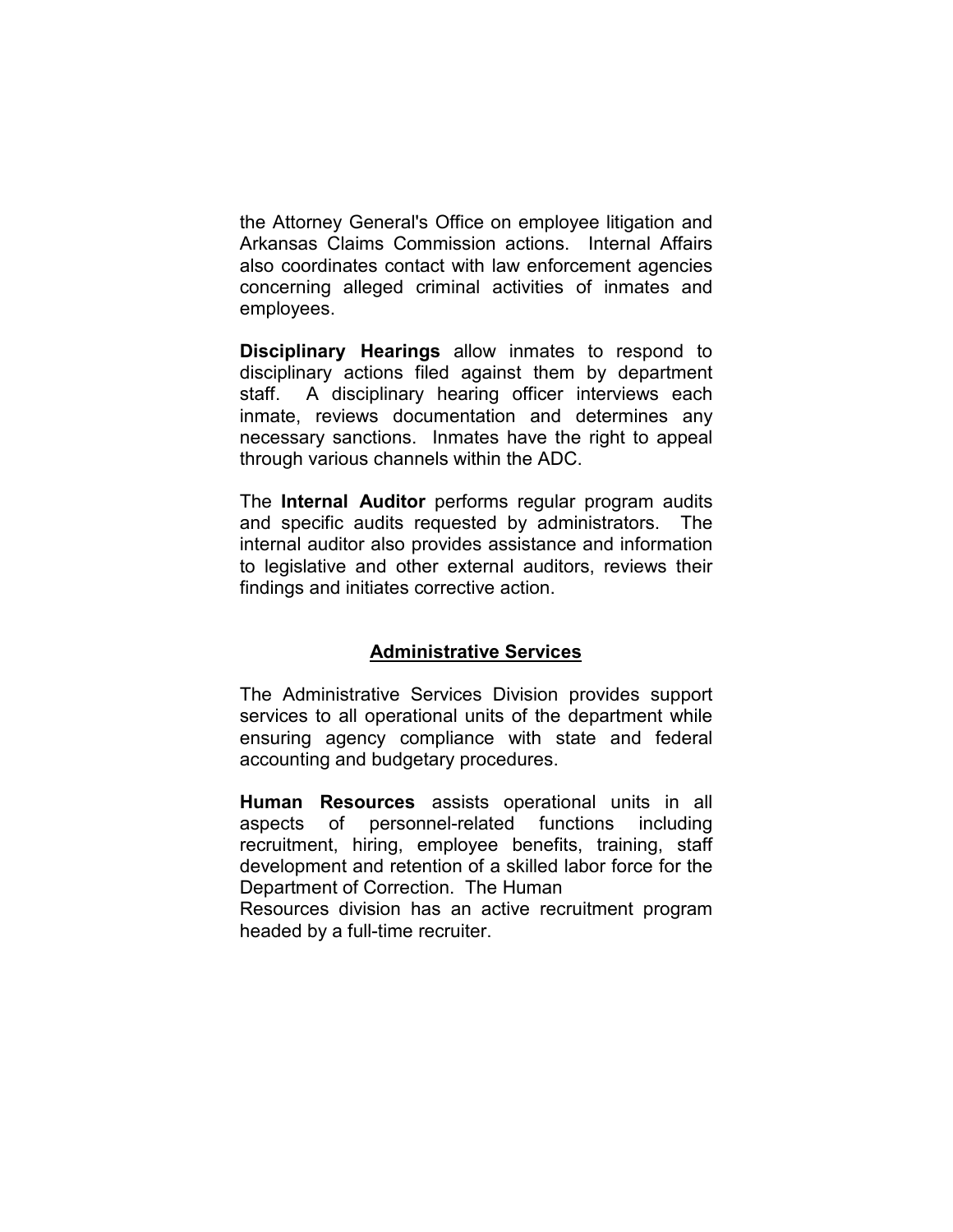Accounting Operations is responsible for accounts payable for the department and telephone services for Pine Bluff Complex and Administration Annex East.

Accounting Control is responsible for agency fund management activities, administration of federal grants and maintenance of general and subsidiary ledgers, records of fixed assets and insurance coverage.

Budget prepares annual and biennial budgets, required financial reports, analysis and monitors agency expenditures.

Purchasing procures goods and services for the agency and administers all aspects of its vehicle fleet.

Information Systems includes the development, maintenance and evaluation of computer applications, network and equipment installation and employee training.

Training provides education for employees, including at least 240 hours of pre-service training for new correctional officers, a 16-hour orientation for nonsecurity personnel and management level training. Inservice training is conducted at the Training Academy and other ADC facilities. The academy is accredited by the American Correctional Association.

Warehouse and Food Services division is responsible for procuring, storing and transporting food for the department and for menu planning and meal preparation that meets the nutritional and health requirements of the inmate population.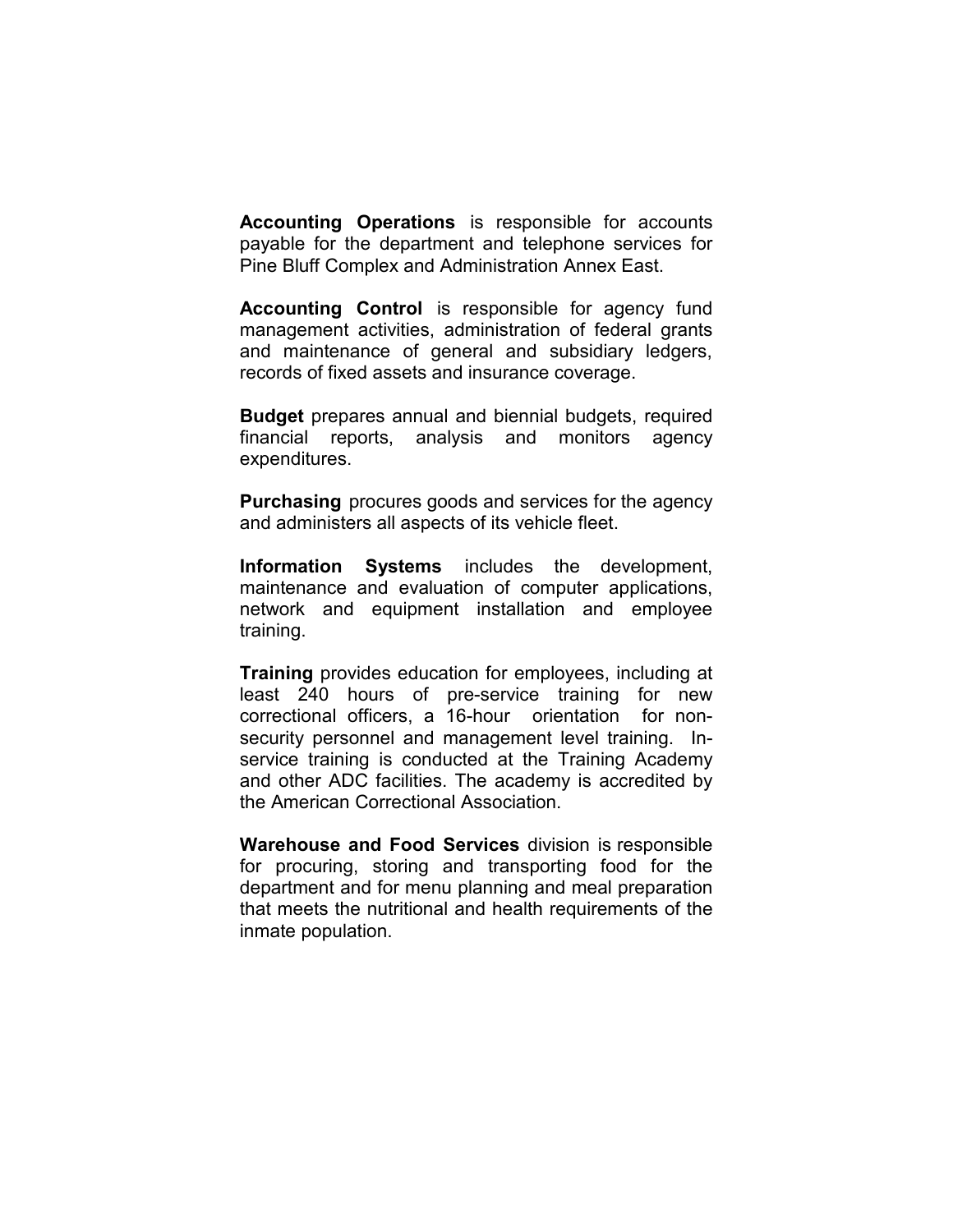Research and Planning section provides analytical and research services that respond to informational needs and assist in achieving the department's overall goals and objectives. It also coordinates the strategic planning process including development of performance measures and collection of data for program evaluation.

## Institutional Services

Security monitors and evaluates the agency's security procedures and reviews security-related equipment and programs.

Regional Jails are operated by the Department at Pine Bluff, Dermott, and Brickeys. They house city, county and state inmates, enabling governmental entities to share construction and operating costs.

Accreditation is the process the Department utilizes to develop policies and facilities that meet the national standards of the American Correctional Association. Accreditation enhances program development and improves the inmate's quality of life. All departmentowned facilities are accredited by the ACA.

Boot Camp Program is a 105-day, military style treatment program for nonviolent offenders. The Boot Camp uses discipline, academic education and substance abuse education to modify criminal behavior and reduce the need for long-term incarceration. An aftercare program is provided to Boot Camp graduates.

Work Release Program allows inmates to hold paid jobs in the community while being housed at a correctional facility. The Department of Correction operates Work Release programs at Luxora, Springdale, Benton, Texarkana, Pine Bluff and Wrightsville.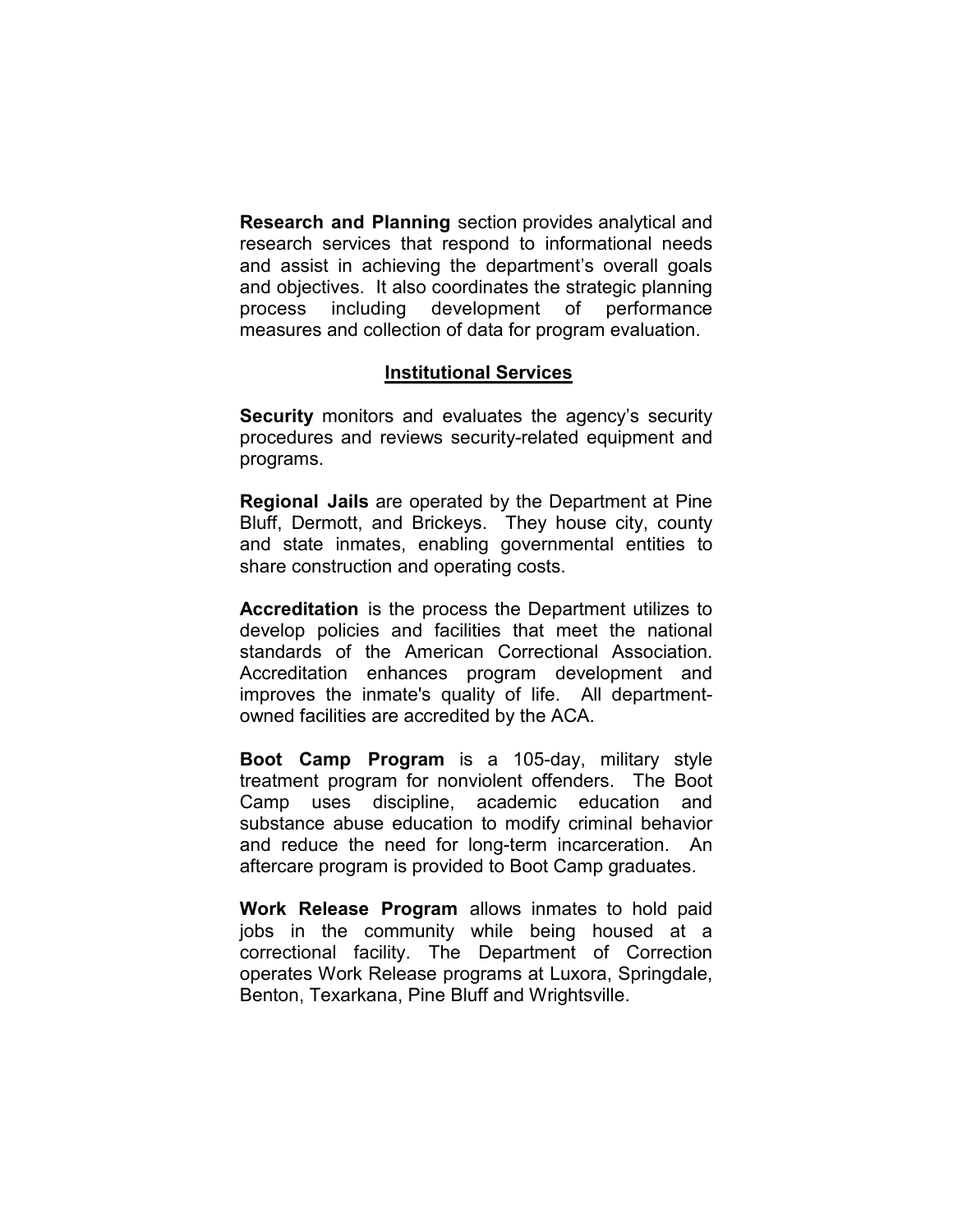Pre-Release Programs at the Wrightsville, Tucker and McPherson Units provide counseling and instruction to inmates nearing their parole eligibility or release dates. The programs provide inmates with information, assistance and opportunities to address anxieties about re-entering society.

Inmate Grievance Procedure allows inmates to resolve grievances, complaints and problems through established procedures. Inmates submit grievances at the unit level. Decisions can be appealed to the chief deputy or deputy director of institutions. Unless an extension is agreed upon, the process is completed within 90 days. In emergency situations, immediate action is taken. The ADC's grievance procedure is certified by the U. S. Department of Justice, which means the courts can hold inmate lawsuits until grievance remedies are exhausted.

Inmate Transportation is responsible for transporting and escorting inmates outside department facilities. Inmates are transported for medical appointments, court appearances and unit transfers. During any inmate movement, transportation personnel maintain security and protect property.

Agriculture Program provides the majority of vegetables, meat, milk and eggs consumed by the inmate population and generates revenue by selling soybeans, rice, cotton and other cash crops. The department's largest farm operation is located at the Cummins Unit where 14,000 acres are devoted to cash crops, vegetables, hay production and livestock. More than 3,500 acres at the Wrightsville Unit are used for cattle and hay production. The Tucker Unit provides 4,000 acres for rice and soybeans. The East Arkansas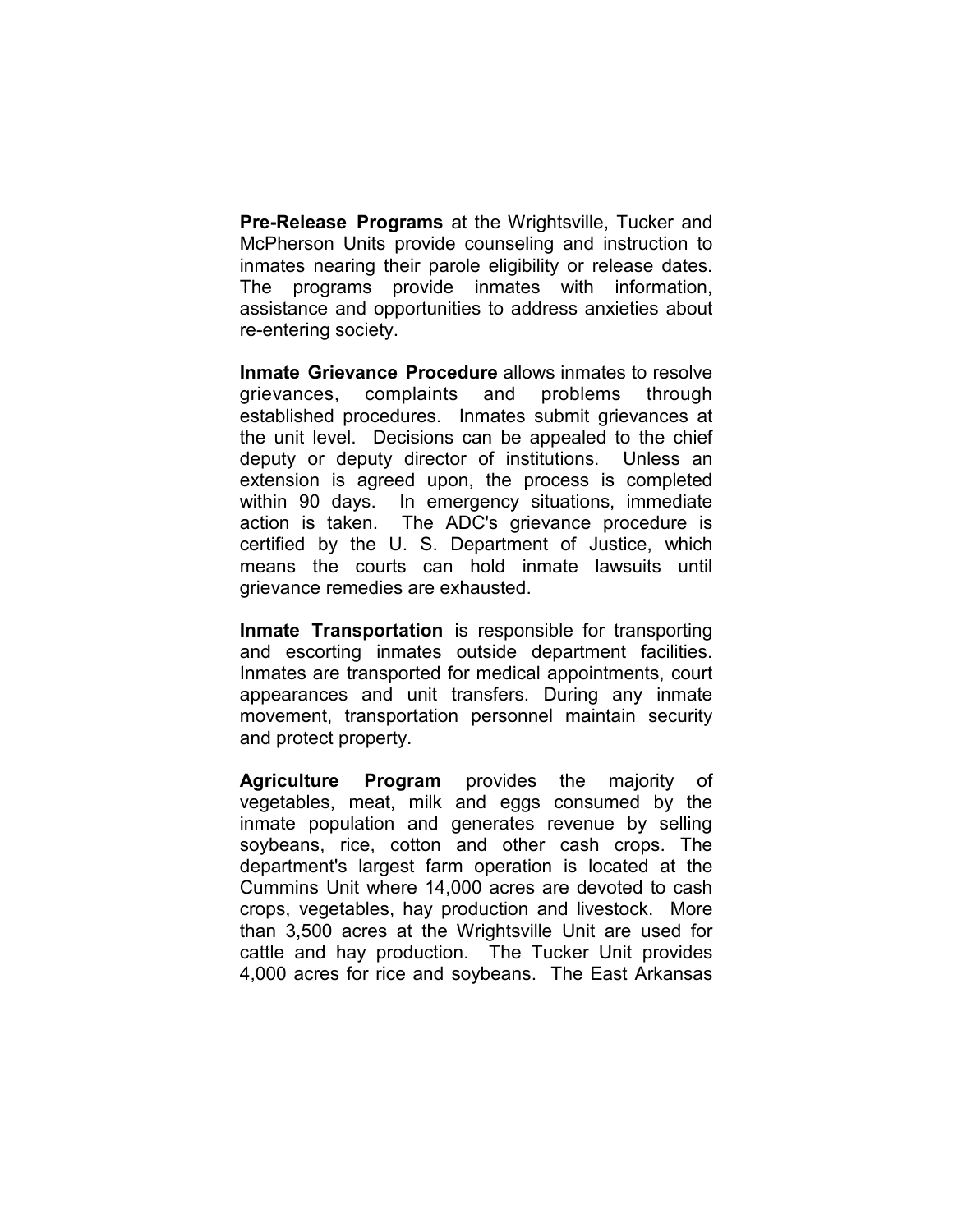Regional Unit produces cotton, soybeans and wheat on 3,000 acres. A vegetable processing plant is located at the Varner Unit.

Industry Program offers on the job training for inmates in manufacturing settings and produces goods for public agencies and nonprofit organizations. Principal operations include digital imaging, janitorial products, garment manufacturing, vinyl products, graphic arts and duplicating, mattress manufacturing, vehicle refurbishing, school furniture repair, furniture manufacturing and athletic/recreational equipment production.

Classification is a comprehensive system that determines inmate placement for vocational, work and facility/barracks assignments by evaluating security requirements, programming needs and individual characteristics such as age, offense, criminal history and medical and psychological conditions.

Emergency Preparedness is designed to keep the Department in a state of readiness. Through extensive training and by developing procedure manuals and Emergency Response Teams, this system minimizes the impact of major emergencies.

Canine Drug Detection Program: The canine teams are used at facilities to search for narcotics and tobacco.

Vocational Education is provided by the Riverside Vocational Technical School, established by Act 288 of 1985. Its mission is to equip offenders with marketable skills to aid their re-entry into society. Courses are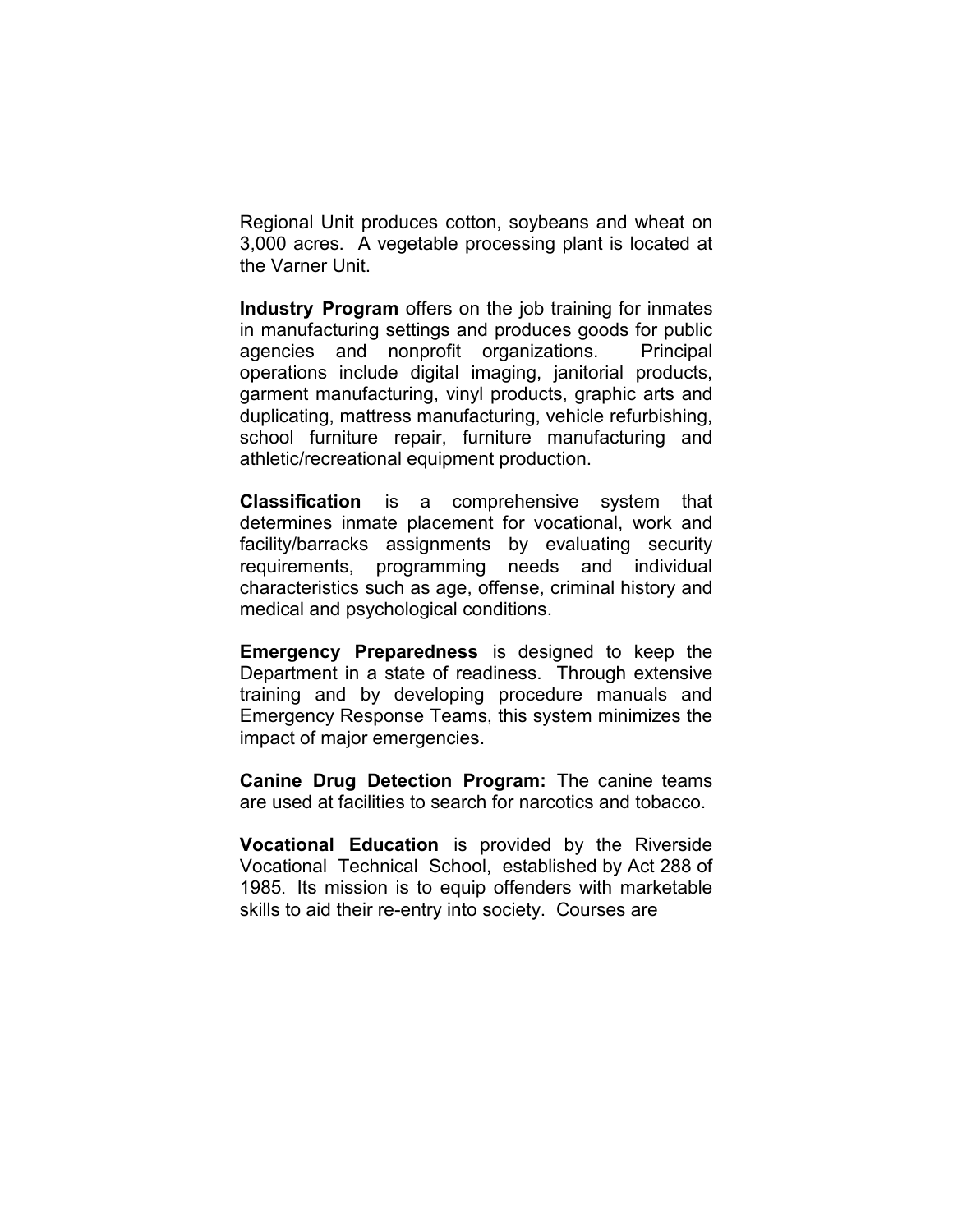individually paced, but usually take about nine months to complete. Courses available to eligible inmates include automotive mechanics, horticulture, cabinet making, cosmetology, welding, data processing, diesel engine mechanics, carpentry/construction, brick and block masonry, computerized accounting, graphic arts, drafting, plumbing and small engine mechanics.

## Health and Correctional Programs

Religious Services conducts Catholic, Protestant, Jewish, and Islamic services for inmates and provides opportunities for other religious groups to meet in accordance with inmate needs and security procedures. Department chaplains provide a crisis ministry by delivering death and other emergency messages to inmates and assisting them with telephone calls, emergency furloughs and letter writing. Chaplains are available for pastoral counseling and individual care. Community volunteers and Certified Religious Assistants help organize religious activities within the institutions.

Education for inmates is provided through the Arkansas Department of Correction School District, created by Act 279 of 1973 and amended by Act 751 of 1985. The district, which is accredited and supervised by the Arkansas Department of Education, provides non-graded programs that enable students to progress individually. Academic testing during intake orientation determines placement. Students are retested at three month intervals and may be promoted to higher levels, with the potential of earning a high school equivalency (GED) diploma. The Board of Corrections has made education mandatory for all inmates who lack their GED or high school diploma and are able to participate.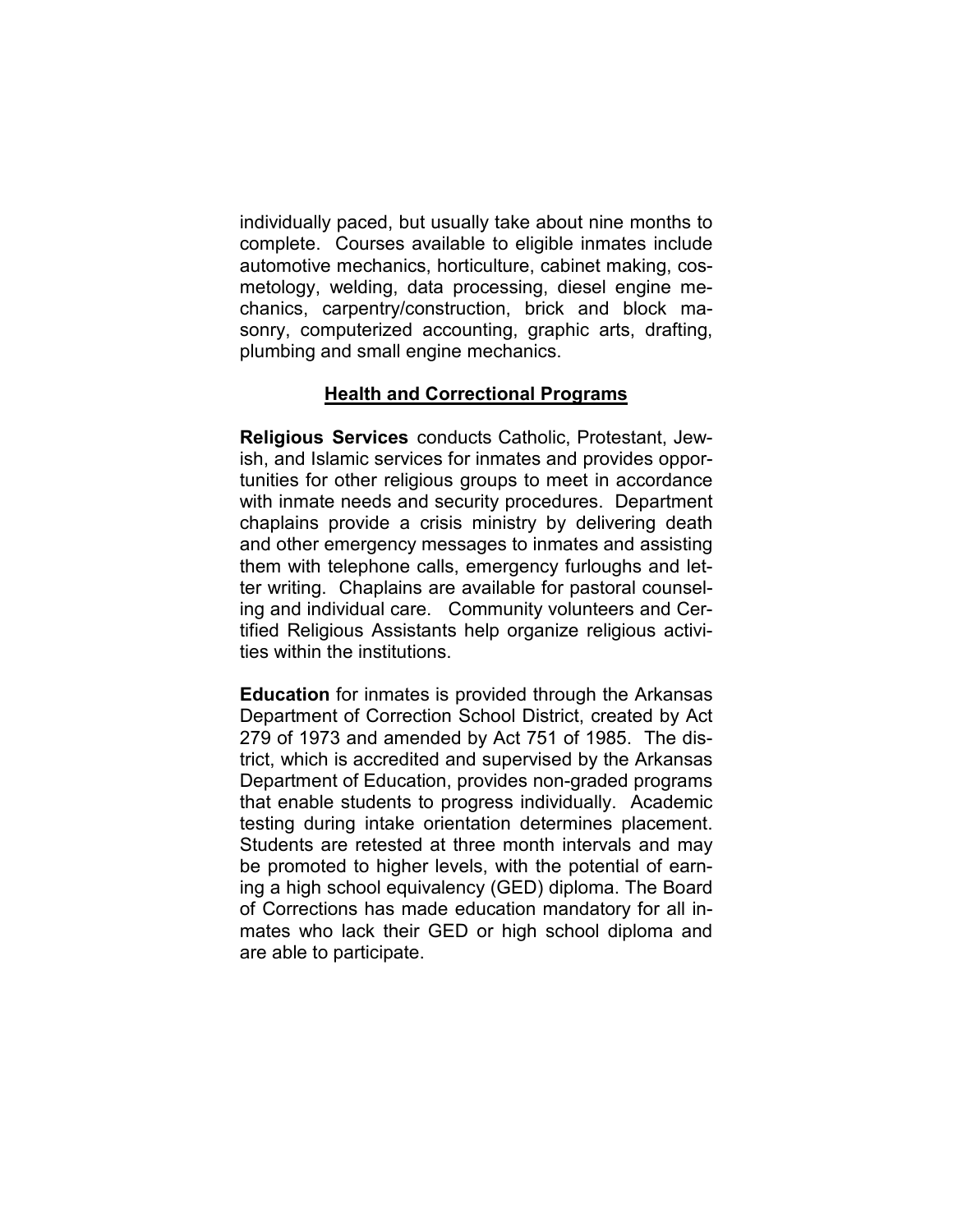Medical Services include sick call, physician referral, X-ray and laboratory services, prosthetic and pharmaceutical needs, hospital care and specialty services such as cardiology, HIV clinics, chronic care clinics for respiratory ailments, surgery and access to optometry and dental programs. Medical and dental services for inmates are provided by a private contractor. Infirmaries are operated at major units, and a licensed hospital is located at the Diagnostic Unit. Cosmetic and truly elective procedures are not provided.

Mental Health Services provides psychological assessment of new inmates and uses the information for classification and determination of additional needs. The ADC has a Special Programs Unit for intensive treatment and specialized assessment and Special Management Barracks for on site management in the southeastern region with transition of mentally ill inmates back into the population, as well as counseling and suicide prevention services. Proactive programs dealing with anger management, criminal thinking, and relapse prevention are available at most facilities.

Substance Abuse Treatment Program, supervised by professional staff, is conducted at most facilities. This residential treatment program uses a relapse/recovery approach. After completing SATP, inmates are encouraged to participate in weekly group meetings. In conjunction with SATP, is the Therapeutic Community, a more comprehensive nine-month residential program, which is available at the Tucker and McPherson Units.

Sex Offender Screening and Risk Assessment performs evaluations on all adults convicted of sexual offenses in Arkansas to determine the risk-level they could pose to the general public. More than 500 sex offenders are convicted each year.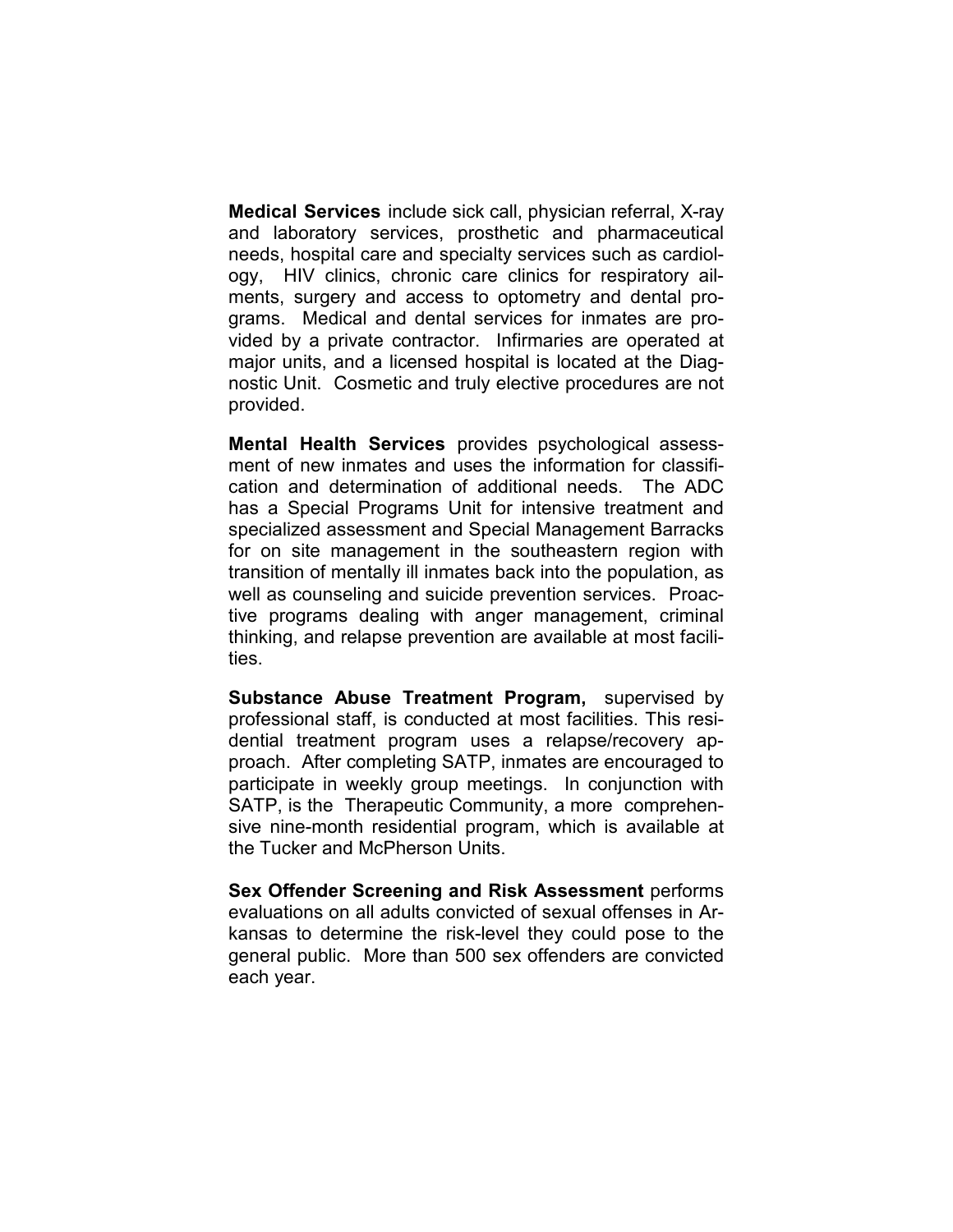Reduction of Sexual Victimization Program (RSVP) is a voluntary, twelve-month program designed to treat sex offenders prior to release. The program is designed to help sex offenders understand, manage and control sexually deviant behavior.

Volunteer Services offers orientation and training to volunteers who provide a wide range of services to inmates. Volunteer programs include Jaycees, Alcoholic Anonymous, Cocaine Anonymous and Narcotics Anonymous meetings, religious and recreational activities, tutoring and counseling.

## Construction & Maintenance

Construction and Maintenance builds and maintains facilities required for departmental operations. Many construction projects are completed using inmate labor, which provides work and training for inmates and reduces the Department's construction costs by up to 40 percent.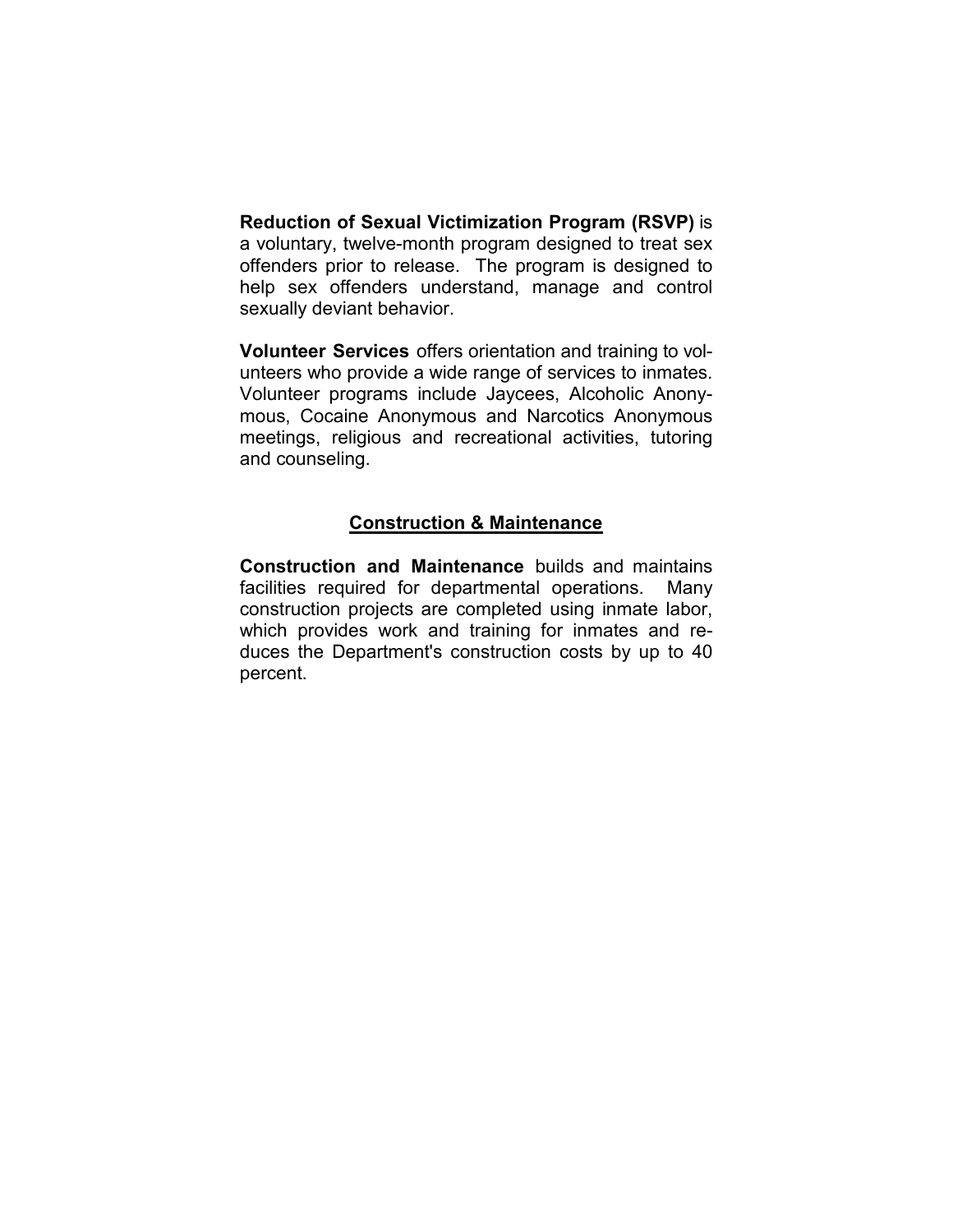## Inmate Demographics

| Sex  | Male                                       |                                      | 93.0% Female 7.0% |  |
|------|--------------------------------------------|--------------------------------------|-------------------|--|
| Race | White<br><b>Black</b><br>Hispanic<br>Other | 53.4%<br>45.7%<br>$0.7\%$<br>$0.3\%$ |                   |  |

Average Age of Population: Male =  $34$ , Female =  $35$ Average Age of Admission: Male = 33, Female = 35

### Custody Level

| Maximum: 11% | Minimum: $60\%$  |
|--------------|------------------|
| Medium: 26%  | Unclassified: 3% |

## Classification of Inmates

|          |        | Class IA $\left 5\%\right $ Class III $\left 4\%\right $<br>Class IB   $10\%$   Class IV   $16\%$ |  |
|----------|--------|---------------------------------------------------------------------------------------------------|--|
|          |        | Class IC $ 48\% $ Class I-P $ 3\% $                                                               |  |
| Class II | $14\%$ |                                                                                                   |  |

## Inmate Sentencing Data

| Total Inmates Admitted:                 | 7.132            |
|-----------------------------------------|------------------|
| Total Inmates Released:                 | 6.634            |
| Avg. Length of Sentence for Population: | 16 years, 8 mths |
| Avg. Length of Sentence for Admissions: | 7 years, 0 mths  |
| Avg. Length of Time Served:             | 2 years, 9 mths  |
|                                         |                  |

## Offense Breakdown (% of Population)

Violent:  $42\%$  | Non-Violent:  $58\%$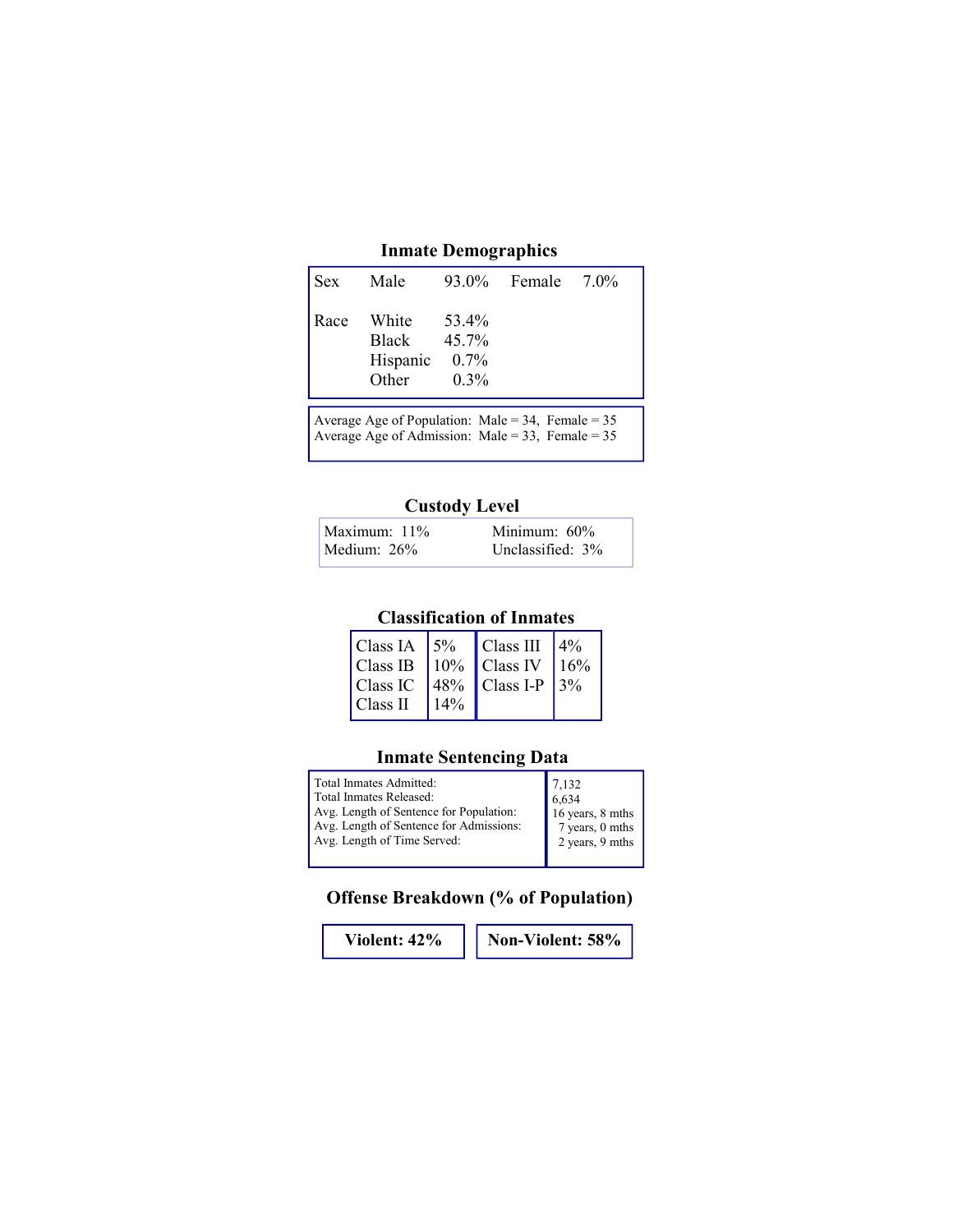## **Directory**

## Central Office

Established: 1979 Location: Princeton Pike Road, Pine Bluff, Jefferson **County** Mailing Address: P.O. Box 8707, Pine Bluff, AR 71611-8707 Telephone: (870) 267-6999 Fax Numbers: Director Staff: (870) 267-6244 Chief Deputy Director: 267-6313 Deputy Director of Operations: 267-6304 Deputy Director of Health/Programs: 267-6363 Assist. Director of Institutions: 267-6339 Assist. Director of Adm. Services: 267-6258 Assist. Director of Construction: 267-6617 Special Operations: Director's Office and staff, Chief Deputy Director of Institutions, Deputy/Assistant Directors of Administrative Services, Health and Correctional Programs, Institutions and Construction and Maintenance.

### Administration Annex East

Established: 2000 Location: Near the Pines Mall on Harding Avenue in Pine Bluff, Jefferson County Mailing Address: 2403 East Harding Avenue, Pine Bluff, AR 71601 Telephone: (870) 850-8510 Fax Numbers: Human Resources: (870) 850-8550 Information Technology: 850-8551 Accounting: 850-8494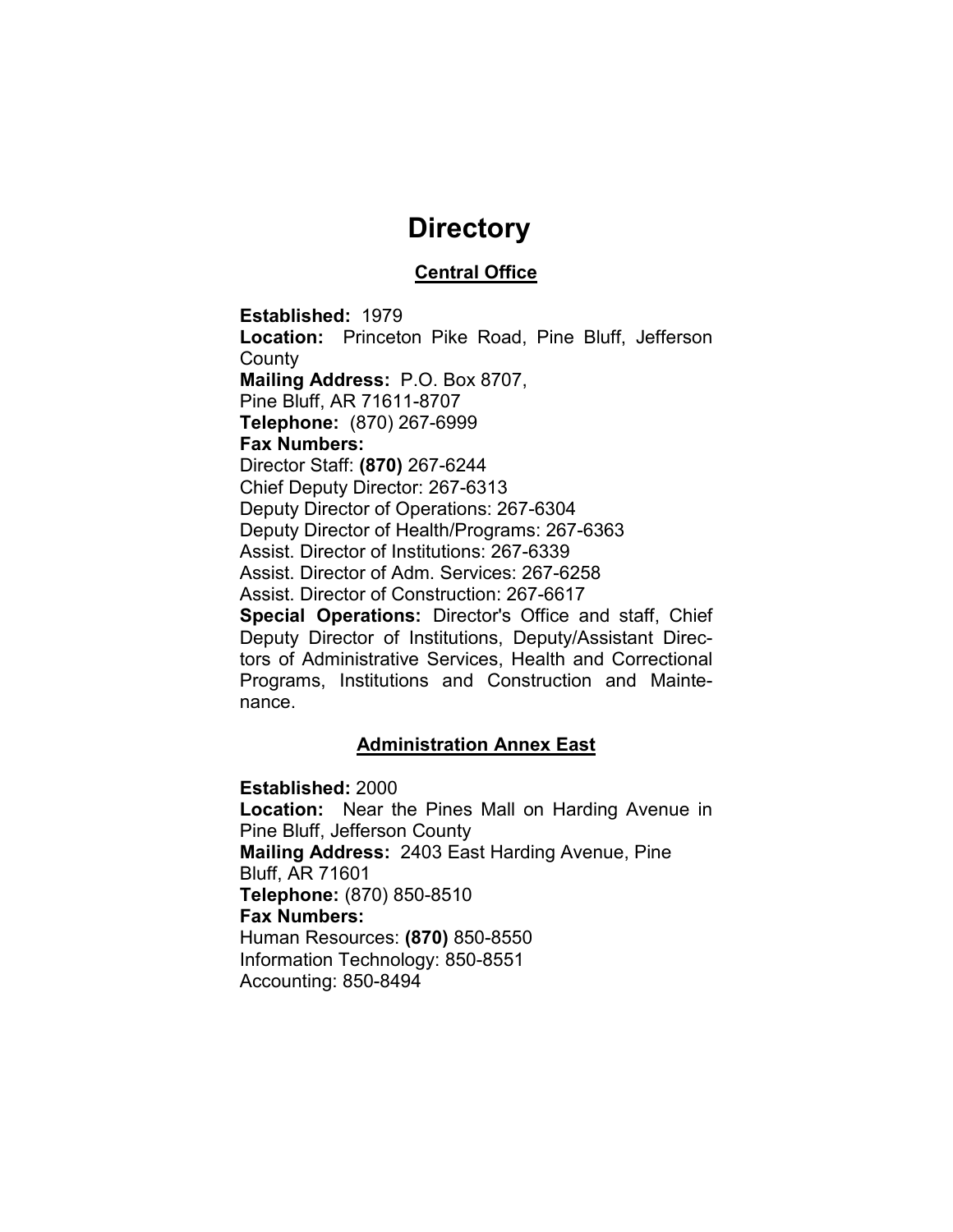Procurement: 850-8488 Inmate Banking: 850-8481 Sex Offender Assessment: 850-8446 Farm and Industry: 850-8440 Special Operations: Human Resources, Information Systems, Farm and Industry, Accounting, Procurement, Inmate Banking, Sex Offenders Assessment and Screening.

#### Benton Unit

Established: 1974 ACA Accredited Location: Five miles south of Benton, off Hwy 67 in Saline County (Arkansas Health Center) Mailing Address: 6701 Highway 67, Benton, AR 72015-8488 Telephone: (501) 315-2252 Fax Number: (501) 315-3736 Custody Level: Minimum Unit Capacity: 325 (225 Work Release; 100 Technical Parole Violator Program) Special Operations: Work Release, Substance Abuse Treatment Program, Education and Regional Maintenance

#### Boot Camp

Established: 1990 ACA Accredited Location: 10 miles south of Little Rock, off Hwy 365, Wrightsville, Pulaski County Mailing Address: P.O. Box 1000, Wrightsville, AR 72183-1000 Telephone: (501) 897-5806 Fax: (501) 897-1195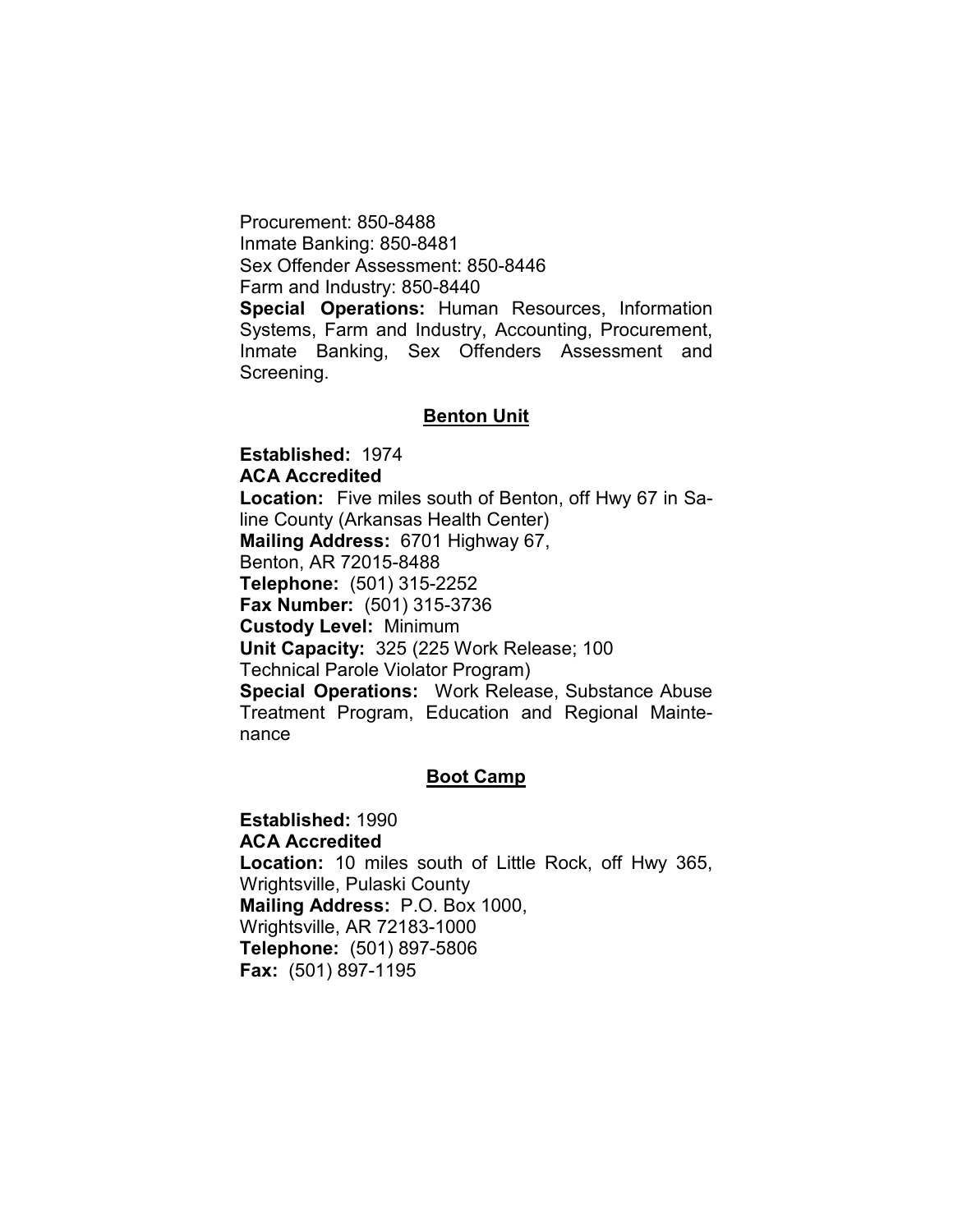#### Custody Level: Minimum

Unit Capacity: 212 (62 female inmates; 150 male inmates)

#### Approximate Acreage: 3,500

Special Operations: Military style boot camp for first time non-violent inmates, Education, ReAct, and Work Release and Industry for female inmates

#### Cummins Unit

Established: 1902 ACA Accredited Location: 28 miles South of Pine Bluff, off Hwy 65 in Lincoln County Mailing Address: P.O. Box 500, Grady, AR 71644-0500 Telephone: (870) 850--8899 Fax: (870) 850-8862 Custody Level: Maximum-Medium-Minimum Unit Capacity: 1750 Approximate Acreage: 16,500 Agriculture: Livestock, field crops, edible crops, feed mill, slaughterhouse and poultry Industry: Vinyl products/silk screening, engraving, garment factory and furniture refinishing. Special Operations: Substance Abuse Treatment Program, Special Management Barracks for mental health, Education, horse operation and canine unit

#### Delta Regional Unit

Established: 1990 ACA Accredited Location: Dermott, AR, Chicot County Mailing Address: Route 1, Box 12, Dermott, AR 71638-9505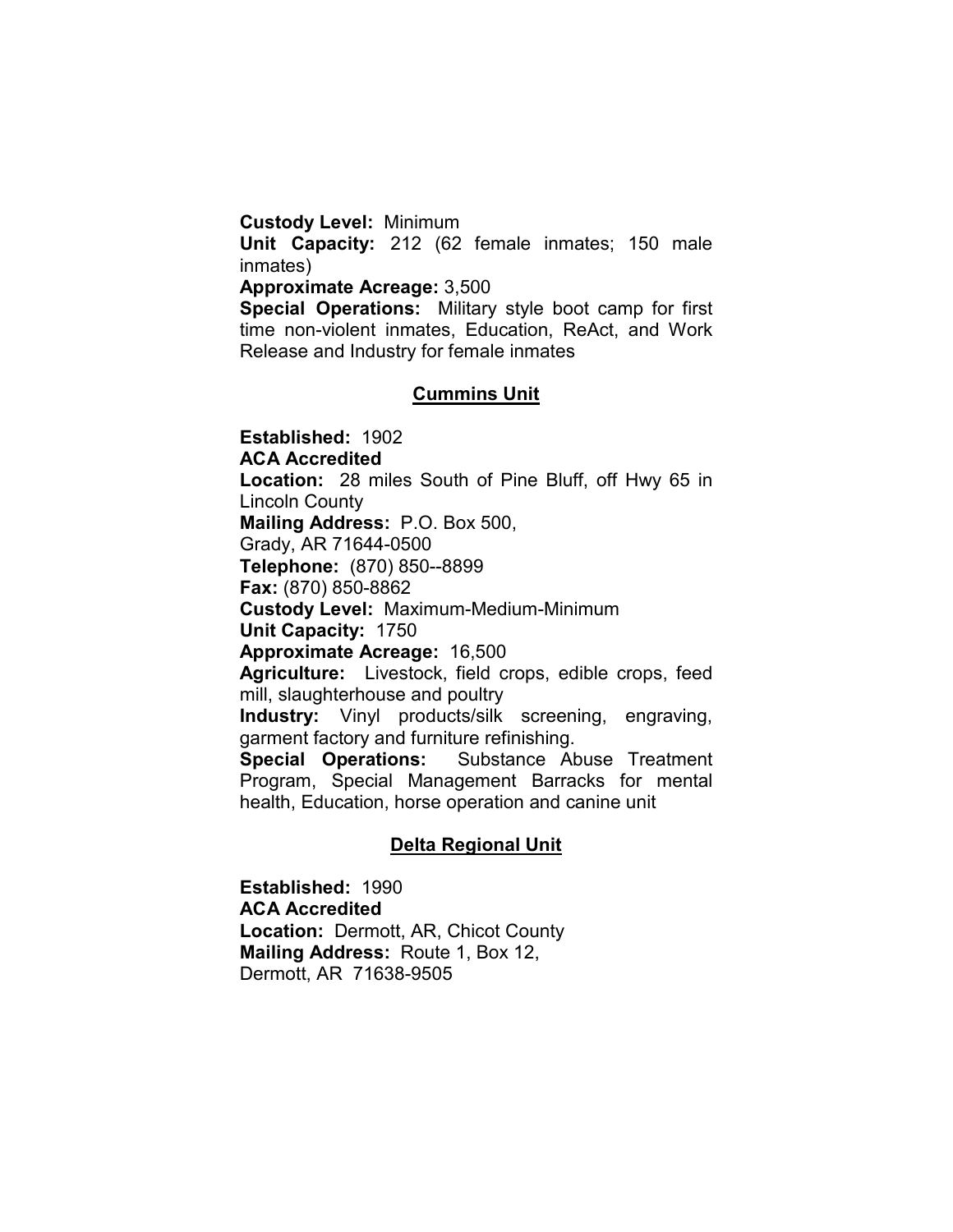Telephone: (870) 538-2000 Fax: (870) 538-2027 Custody Level: Medium-Minimum Unit Capacity: 400 Approximate Acreage: 90 Agriculture: Vegetable processing Industry: Janitorial Products Special Operations: Regional Maintenance, SATP, Education, Narcotics Anonymous Aftercare Program, Anger Control Group and Jail Operations

#### Diagnostic Unit

Established: 1981 ACA Accredited Location: Pine Bluff Complex, West 7th Street, Pine Bluff, Jefferson County Mailing Address: 7500 Correction Circle, Pine Bluff, AR 71603-1498 Telephone: (870) 267-6410 Fax: (870) 267-6837 Custody Level: Medium-Minimum Unit Capacity: 459 Approximate Acreage: 125 Special Operations: Male inmate intake, Special Programs Unit for mental health, hospital facility, construction warehouse, central warehouse, Substance Abuse Treatment Program and Education

#### East Arkansas Regional Unit

Established: 1992 ACA Accredited Location: Approximately 17 miles Southeast of Forrest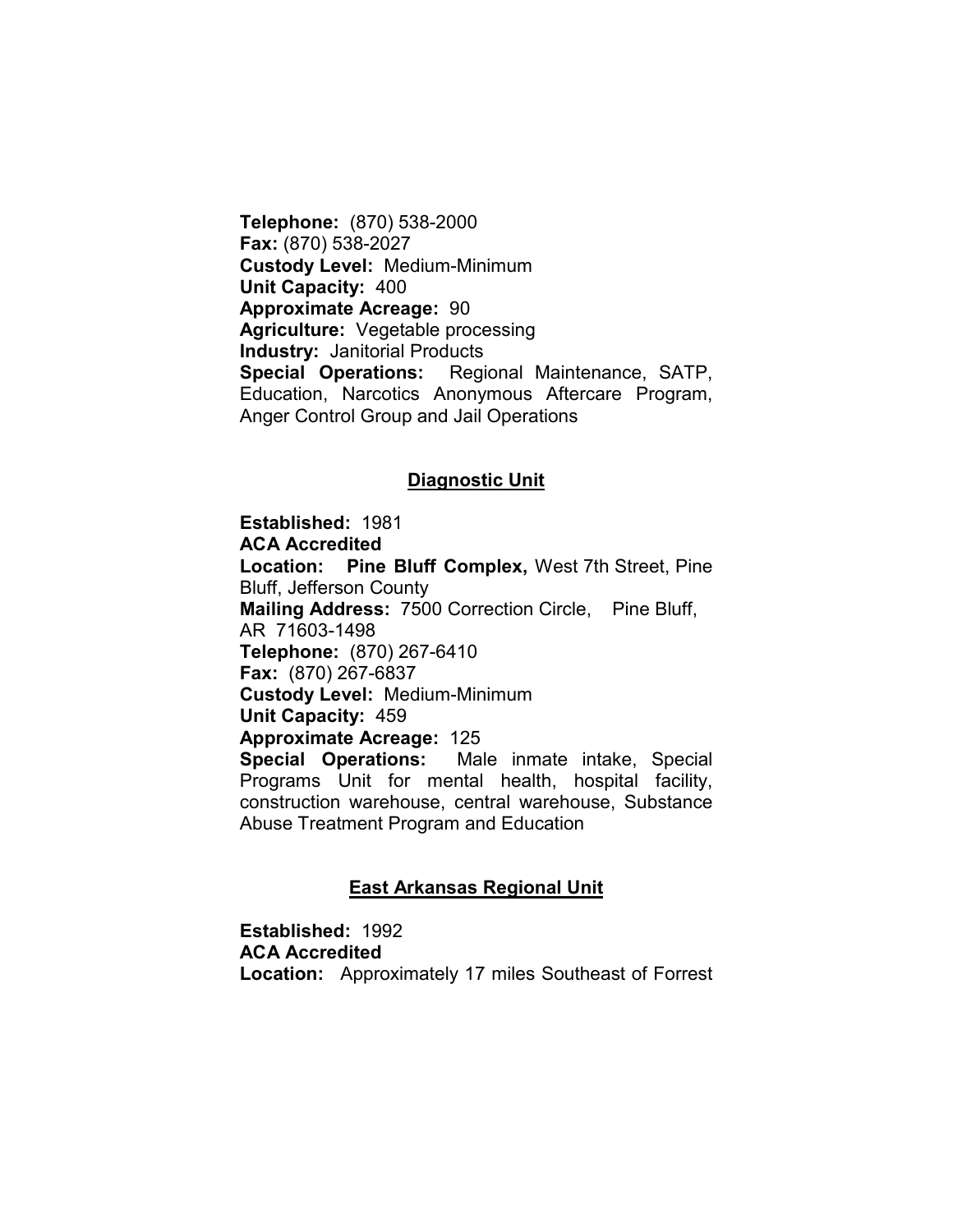City, Lee County Mailing Address: P.O. Box 180, Brickeys, AR 72320-0180 Telephone: (870) 295-4700 Fax: (870) 295-6564 Custody Level: Maximum-Medium-Minimum Unit Capacity: 1,432 Approximate Acreage: 2,500 Agriculture: Field Crops Special Operations: Maximum Security Unit, Jail Operations, Canine Unit, Education, Substance Abuse Treatment Program and Regional Maintenance

#### Grimes Correctional Facility

Established: 1998 ACA Accredited Location: Four miles Northeast of Newport, off Hwy 384, Jackson County Mailing Address: 300 Wackenhut Way, Newport, AR 72112-33493 Telephone: (870) 523-5877 Fax: (870) 523-8302 Custody Level: Maximum-Medium Unit Capacity: 800 Special Operations: Regional Maintenance, Substance Abuse Treatment Program, Education and Technical Parole Violator Program

#### **Jefferson County Jail/Correctional Facility**

Established: 1990 ACA Accredited Location: Pine Bluff Complex, off West 7th Street, Pine Bluff, Jefferson County Mailing Address: 7206 West 7th Street,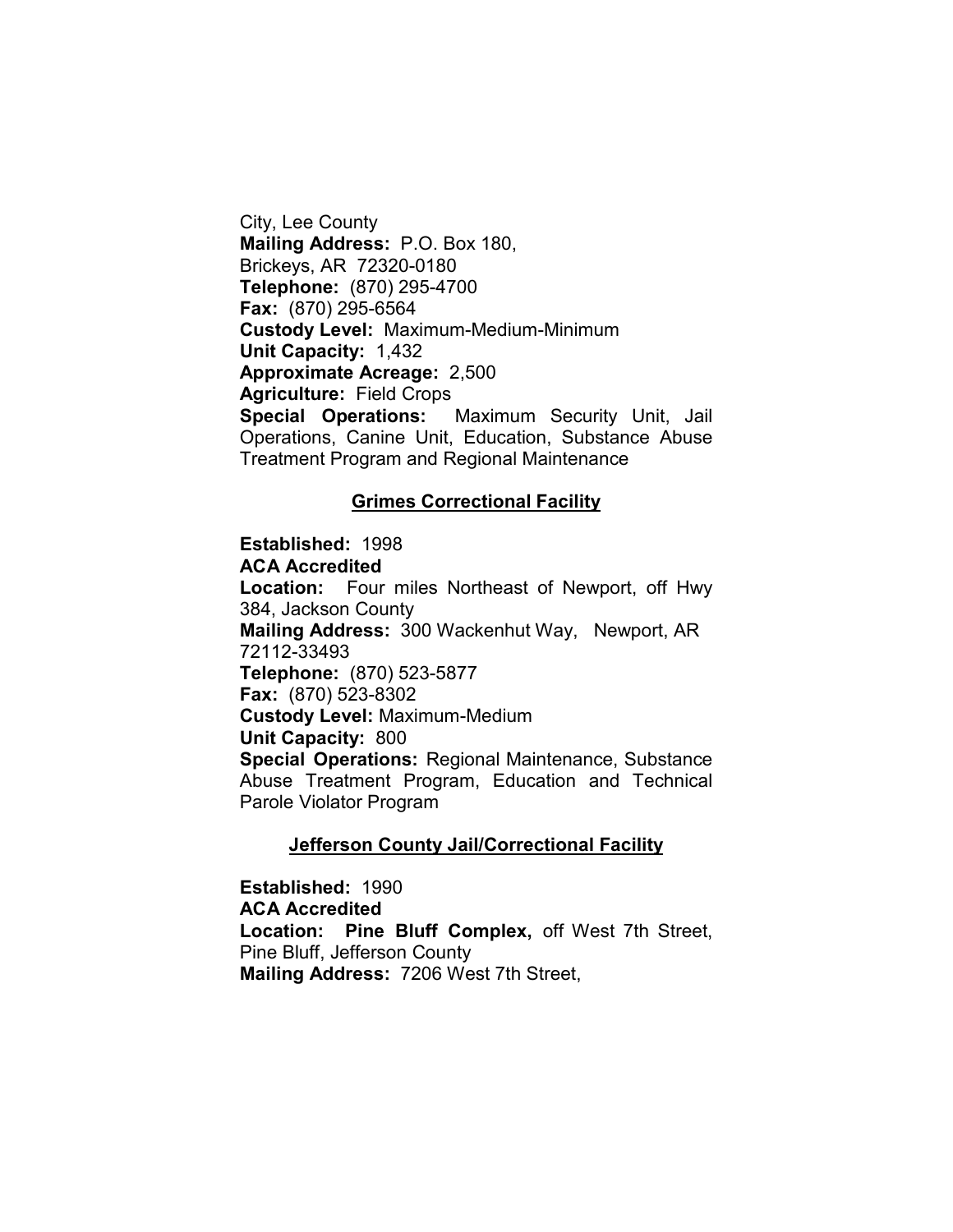Pine Bluff, AR 71603 Telephone: (870) 267-6800 Fax: (870) 267-6808 Custody Level: Medium-Minimum Unit Capacity: 400 Approximate Acreage: 10 Special Operations: Jail Operations, Education, Regional Maintenance and Substance Abuse Treatment Program

#### Maximum Security Unit

Established: 1983 ACA Accredited Location: 25 miles Northeast of Pine Bluff, off Hwy 15, Jefferson County Mailing Address: 2501 State Farm Road, Tucker, AR 72168-8713 Telephone: (501) 842-3800 Fax: (501) 842-1977 Custody Level: Maximum Unit Capacity: 532 Approximate Acreage: 4,420 Agriculture: Field Crops Special Operations: Death Row, Substance Abuse Treatment Program and Education

#### **McPherson Correctional Facility**

Established: 1998 ACA Accredited Location: Four miles Northeast of Newport, off Hwy 384, Jackson County Mailing Address: 302 Wackenhut Way, Newport, AR 72112-33493 Telephone: (870) 523-2639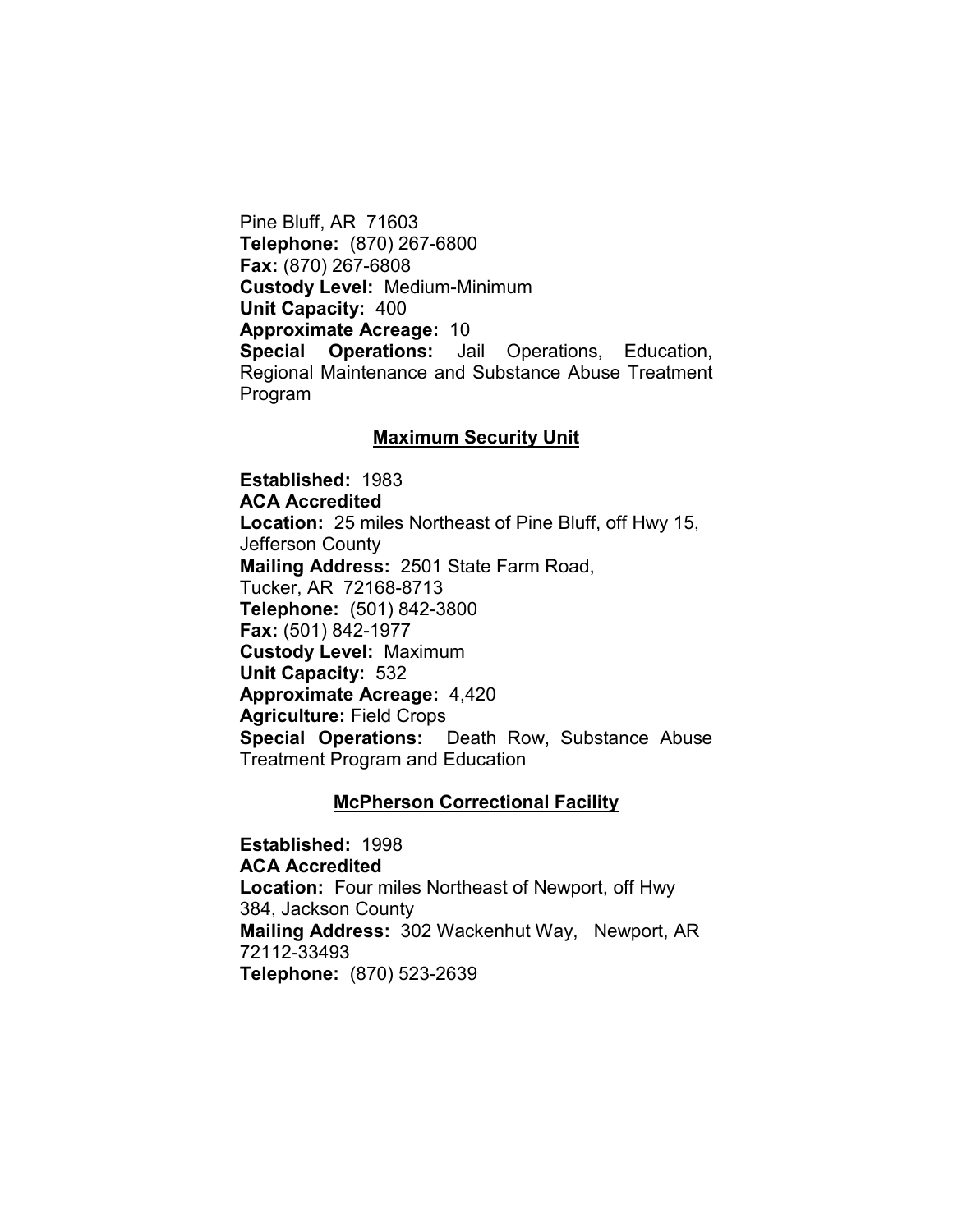Fax: (870) 523-6202 Custody Level: Maximum-Medium Unit Capacity: 600 (female inmates) Special Operations: Female Inmate Intake, Regional Maintenance, Substance Abuse Treatment Program, Education, Vocational Education, Pre-Release, Technical Parole Violator Program, Therapeutic Community and Life Skills Program

#### Mississippi Co. Work Release Center

Established: 1975 ACA Accredited Location: West of Luxora, Mississippi County Mailing Address: P.O. Box 10, Luxora, AR 72358-0010 Telephone: (870) 658-2214 Fax: (870) 658-2678) Custody Level: Minimum Unit Capacity: 121

Special Operations: Work Release, SATP and Regional **Maintenance** 

#### North Central Unit

Established: 1990 ACA Accredited Location: Three miles North of Calico Rock, off Hwy 5, Izard County Mailing Address: HC 62, P.O. Box 300, Calico Rock, AR 72519-0300 Telephone: (870) 297-4311 Fax: (870) 297-4322 Custody Level: Medium-Minimum Unit Capacity: 500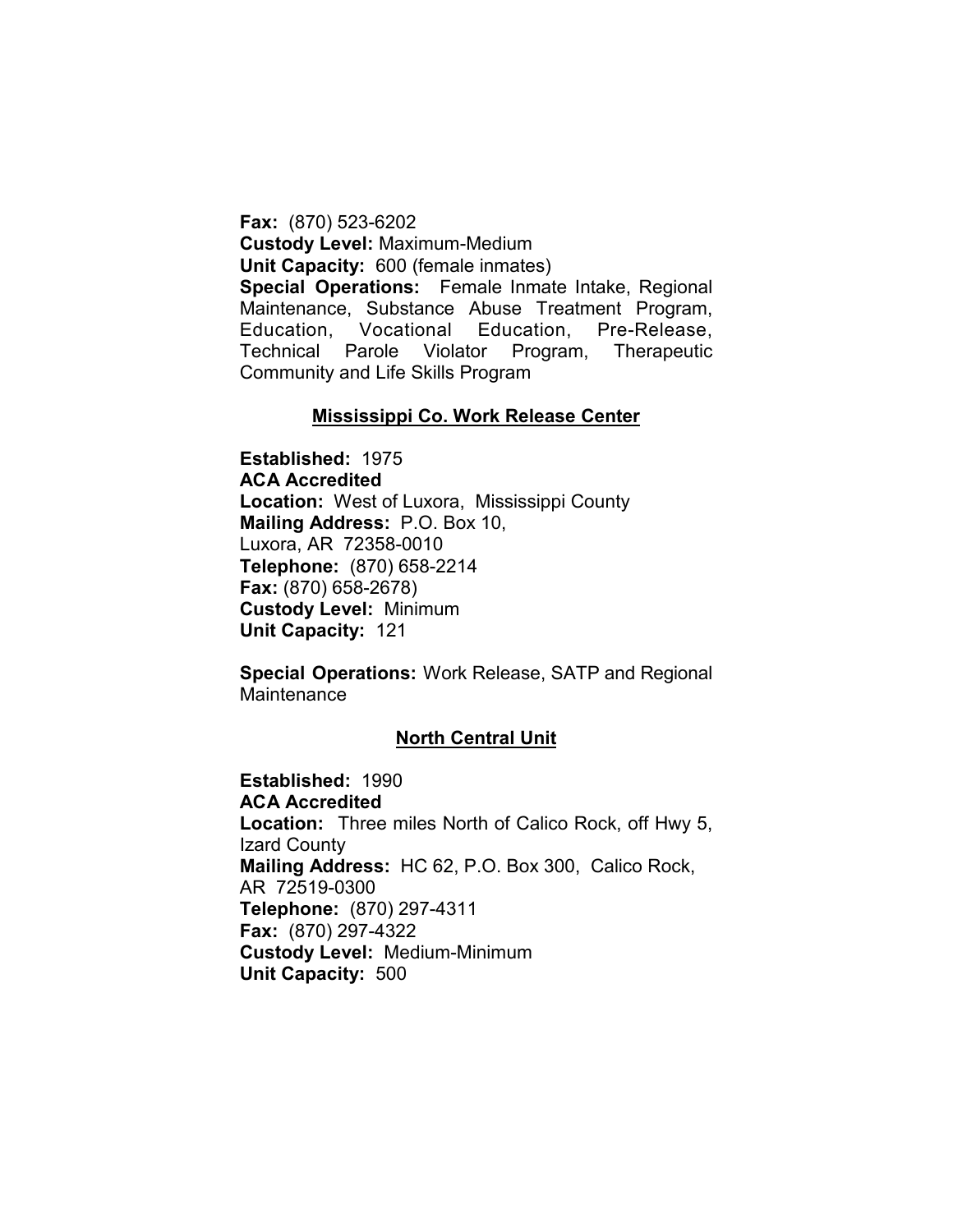#### Approximate Acreage: 500

Special Operations: Substance Abuse Treatment Program, Education, Regional Maintenance, Horse Operation and Canine

### Northwest Arkansas Work Release Center

Established: 1980 Location: City Administration Building at Springdale, Washington County Mailing Address: 200 East Price Avenue, Springdale, AR 72765-1352 Telephone: (479) 756-2037 Fax: (479) 756-0445 Custody Level: Minimum Unit Capacity: 42 Special Operations: Work Release

## Ouachita River Correctional Center

Established: 2003 ACA Accredited Location: 100 Walco Lane, Hot Spring Co. Mailing Address: PO Box 1630 Malvern AR 72104 Telephone: (501)467-3400 Fax: (501) 467-3430 Custody Level: Medium Unit Capacity: 316 Approximate Acreage: 488 Special Operations: Construction, Regional Maintenance, Gravel Harvesting, Livestock, Education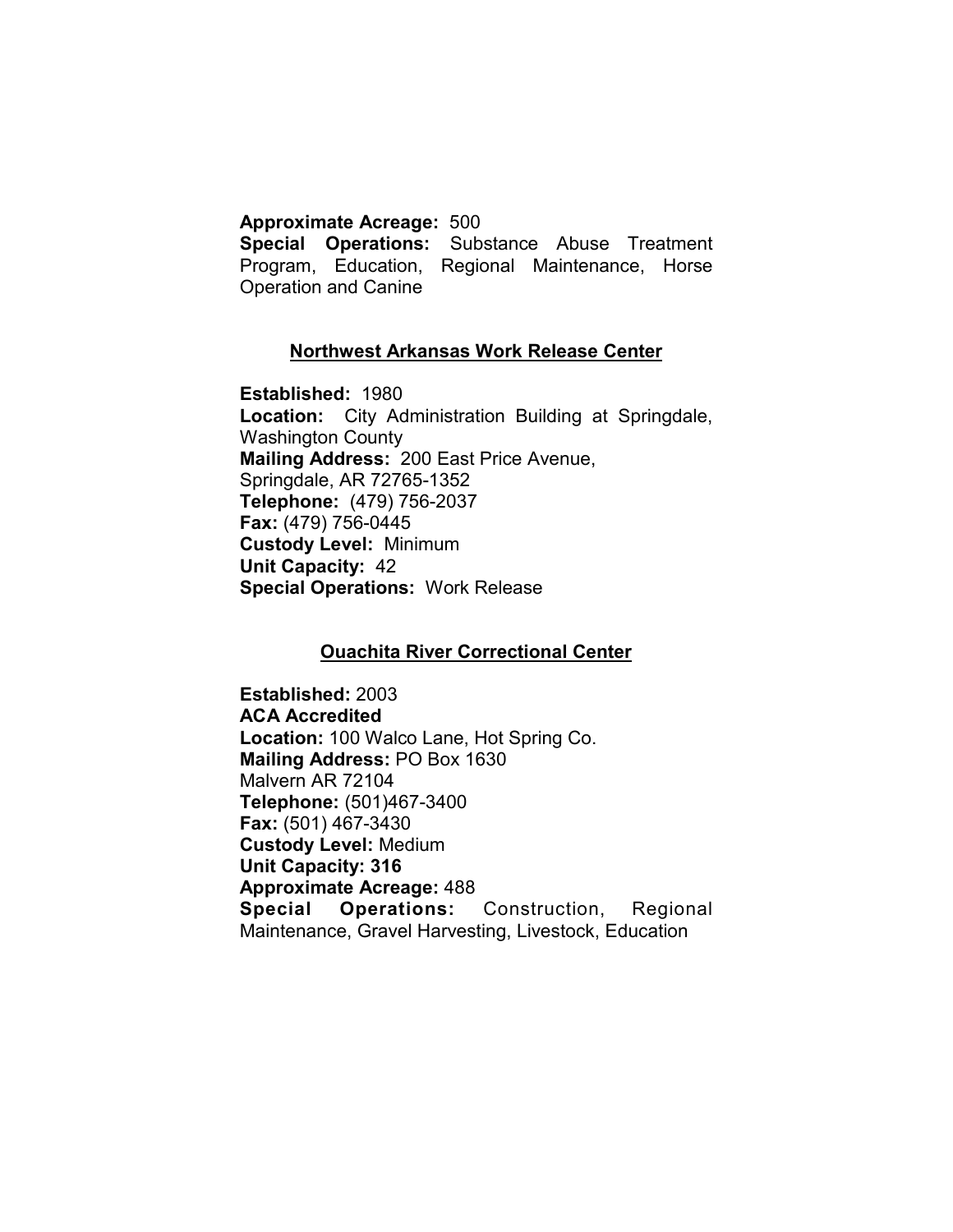#### Pine Bluff Unit

Established: 1976 ACA Accredited Location: Pine Bluff Complex, off West 7th Street, Pine Bluff, Jefferson County Mailing Address: 890 Free Line Drive, Pine Bluff, AR 71603-1498 Telephone: (870) 267-6510 Fax: (870) 267-6523 Custody Level: Medium-Minimum Unit Capacity: 430 Approximate Acreage: 125 Industry: Upholstery shop Special Operations: Substance Abuse Treatment Program, Work Release, Education, Canine Unit and Horse Operation

#### Texarkana Regional Correction Center

Established: 1983 Location: In SW AR Community Correction, Miller County Mailing Address: 305 East 5th Street, First Floor, Suite 810, Texarkana, AR 71854 Telephone: (870) 779-3939 Fax: (870) 793-1616 Custody Level: Minimum Unit Capacity: 119 (Work Release 87, Regional Maintenance 32) Special Operations: Regional Maintenance, Work Release and Education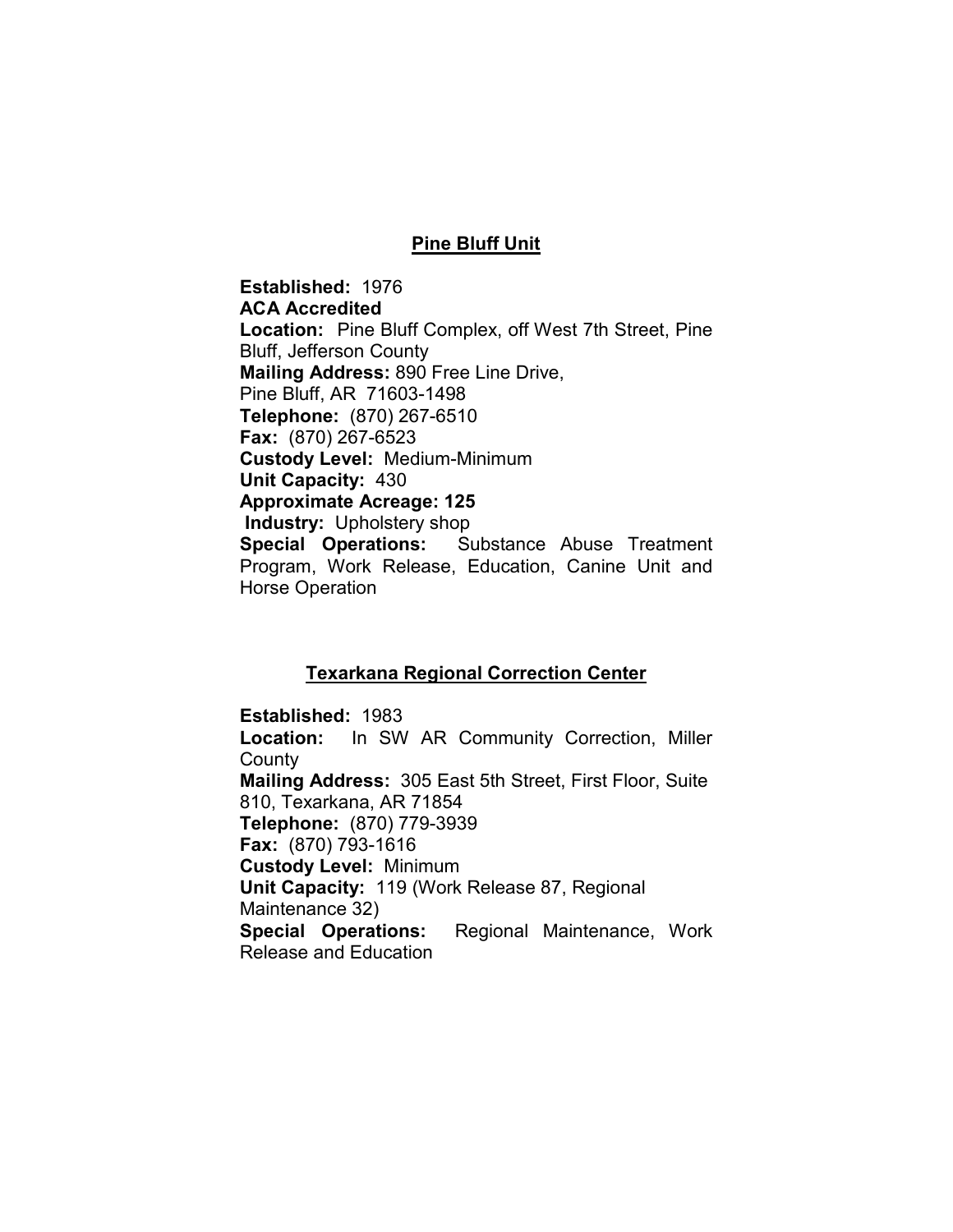#### Tucker Unit

Established: 1916 ACA Accredited Location: 25 miles Northeast of Pine Bluff, off Hwy 15, Jefferson County Mailing Address: P.O. Box 240, Tucker, AR 72168-0240 Telephone: (501) 842-2519 Fax: (501) 842-3958 Custody Level: Maximum-Medium-Minimum Unit Capacity: 796 Approximate Acreage: 4,420 Agriculture: Field and edible crops Industry: Mattress manufacturing, bus and fire truck refurbishing, athletic equipment and school desk and chair repair

Special Operations: Substance Abuse Treatment Program, Reduction of Sexual Victimization Program, Education, Vocational Education, Regional Maintenance, Habilitation Program, Pre-Release, Therapeutic Community and Canine Unit

#### Varner Unit

Established: 1987 ACA Accredited Location: 28 miles South of Pine Bluff off Hwy 65, Lincoln County Mailing Address: P.O. Box 600, Grady, AR 71644-0600 Telephone: (870) 479-3030 Fax: (870) 479-3803 Custody Level: Maximum-Medium-Minimum Unit Capacity: 1,100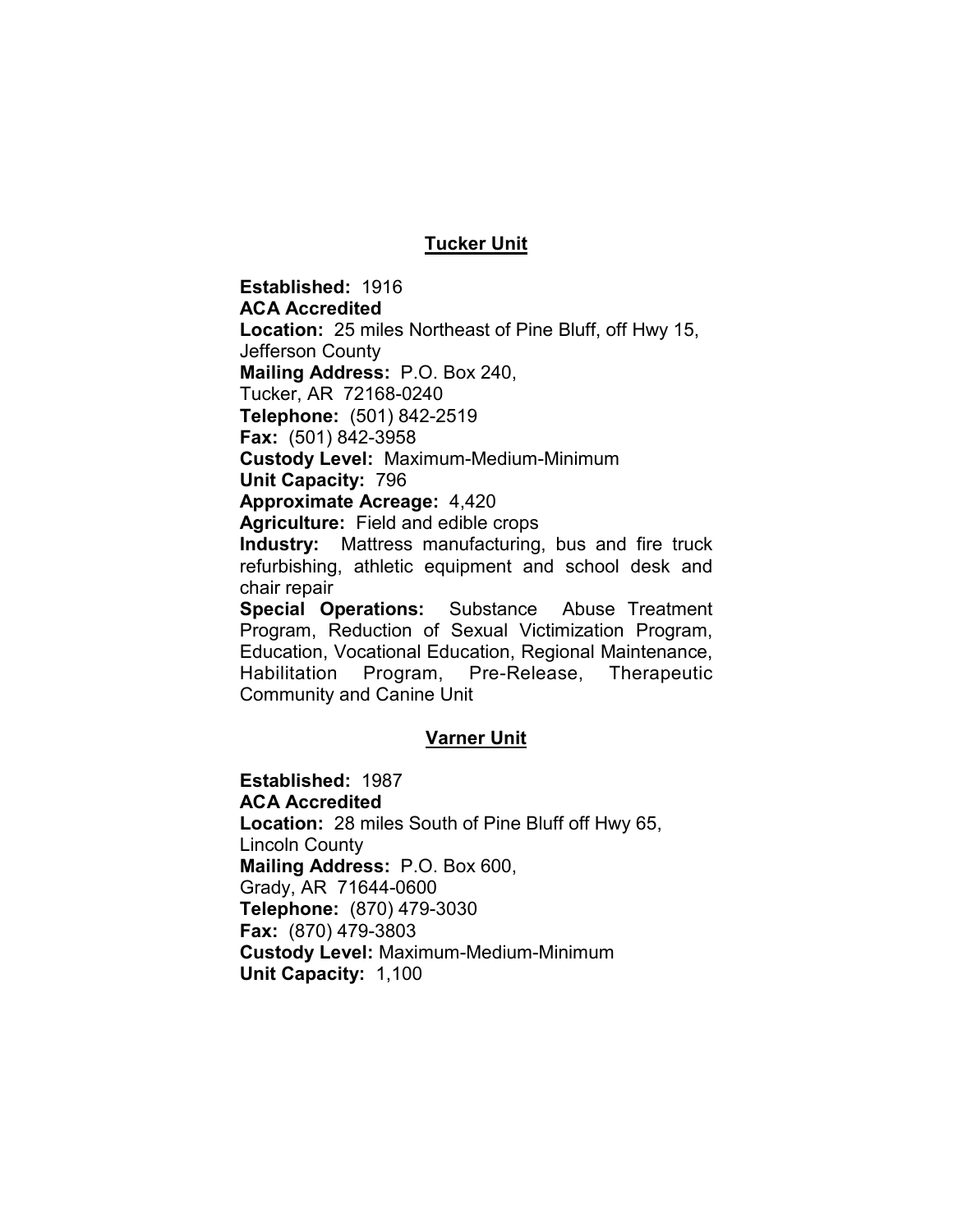#### Approximate Acreage: 16,500

Agriculture: Vegetable processing plant, field crops and edible crops

Special Operations: Regional Maintenance, Substance Abuse Treatment Program, Education, Vocational Education and PASS Program

#### Varner Supermax Unit

Established: 2001 Location: at the Varner Unit, Lincoln County Mailing Address: P.O. Box 400, Grady, AR 71644 Telephone: (870) 479-3030 Custody Level: Supermax Unit Capacity: 456

#### Wrightsville Unit

Established: 1981 ACA Accredited Location: 10 miles South of Little Rock, off Hwy 365, Pulaski County Mailing Address: P.O. Box 1000, Wrightsville, AR 72183-1000 Telephone: (501) 897-5806 Fax: (501) 897-5716 Custody Level: Medium-Minimum Unit Capacity: 850 Approximate Acreage: 3,500 Agriculture: Beef Production Industry Operations: Graphic Arts, Furniture Manufacturing and Data Imaging special Operations: Regional Maintenance, Substance Abuse Treatment Program, Education, Pre-Release Program, Braille Program, Canine Unit and Horse Operation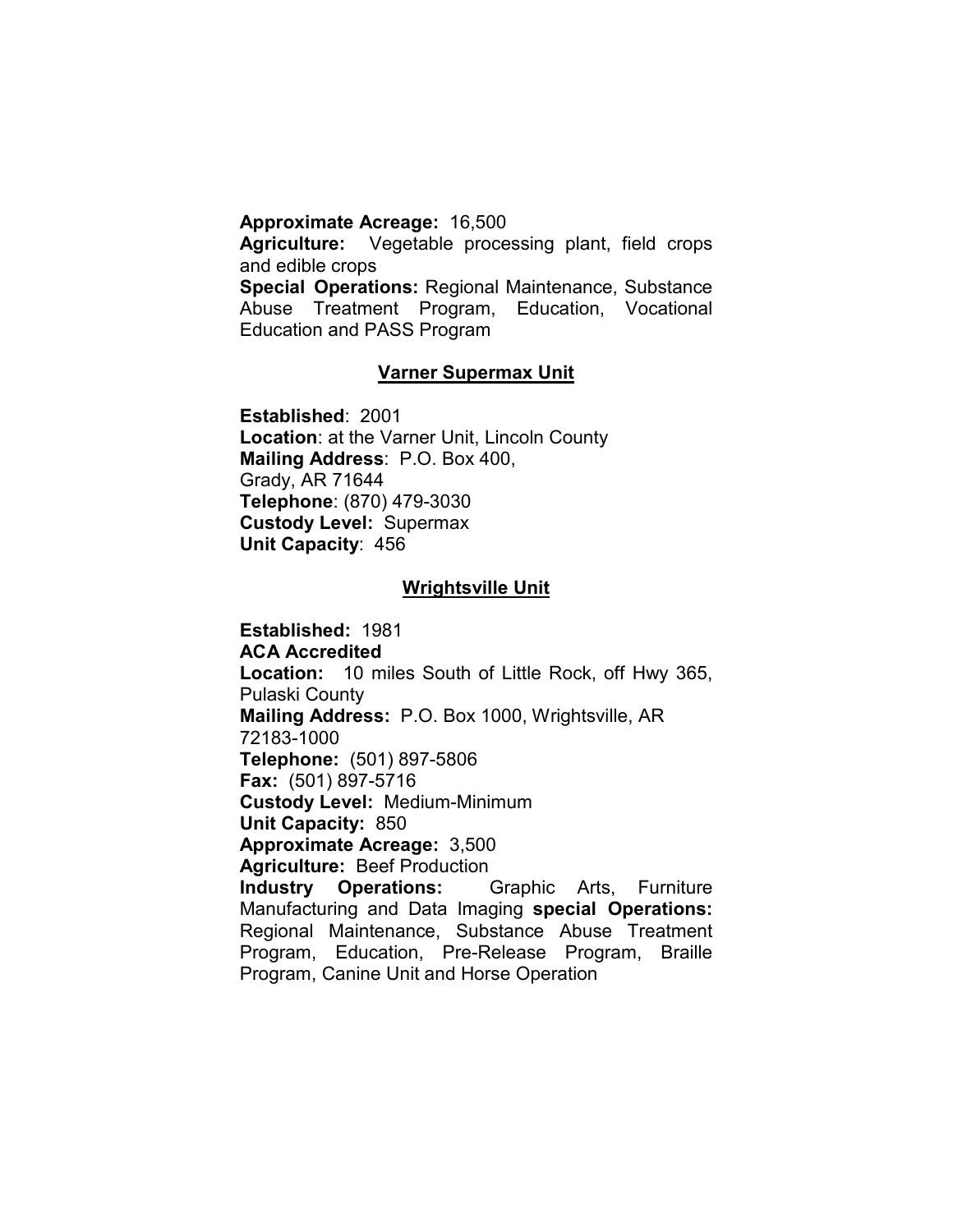## History

- 1838 Governor James S. Conway signed legislation establishing the State Penitentiary.
- 1839 A 92.41 acre tract was purchased for the first penitentiary at the site where the Arkansas State Capitol is now located.
- 1842 The first inmate was received, and the first industry program, which was shoe manufacturing, began. Col. Charles Caldwell was appointed as the first administrator but was replaced by N. Faulkner. Faulkner was replaced by James M'Vicar, who served until 1848.
- 1842 The first state penitentiary officially opened.
- 1846 The penitentiary was burned during an inmate riot. After being rebuilt, it reopened in 1849.
- 1847 George Brodie was appointed administrator and served until 1850.
- 1850 John H. Hammond was appointed administrator and served until 1854.
- 1853 The state leased its penitentiary operations to private individuals, an arrangement that continued off and on until the early 1900's.
- 1854 John Hutt was named administrator and served until 1859.
- 1859 Leasee A. J. Ward replaced John Hutt and served until 1870.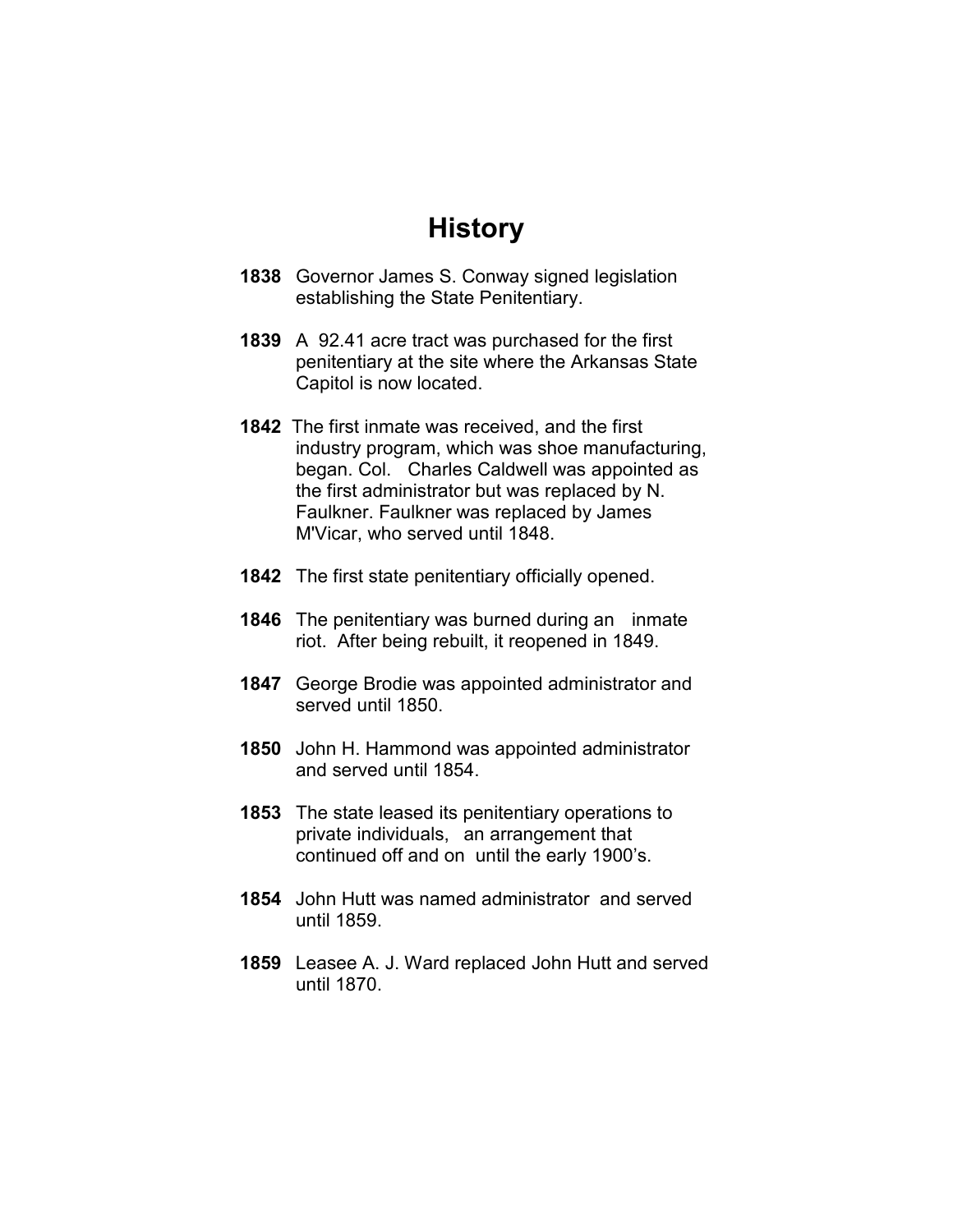- 1861 Legislation allowed good time to be awarded to inmates for good behavior.
- 1863 The U. S. Army seized the penitentiary and operated it as a civil and military prison. Troops hanged 17-year-old David O. Dodd at the penitentiary.
- 1867 After the Civil War, the penitentiary returned to state control.
- 1871 D.A. Tankersley was named superintendent.
- 1872 H.B. Robinson was appointed to serve as superintendent.
- 1873 Legislation established an official lease system. John M. Peck served as the leasee until 1875.
- 1874 Gen. T.J. Churchill was appointed administrator.
- 1875 Zeb Ward was appointed administrator and served until 1883.
- 1884 James R. Miller was appointed administrator and served until 1890.
- 1891 John C. Carroll was appointed administrator and served until 1893.
- 1893 E.T. McConnell was appointed administrator and served until 1901.
- 1894 Several prison buildings were destroyed or severely damaged by high winds during storms. Reconstruction was completed in 1895.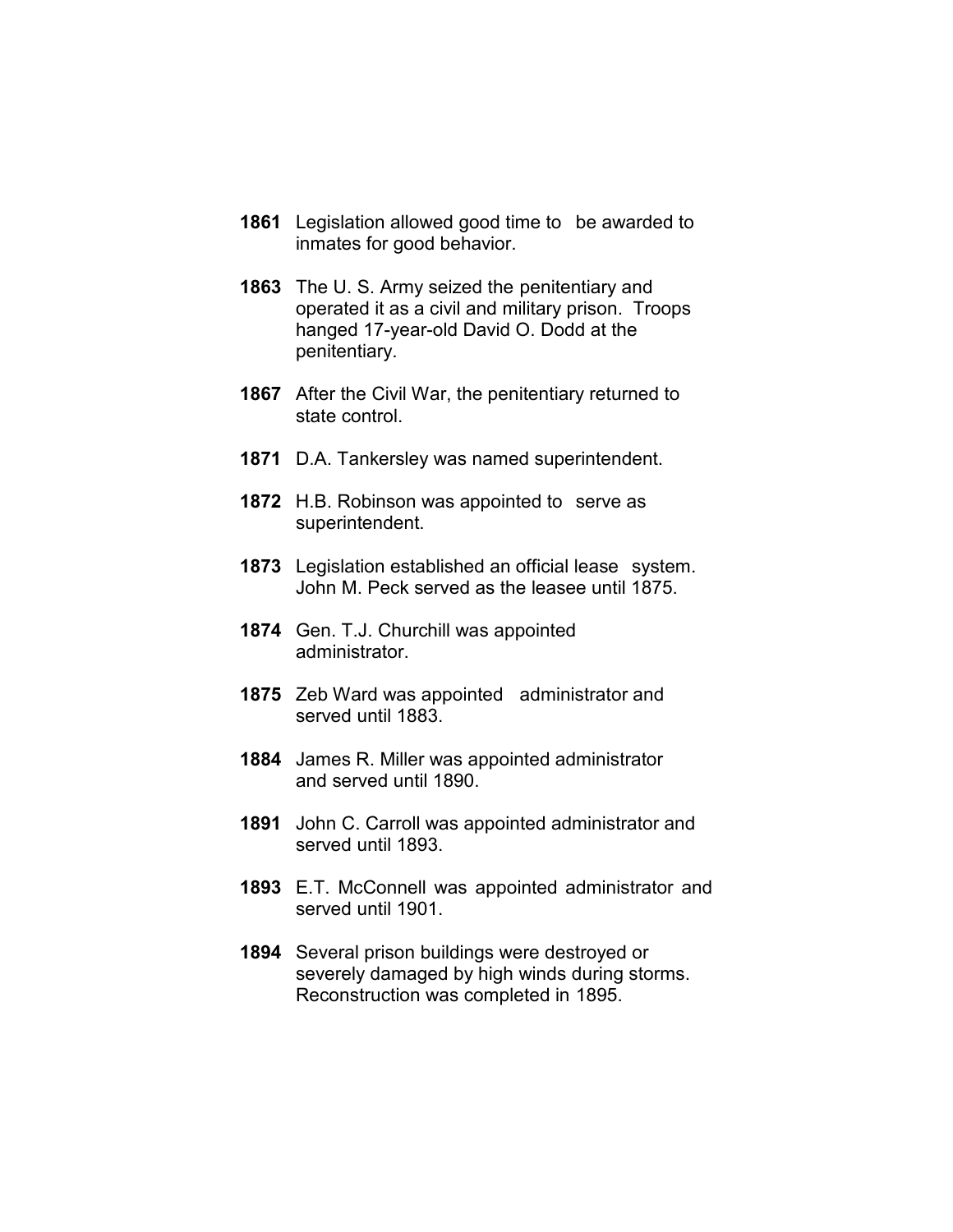- 1899 The penitentiary was relocated to a 15- acre site southwest of Little Rock. The facility, commonly known as "The Walls," opened in 1910.
- 1901 Reese B. Hogins was appointed administrator and served until 1907.
- 1902 For \$140,000, about 10,000 acres of land was purchased for the Cummins farm. Inmates occupied the site in December.
- 1908 James A. Pitcock was appointed administrator and served until 1912.
- 1912 J. V. Ferguson was appointed administrator and served until 1915. In an effort to abolish the lease system, Governor W. Donaghey pardoned 361 inmates.
- 1913 Act 55 authorized a permanent death chamber within the penitentiary system. Lee Simms, convicted of rape, was the first inmate to be executed by the State of Arkansas.
- 1916 J. T. Burkett was appointed administrator and served until 1920. A 4,420-acre tract of land was purchased for the Tucker farm.
- 1921 Dee Horton was appointed administrator and served until 1927.
- 1926 The death chamber was relocated to the Tucker Farm.
- 1927 A. G. Stedmore was appointed administrator. He was replaced by A. H. Reed, who served until 1928.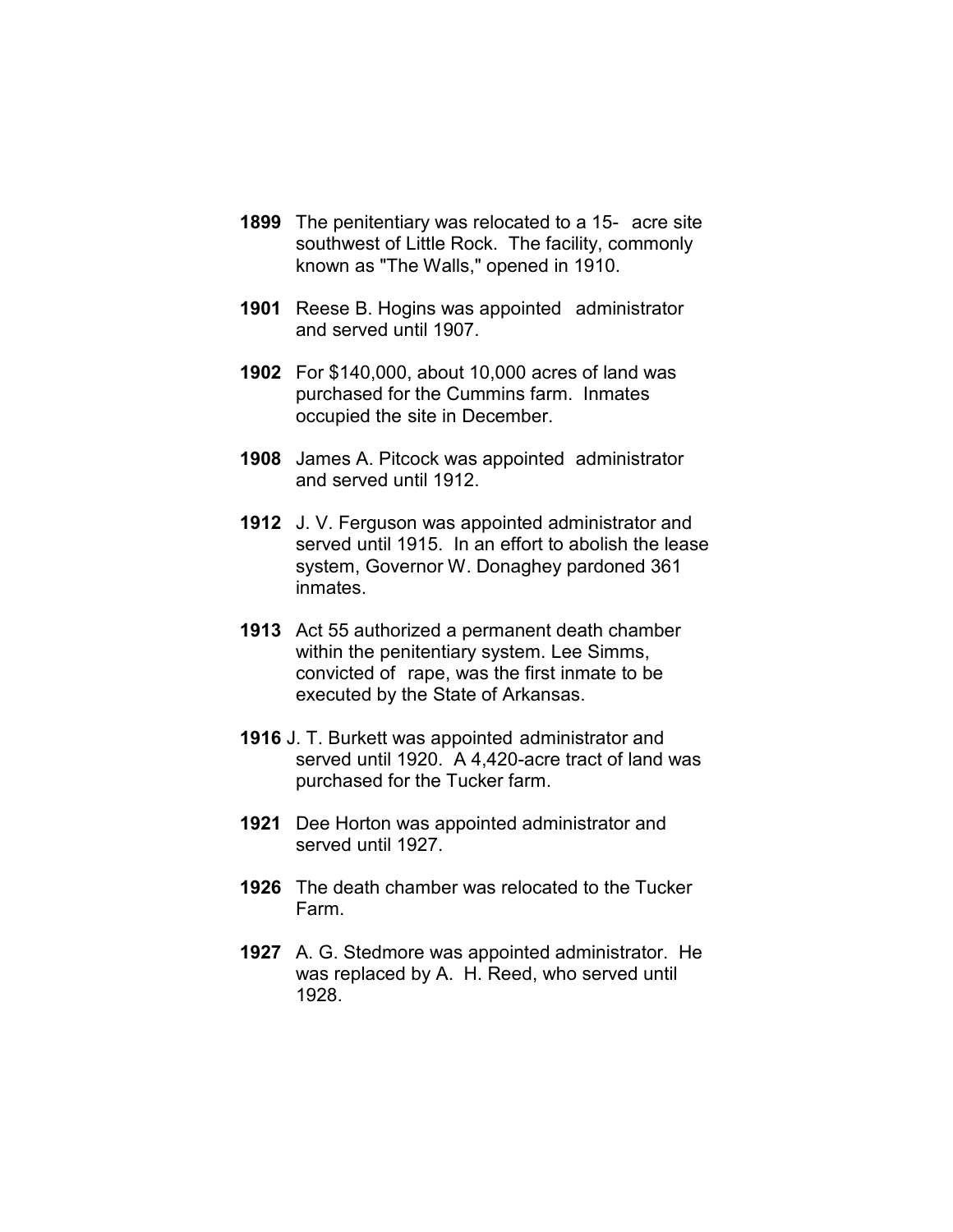- 1928 S. L. Toddhunter was appointed administrator. He served until 1933.
- 1933 Governor J. Futrell closed "The Walls," and the inmates were moved to the Cummins and Tucker farms. T.C. Cogbill was appointed superintendent and served until 1936.
- 1937 Al Reed was appointed administrator and served until 1941.
- 1940 Brozene became the method of inmate currency and was utilized until 1978.
- 1941 T.C. Cogbill was re-appointed administrator and served until his death in 1949.
- 1943 Act 1 created the State Penitentiary Board. The use of striped uniforms for inmates stopped.
- 1949 Lee Henslee was appointed superintendent and served until 1963.
- 1951 Act 351 created a State Reformatory for Women and transferred the functions, Training School for Girls to the State Penitentiary. White females were moved from the State Farm for Women to the Cummins farm. Black female inmates were already housed at Cummins and Tucker.
- 1963 Dan Stephens was appointed superintendent and served until 1965.
- 1964 Charles Fields was the last inmate executed at Tucker before the death penalty was declared unconstitutional.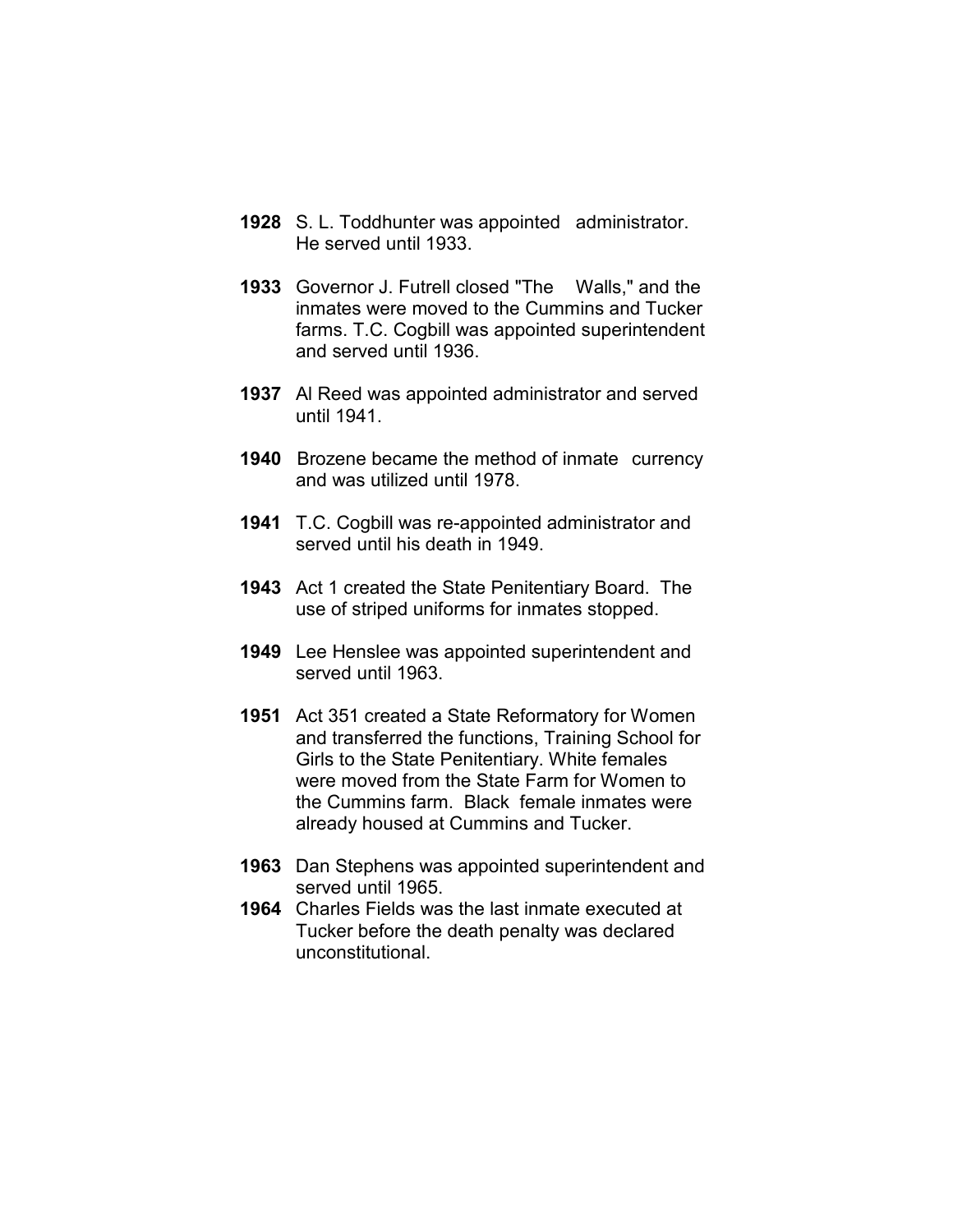- 1965 O. E. Bishop was appointed superintendent and served until 1967. In Talley vs. Stephens, federal Judge J. Smith Henley restricted corporal punishment use until adequate safeguards could be established, enjoined prison officials from interfering with inmate access to the courts and also required improvements in inmate medical services and care.
- 1966 Governor Orval Faubus ordered an investigation August 19 into allegations of inmate drunkenness, misuse of state property and extortion. Superintendent Bishop fired all free world employees at Tucker. Severe riots erupted September 5 at the Cummins farm. State Police used tear gas to end a September 14 strike attempt by 144 Cummins inmates.
- 1968 Thomas Murton was named superintendent, but replaced by Victor Urban. G. Robert Sarver was appointed commissioner and served until 1971. Thomas Murton alleged that human skeletons found at the Cummins Unit were the remains of inmates beaten to death and secretly buried. A medical examiner's investigation did not positively conclude the remains were inmates. Act 50 reorganized penitentiary system into the Arkansas Department of Correction. In Jackson vs. Bishop, the Eighth Circuit Court of Appeals ordered the abolishment of corporal punishment.
- 1969 In Holt vs. Sarver I, Judge J. Smith Henley declared several aspects of the prison system to be unconstitutional, issued guidelines and ordered administrators to report corrective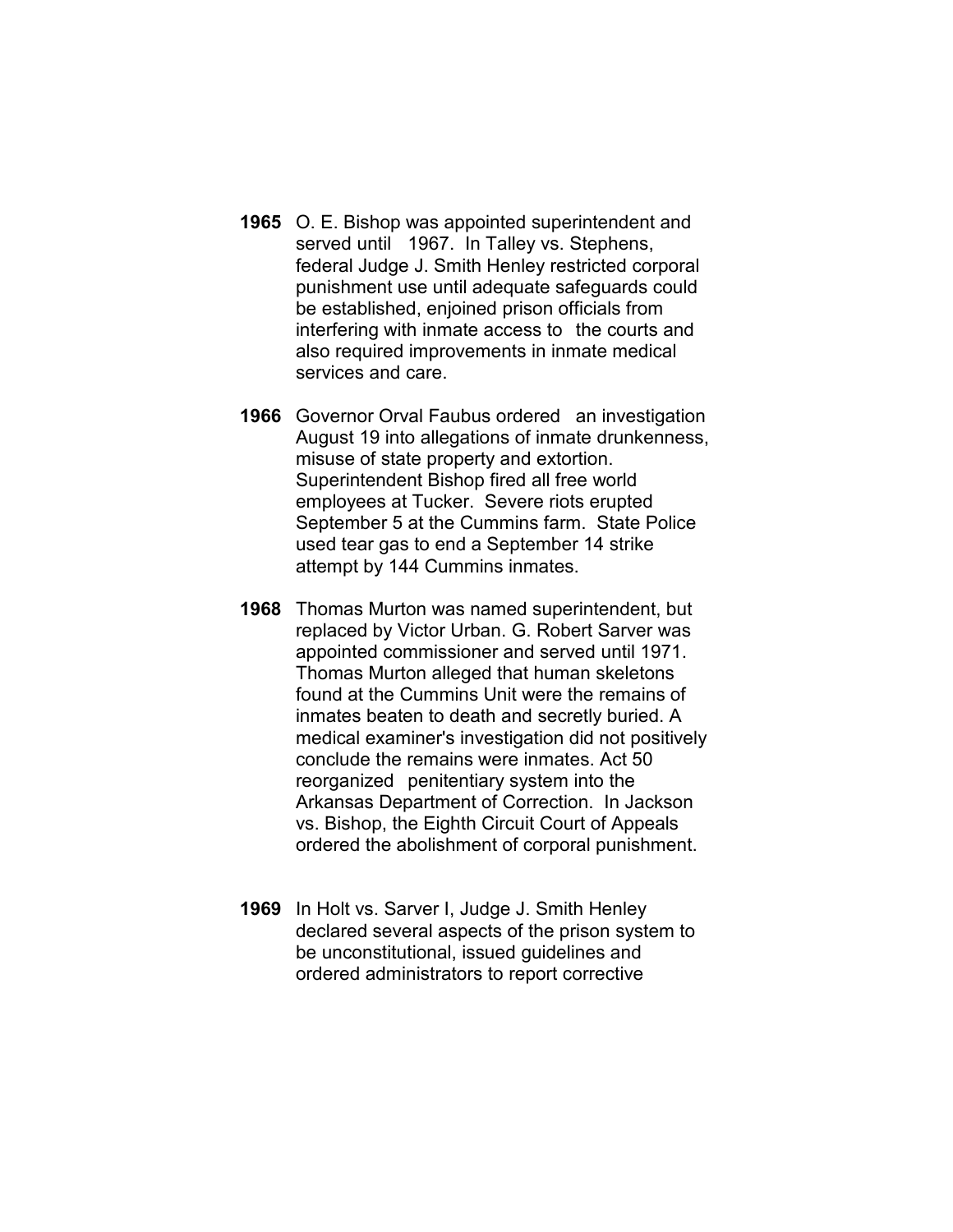actions. Act 94 provided for early parole of first offenders aged 21 years and younger, unless more than one-third of their sentence was imposed.

- 1970 In Holt vs. Sarver II, Judge Henley ruled the Arkansas prison system unconstitutional, the only one in the nation so judged, and ordered the State Correction Board to present a plan of action. State Police were assigned to the Cummins Unit during a riot sparked by inmate demands for racially-segregated housing. Governor Winthrop Rockefeller commuted the sentences of 15 Death Row inmates, which was the entire population of Death Row.
- 1971 Terrell Don Hutto was appointed commissioner and served until 1976. In Holt vs. Sarver II, Judge Henley enjoined the prison system from inflicting cruel and unusual punishment on inmates and interfering with their access to court.
- 1972 The U.S. Supreme Court declared capital punishment to be unconstitutional under existing procedures. The Pine Bluff City Council and "Fifty For the Future," a group of business leaders, donated 80 acres for what would become the Pine Bluff Complex. The first prison rodeo was held at the Cummins Unit.
- 1973 Act 279 created the Department of Correction School District. In Holt vs. Sarver III, Judge J. Smith Henley, citing continued deficiencies but substantial improvements in prison operations, released the department from his jurisdiction. Petitioner appeals were consolidated into Finney vs. Hutto.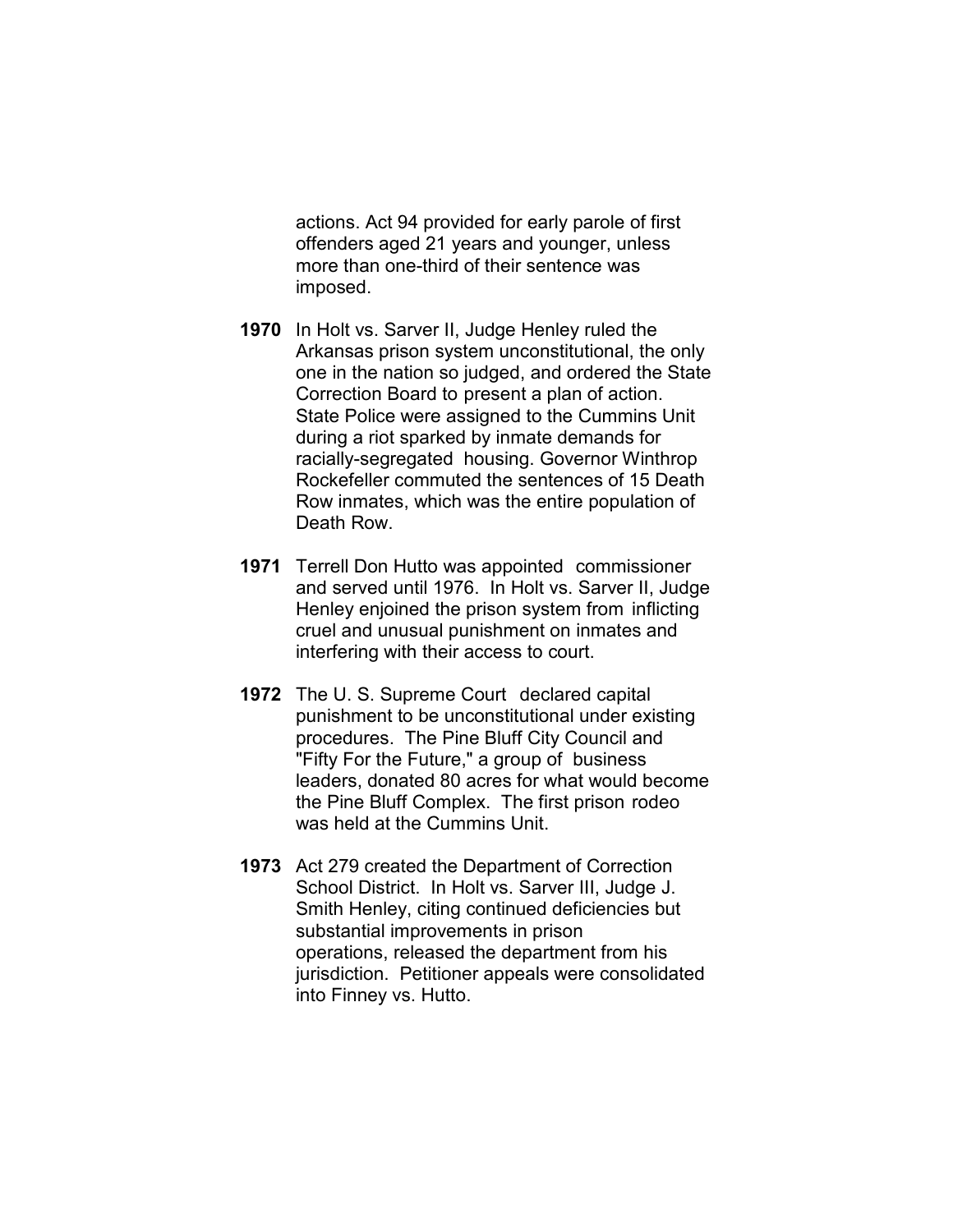- 1974 The first Work Release center, with 60 beds, opened at Benton. The Eighth Circuit Court of Appeals, citing continued shortcomings, ordered Judge J. Smith Henley to retain jurisdiction over the prison system. The Pine Bluff City Council and "Fifty for the Future" donated an additional 49 acres for the Pine Bluff Complex. Death Row inmates were moved from the Tucker Unit to the Cummins Unit. Sixty-seven inmates received certificates at the Tucker Unit during the Department's first G.E.D. graduation ceremony.
- 1975 Capacity at the Benton Work Release Center increased to 225. The 30-bed Mississippi County Work Release Center opened. The 15-bed Booneville Beef Production Facility opened in Logan County. Act 378 authorized the transfer of eligible offenders to an alternative service program.
- 1976 The U.S. Supreme Court declared capital punishment to be constitutional. Female inmates were moved from the Cummins Unit to the 128 bed Pine Bluff Unit. The Barnes School complex in Pine Bluff was leased for an ADC training facility.
- 1978 A new death chamber was built at the Cummins Unit. Brozene use (inmate money) was discontinued and replaced by Scrip coupons.
- 1979 The ADC's Central Office moved to the Pine Bluff Complex. Vernon Housewright was appointed director and served until 1981.
- 1980 The 16-bed Northwest Arkansas Work Release Center opened at Springdale.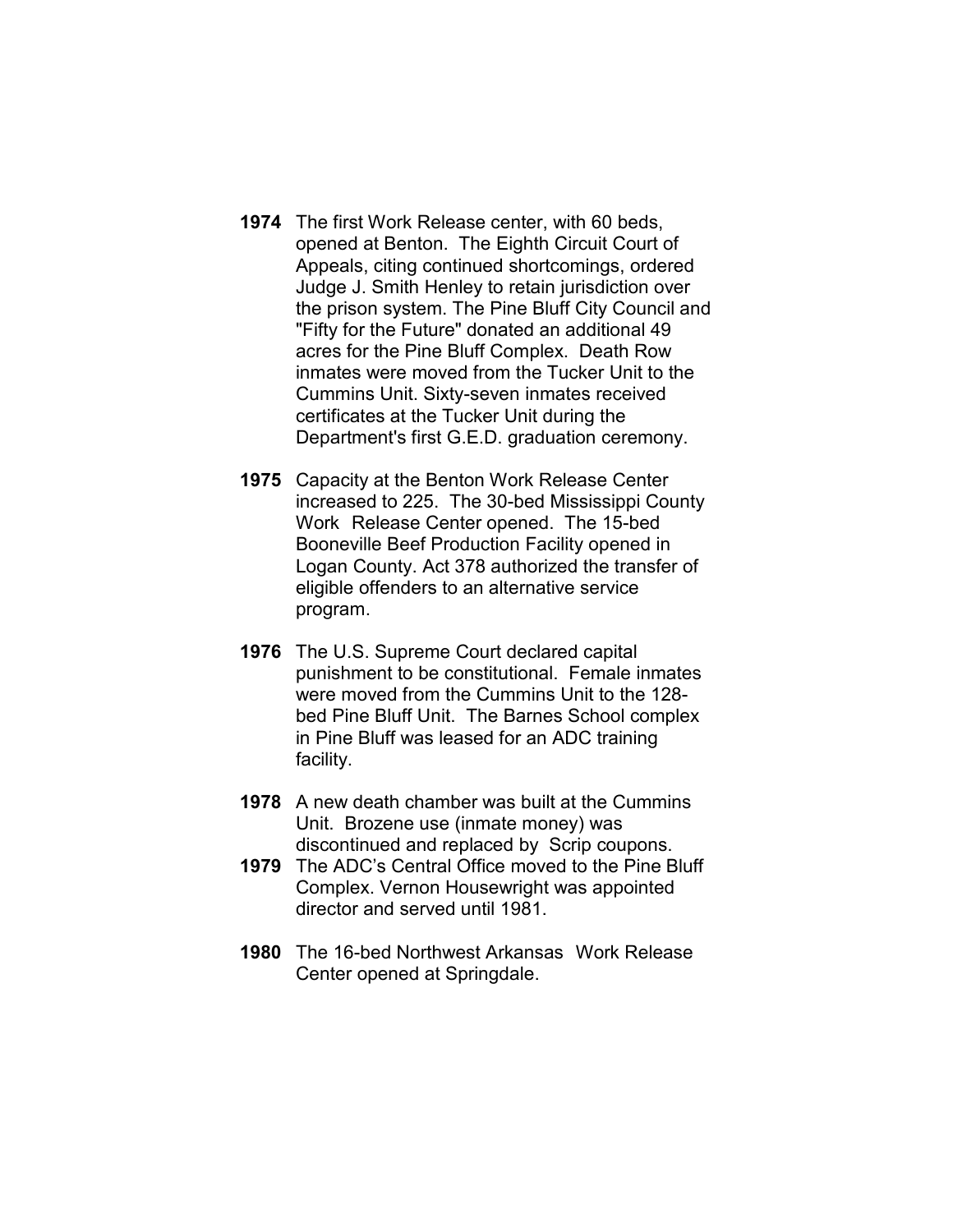- 1981 A. L. Lockhart was appointed director and served until 1992. The state transferred the Boy's Training School at Wrightsville to the Department of Correction, which began using the facility to house 300 adult male inmates. The 250-bed Diagnostic Unit opened at the Pine Bluff Complex. Capacity at the Women's Unit was increased to 146 beds, and the facility was accredited by the American Correctional Association.
- 1982 After 13 years of litigation, federal Judge G. Thomas Eisele ruled the Arkansas prison system constitutional, making it the first state system to be held constitutional after being declared to be unconstitutional. Capacities increased to 420 at the Wrightsville Unit, 488 at the Diagnostic Unit, 175 at the Women's Unit and 50 at the Mississippi County Work Release Center. The capacity was decreased to four at the Booneville Beef Production Facility. The 100-bed Tucker Modular Unit opened.
- 1983 The 32-bed Texarkana Regional Correction Center, the first 108 beds at the Maximum Security Unit and the 200-bed Cummins Modular Unit opened. Capacities increased to 120 at the Tucker Modular Unit and to 70 at the Mississippi County Work Release Center. Lethal injection was named as the state's method of execution. Act 309 enabled the department to enter into contractual agreements with counties for inmate labor. Act 814 allowed housing of inmates in approved locations outside of the department. Act 230 provided for early parole of some nonviolent offenders.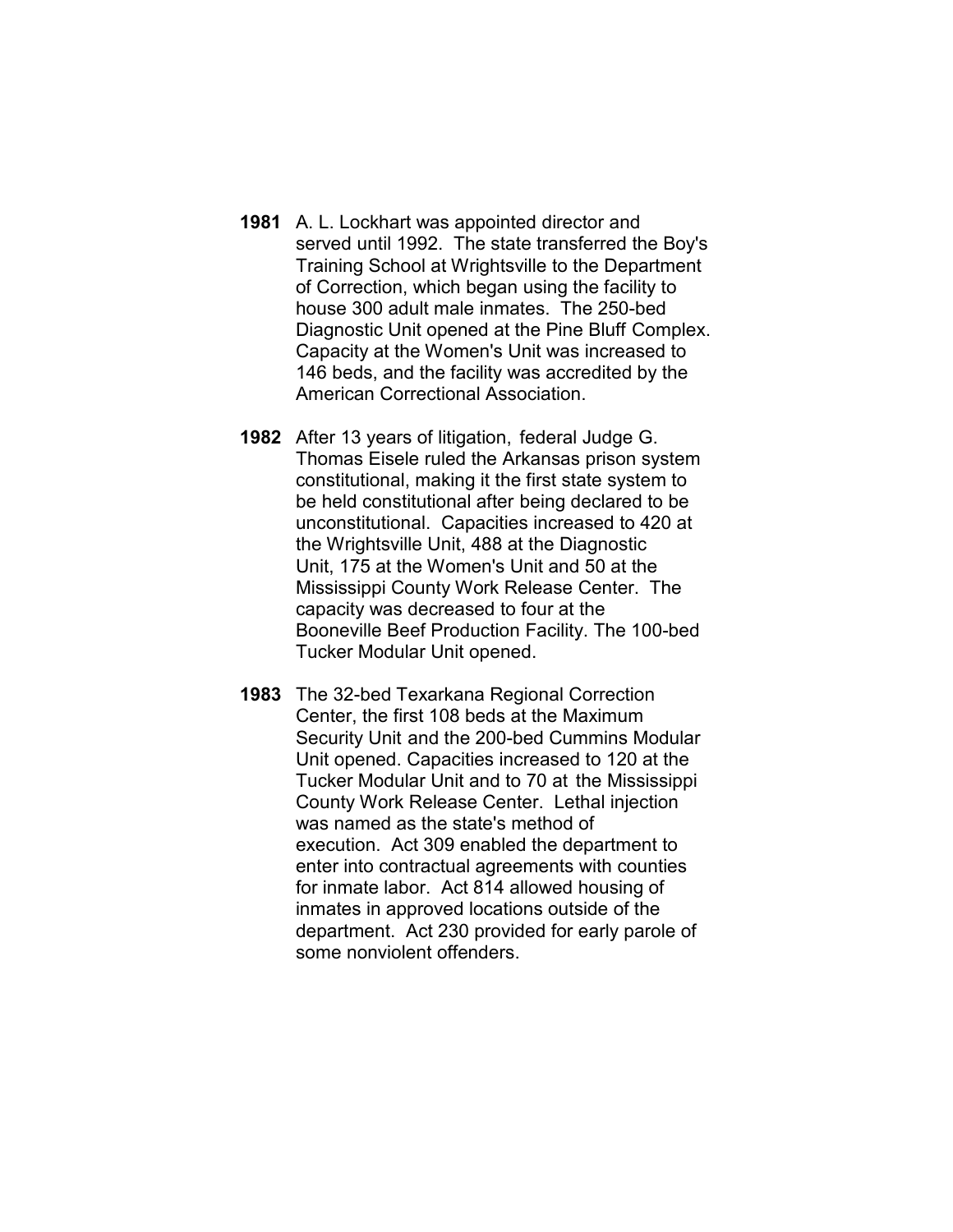- 1984 The annual prison rodeo was discontinued by the Board of Correction.
- 1985 Capacities increased to 119 at Texarkana Regional Correction Center and to 324 the Maximum Security Unit. The Booneville Beef Production Facility was transferred to the Wrightsville Unit.
- 1986 Death Row inmates were transferred from the Cummins Unit to the Maximum Security Unit, where the capacity was increased to 432.
- 1987 The 300-bed Varner Unit opened and its capacity was increased to 700 beds. The Women's Unit capacity increased to 288. Act 626 allowed inmates awaiting transfer to the department from county jails to earn meritorious good time. Act 273 provided for additional meritorious good time for job performance. Act 418, the Prison Overcrowding Emergency Powers Act, authorized the Board of Correction to declare a prison overcrowding state of emergency when population exceeds 98% of the rated capacity for 30 consecutive days. The board invoked the Emergency Powers Act for the first time, releasing 96 inmates.
- 1988 The National Commission on Correctional Health Care accredited the ADC's medical services. The American Correctional Association accredited the Varner and Maximum Security Units. The ADC purchased 485 acres for a 300 bed facility at Calico Rock and 90 acres for a 476 bed unit at Dermott. The industry program for female inmates was relocated to the Training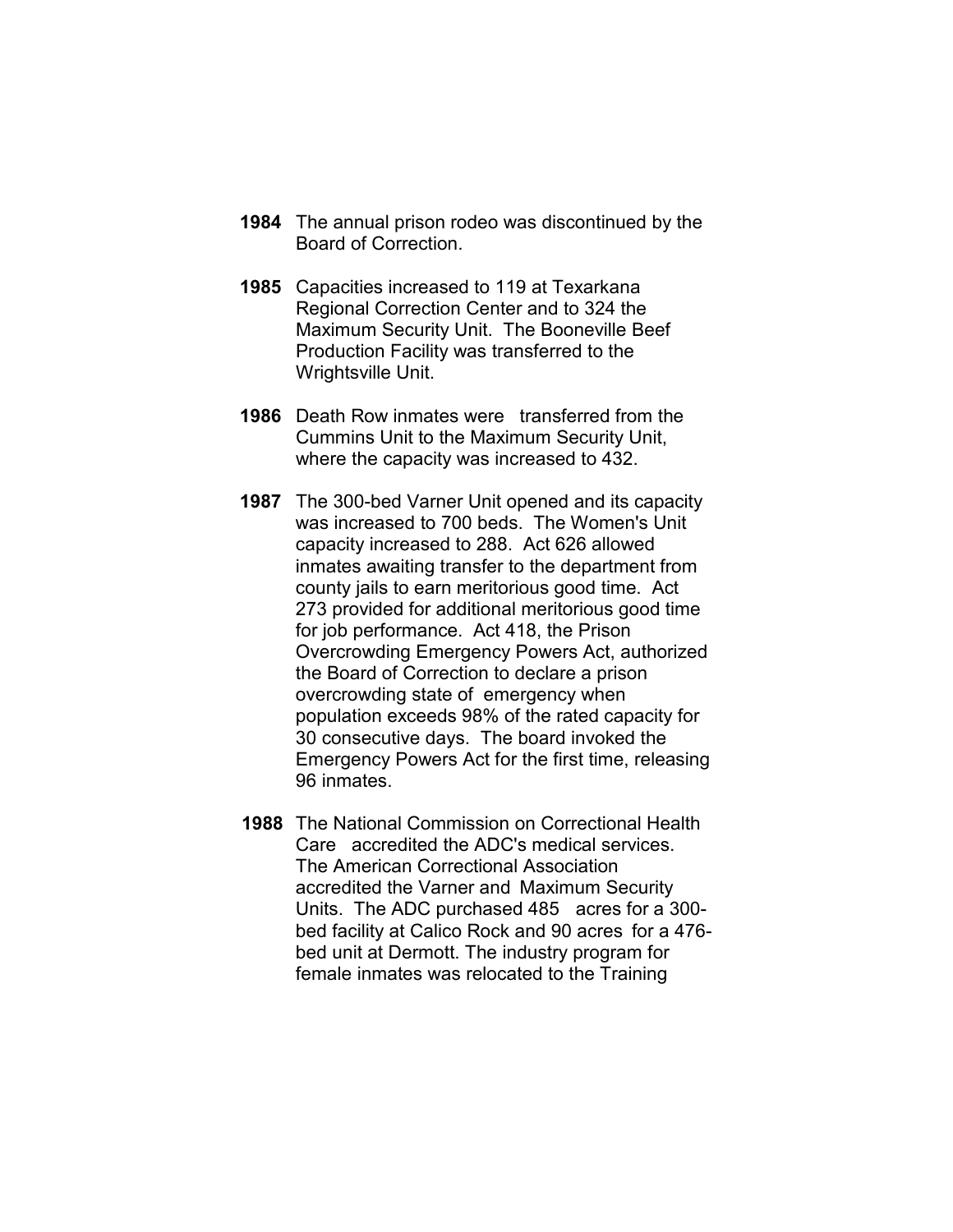Academy. Capacity at the Wrightsville Unit increased to 550. After 14 years of litigation, the Jones and Davis vs. Hutto class-action lawsuit alleging racial discrimination was settled by consent decree.

- 1989 Act 492 established the Boot Camp program. Act 429 provided for additional meritorious good time for inmates completing certain programs while awaiting transfer to the Department from county jails. The Department was reorganized into divisions for operations, administrative services, field services, institutions and treatment services. A deputy director and three assistant directors were appointed by the director. Construction began on a Jefferson County facility to house 328 state inmates and 72 jail inmates. Capacities increased to 650 at the Wrightsville Unit and 900 at the Varner Unit. The American Correctional Association (ACA) accredited the Diagnostic and Wrightsville Units. Act 937 abolished the Board of Pardons and Paroles and the Commission on Community-Based Rehabilitation. The act also created the Board of Parole and Community Rehabilitation.
- 1990 Capacities increased to 1,100 at the Varner Unit and 71 at the Mississippi County Work Release Center. The Board of Correction named the Delta Regional Unit at Dermott and the North Central Unit at Calico Rock, and approved a 60-bed Boot Camp program at the Wrightsville Unit. The 100 bed Delta Regional Unit, the 100-bed North Central Unit and the 400-Bed Jefferson County Jail/Correctional Facility opened. In the first Arkansas executions since 1964, John Edward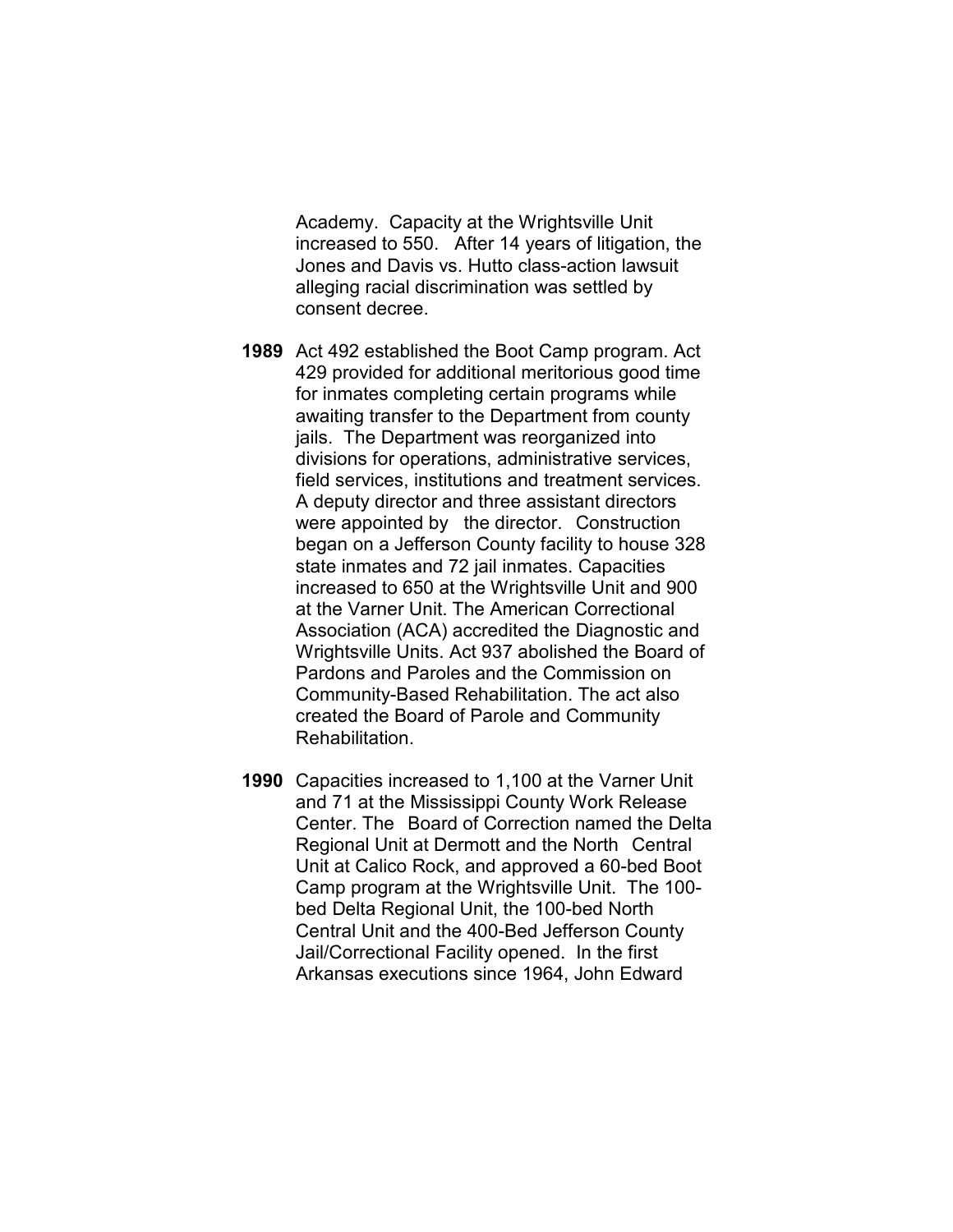Swindler was executed by electrocution and Ronald Gene Simmons by lethal injection.

- 1991 Act 771 allowed early release of terminally ill inmates. Act 307 authorized electronic monitoring devices for community supervision. Act 263 created the Correction Resources Commission. Free tobacco rationing to inmates was discontinued. The department purchased 2,949 acres to build a 600-bed facility at Brickeys in Lee County. Capacities were increased to 438 at the Women's Unit, 700 at the Wrightsville Unit, 325 at the Benton Unit, 400 at the Delta Regional Unit and 150 at the Boot Camp and the North Central Unit. Riverside Vo-Tech moved from the Cummins Unit to the Varner Unit. The American Correctional Association accredited Central Office policies and procedures.
- 1992 The Board of Correction named the East Arkansas Regional Unit at Brickeys and set its capacity at 200. All furloughs were suspended after the escape of a furloughed inmate, but Work Release furloughs were later reinstated. A.L. Lockhart resigned as director May 29, and Larry Norris was appointed interim director. Roger Endell was appointed director in November. The Board of Correction adopted by-laws for its operations. The Boot Camp was accredited by the ACA. Diagnostic Unit capacity increased to 567. Rickey Ray Rector was executed by lethal injection January 24, and Steven Douglas Hill was executed by the same method May 7. A federal jury found the department had erred in classifying parole officers as professional employees, which exempted them from overtime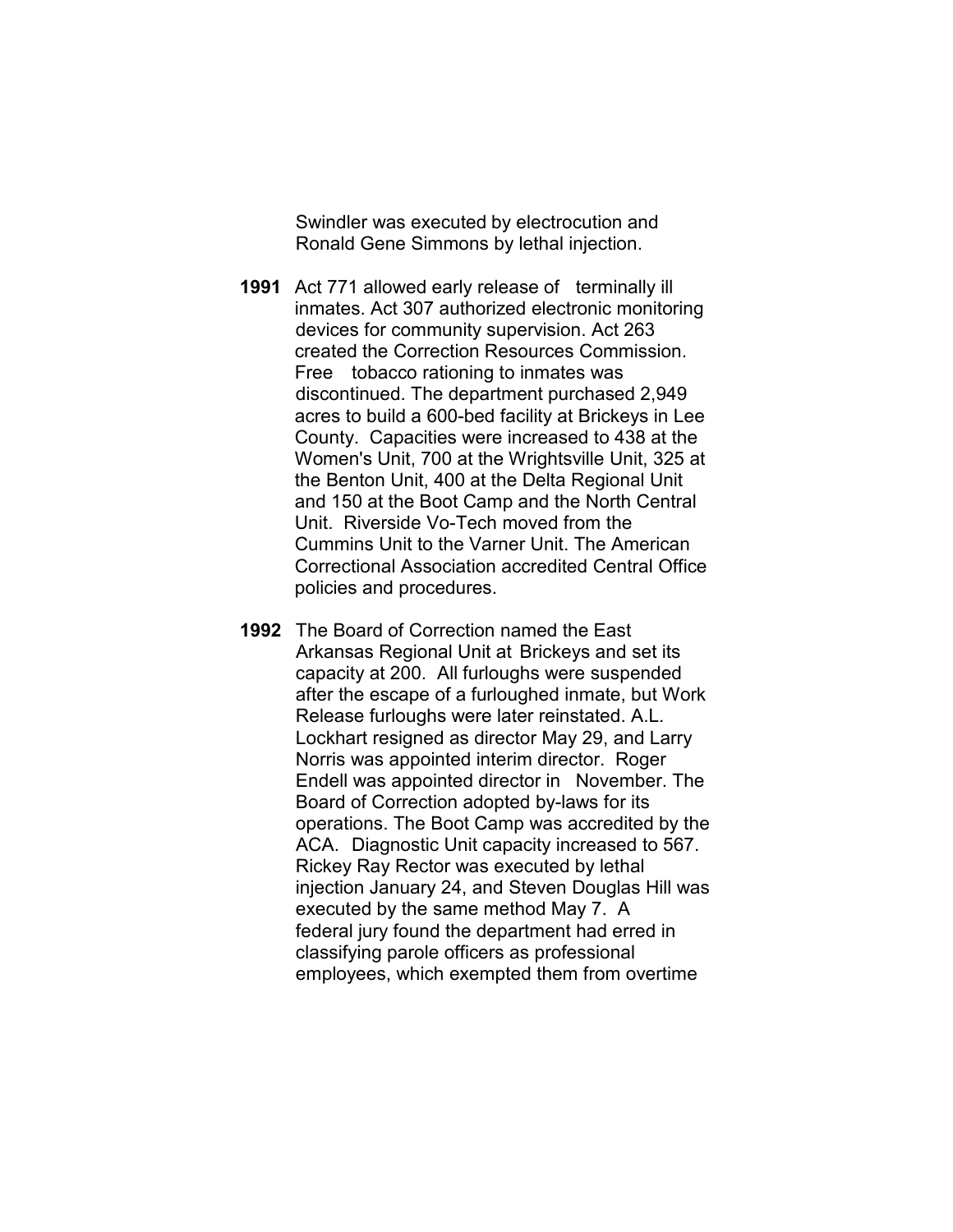compensation. Because of a court order, the Board of Correction adopted a policy recognizing inmate name changes for religious purposes. A jury found that assignments to Administrative Segregation had not violated the rights of five hoe squad workers.

1993 Legislation eliminated the Board of Correction and created the Board of Correction and Community Punishment. Parole Services was transferred to the Department of Community Punishment. Some non-violent offenders were transferred judicially from the Department of Correction to the Department of Community Punishment for housing in lower-security community punishment centers. Legislation changed the name of the Board of Parole and Community Rehabilitation to the Post Prison Transfer Board, and enabled offenders to be transferred to community punishment programs. The Arkansas Sentencing Commission was created. Good time was eliminated for sentence reduction and allowed only for computing transfer eligibility to community punishment programs. The Act 814 work/study program and the Act 378 alternative community service program were eliminated. Legislation required the governor to file a 30-day notice with the secretary of state before granting clemency. The Plasma Program was discontinued March 18. Roger Endell resigned as director May 15, and Larry Norris was reappointed interim director. Capacities increased by 400 at the East Arkansas Regional Unit and by 100 at the Jefferson County Jail/Correctional Facility. Capacity at Cummins decreased by 100. Female inmates were transferred from the Pine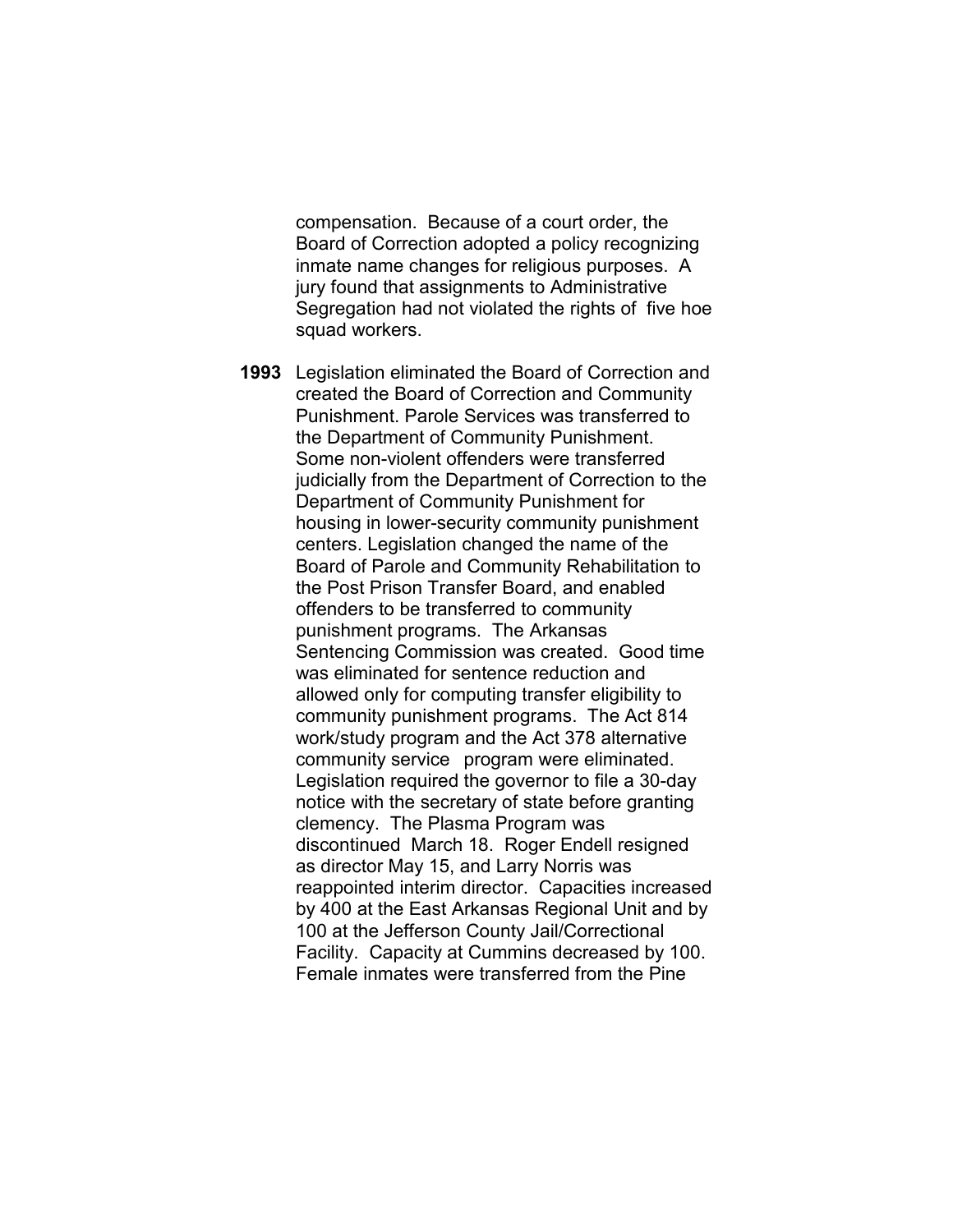Bluff Unit to the Tucker Unit. Male inmates were transferred from the Tucker Unit to the Varner Unit. The Pine Bluff Unit began housing male inmates working at the Pine Bluff complex. The first female hoe squad turned out for work June 16. A chancery court ruled the reimbursement rate for housing state inmates in county jails is set by the state, not the counties. A federal judge declared that prison security outweighs privacy rights of female inmates. An Arkansas Supreme Court ruling allowed inmates to review their files if Arkansas Freedom of Information Act guidelines are followed. Because of a lawsuit filed by the Arkansas Attorney General, an inmate who inherited more than \$500,000 while incarcerated, had to reimburse the state \$13,723.68 for his care and custody. The Delta Regional and North Central Units were accredited by the American Correctional Association. A total of 384 temporary beds were added at the East Arkansas Regional Unit, Delta Regional Unit and Jefferson County Regional Jail/Correctional Facility. An airstrip and parking area opened at the North Central Unit. Larry Norris was named director.

1994 An eight-year investigation ended when the U. S. Attorney General notified the Governor that living conditions at the Cummins and Tucker Units met standards. The Maximum Security and Varner Units were reaccredited by the American Correctional Association. Edward Charles Pickens and Jonas Hoten Whitmore were executed by lethal injection May 11. Hoyt Clines, James Holmes and Darryl Richley were executed August 3. Meritorious furloughs were discontinued in August, after a furloughed inmate absconded. At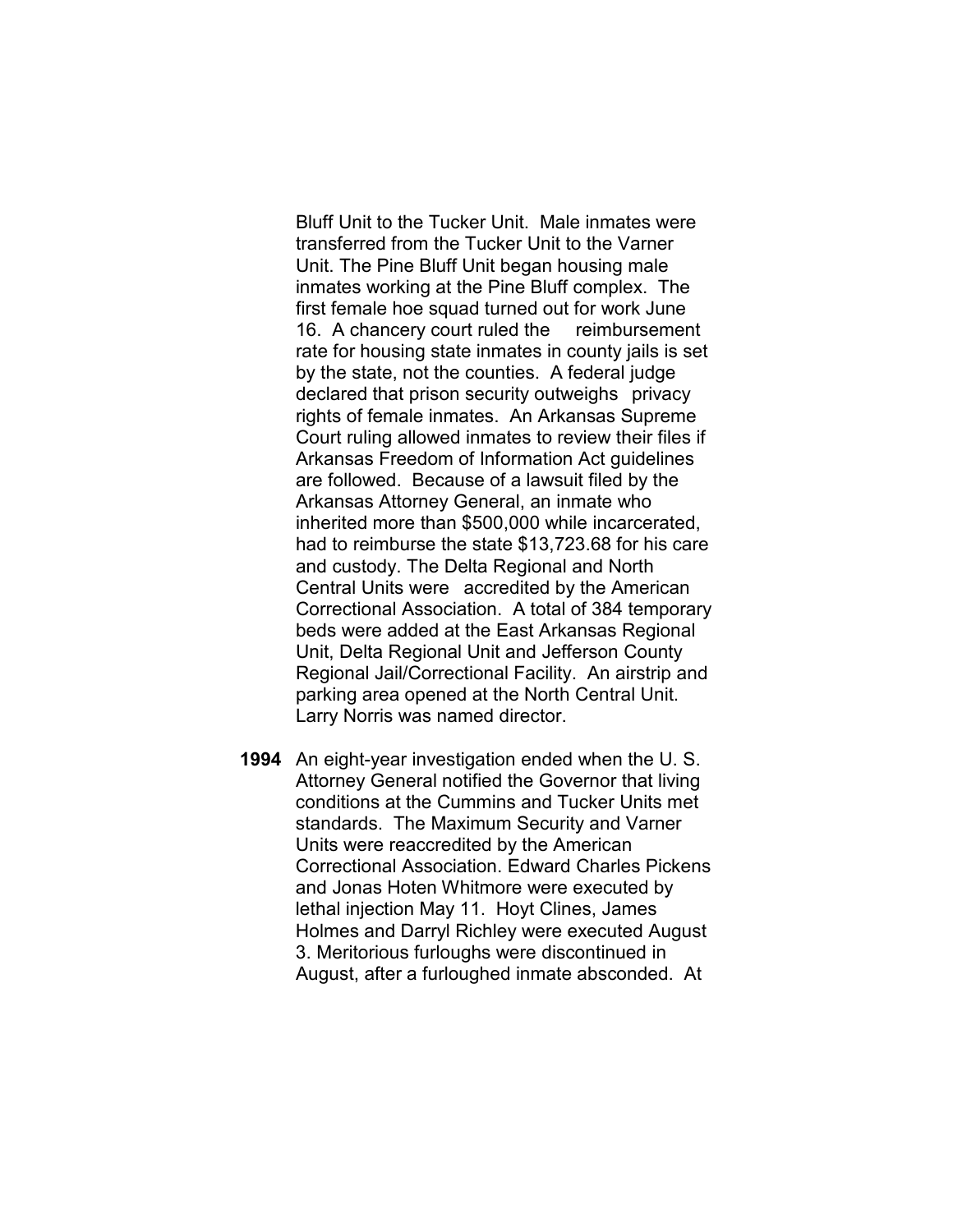the first meeting of the new Board of Correction and Community Punishment, Circuit Judge Randall Williams was selected chairman. A ribbon cutting ceremony was held in September for the department's Prison Museum, which was the second state prison museum in the country. A Boot Camp program for females was approved November 16, and the Boot Camp capacity was increased to 180.

- 1995 The East Arkansas Regional Unit became the first facility to incorporate the new inmate telephone system. Richard Wayne Snell was executed by lethal injection April 19. The meritorious furlough program was reinstated in June by the Board of Correction and Community Punishment. Barry Lee Fairchild was executed by lethal injection August 31. Sgt. Scott Grimes was fatally stabbed November 29, by Maximum Security Unit inmate Alvin Jackson. The Bi-State Detention Center was certified by the Texas Commission Jail Standards.
- 1996 The Department contracted with Wackenhut Corrections Corporation in June to build and manage two 600-bed adult correctional facilities at Newport. Alvin Jackson, who was convicted June 20 of the fatal stabbing of Sgt. Scott Grimes, was sentenced to death for capital murder. The Department contracted with a jail in Bowie County, Texas, to house up to 500 Arkansas inmates. William F. Parker was executed August 8. An Office of Emergency Preparedness was established by the ADC. The Department's oldest and largest facility, the Cummins Unit, was accredited by the American Correctional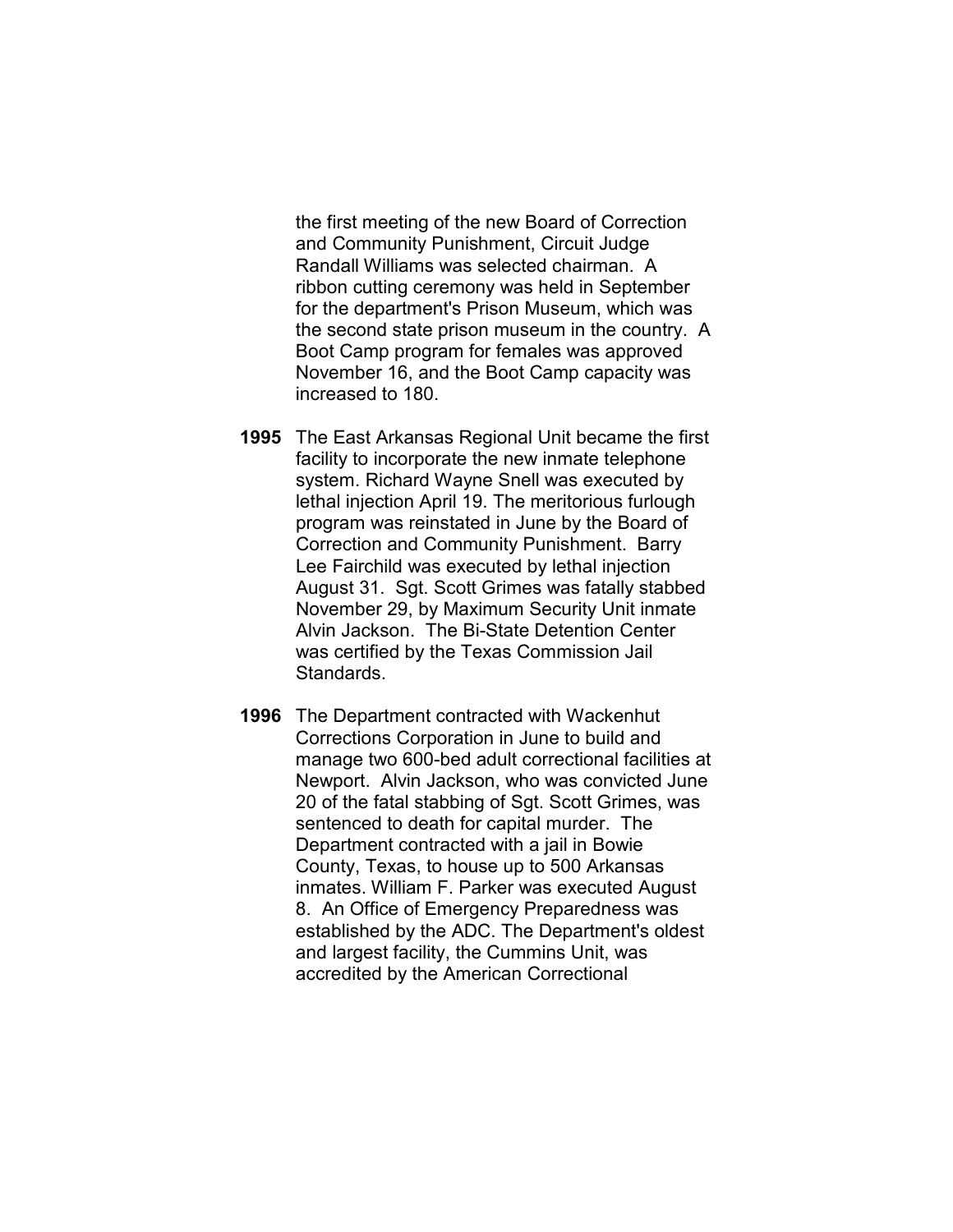Association. With that accreditation, the ADC became one of only nine states to be fully accredited by the ACA. The inmate grievance procedure was certified by the U. S. Department of Justice. A 100-bed barracks was constructed at the Maximum Security Unit. The PASS Program (Prisoners of Arkansas Striving for Success) was created at the Varner Unit to address problem inmate.

- 1997 Kirt Douglas Wainright, Earl Van Denton and Paul Ruiz were executed by lethal injection January 8. Legislation authorized lethal electrified fences at the Department's medium and maximum security facilities. Construction of 200 beds at the North Central Unit and 400 beds at the East Arkansas Regional Unit was completed. New classrooms opened in May at the Pine Bluff Unit. Pastor Silas Johnson was appointed to the Board of Correction and Community Punishment, replacing the Rev. Hezekiah Stewart. Eugene Wallace Perry was executed by lethal injection August 6, and for the first time members of the victim's family could view the execution on a video monitor at the Cummins Unit. A U. S. Department of Justice lawsuit involving the ADC's past hiring and promotional practices of female employees was settled. Construction of the state's first privately managed correctional facilities was completed in December at Newport.
- 1998 The Department began paying wages owed for past compensatory time and overtime earned by correctional officers, with nearly \$7.2 million paid to more than 2,000 officers by the end of the fiscal year. The state's first privately managed prisons,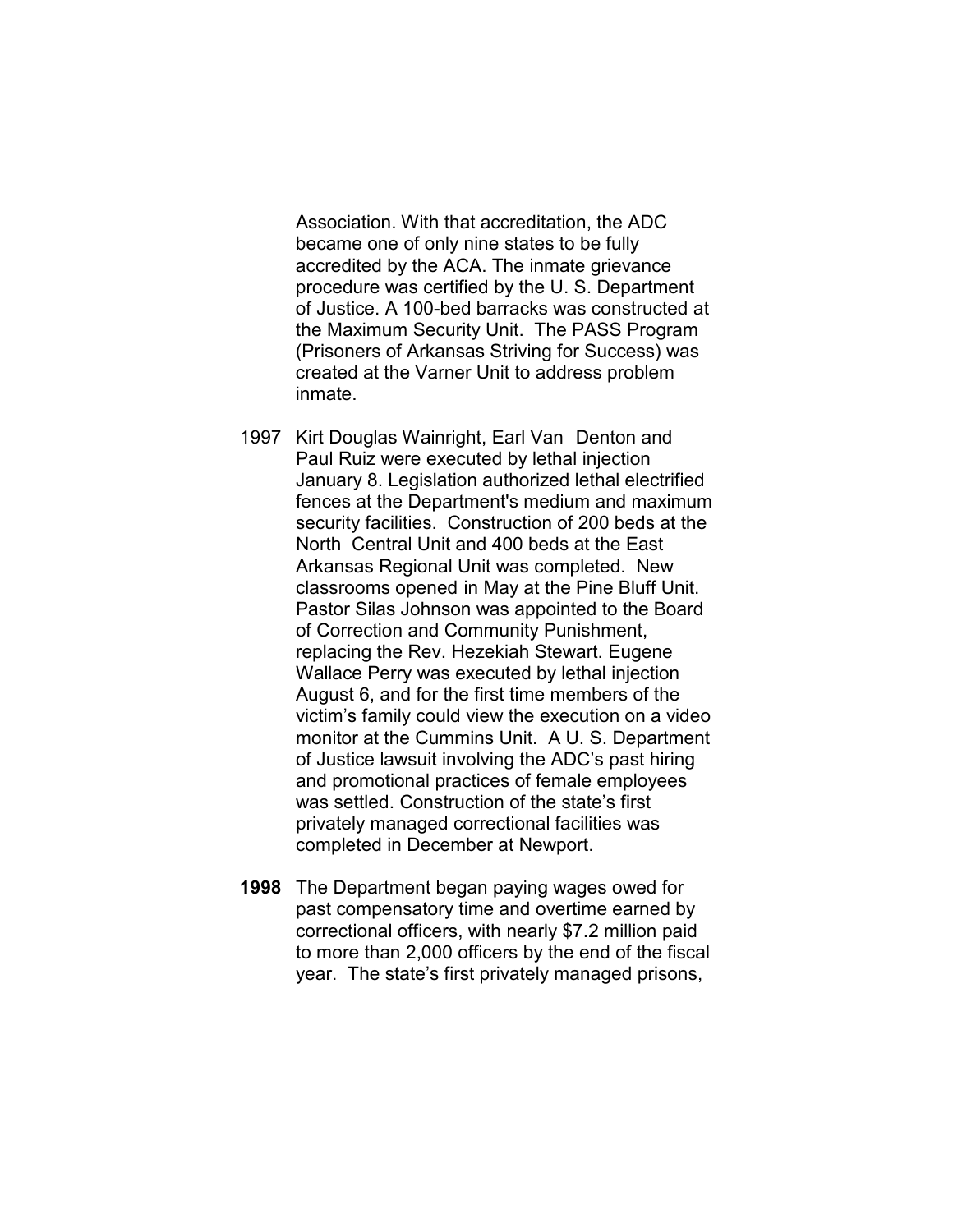both 600-bed facilities named for correctional officers killed in the line of duty, opened at New port in January. The Grimes Unit houses youthful male offenders and the McPherson Unit holds female inmates. An expansion at the East Arkansas Regional Unit added 200 medium and 216 maximum beds. The Boot Camp was named "Best of the Best" by the American Correctional Association. The Board of Correction and Community Punishment adopted a grooming policy requiring inmates to have short haircuts and no beards. Collection of DNA samples began for inmates convicted of violent or sexual offenses after a new state law went into effect in August. Wilburn Henderson was executed by lethal injection July 8. Preparations began for the state's first lethal electrified fence, which will be erected at the Cummins Unit. After raising more than \$185,000 in donations, the new chapel opened at the East Arkansas Regional Unit. A new school building opened at the Delta Unit in May. A graduation record was set when 865 inmates earned their GEDs in ADC classrooms.

1999 The ADC and the Arkansas Crime Information Center activated the statewide VINE (Victim Information and Notification Everyday) system. Construction began in September on a 468-bed addition at the Varner Unit, which will be the state's first Supermax facility. The Janitorial Products factory opened in September at the Delta Regional Unit. To keep its population from falling below 50,000, the City of Pine Bluff planned to annex the Pine Bluff Complex and its 1,400 inmates. In February, 36 correctional officers were sworn in as certified law enforcement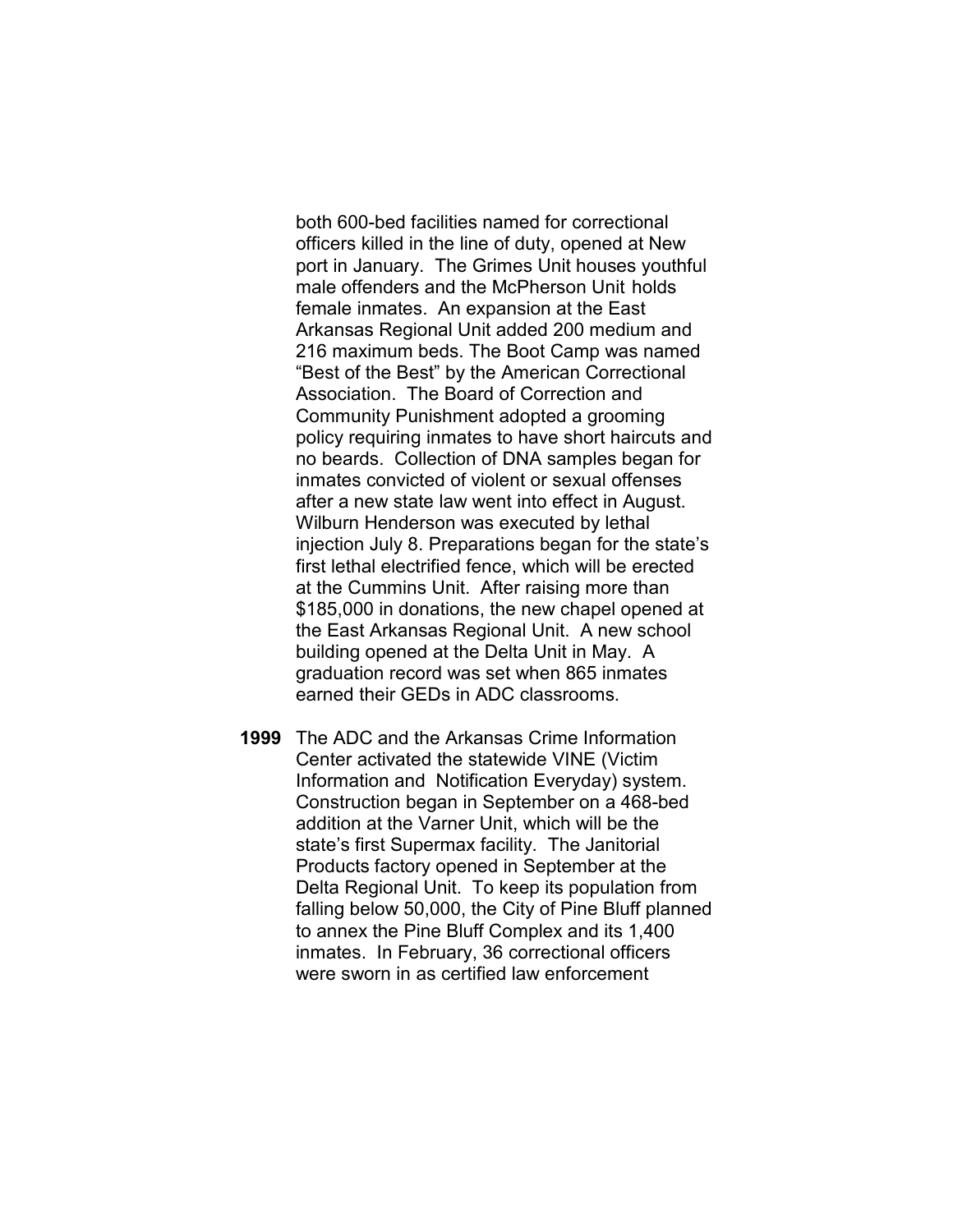officers, the first ADC class to complete the training. Officer James D. Cannon was seriously injured in an attack by an inmate at the Maximum Security Unit. Johnie Michael Cox was executed by lethal injection February 16, and Marion Pruett was executed April 12. Alan Willett and Mark Edward Gardner were executed by lethal injection September 8. Governor Mike Huckabee's commutation of Bobby Ray Fretwell's death sentence was the first for a Death Row inmate since December 1970. Governor Huckabee appointed Benny Magness and Drew Baker to the Board of Correction and Community Punishment. Legislation from the 1999 General Assembly placed responsibility for assessing sex offenders with the ADC and required Legislative Council and Board of Correction and Community Punishment review and approval prior to construction of any private correctional facility to house ADC, out of state or federal inmates.

2000 The Board of Correction and Community Punishment chose a 400-acre site in Malvern as the location of a medium security prison for males. Originally slated for 760 beds, the facility's size was increased to 948 beds. Several sections housed in the Central Office, located on Princeton Pike in Pine Bluff, were relocated to the old Brandon House building on East Harding Avenue. The building was renamed the Administration An nex East, and it became the new home of Human Resources and Information Systems. As part of a new 20-year lease agreement with the county, the ADC began major renovations at the Mississippi Work Release Center. The first 156 beds at the Varner Supermax opened. The housing area is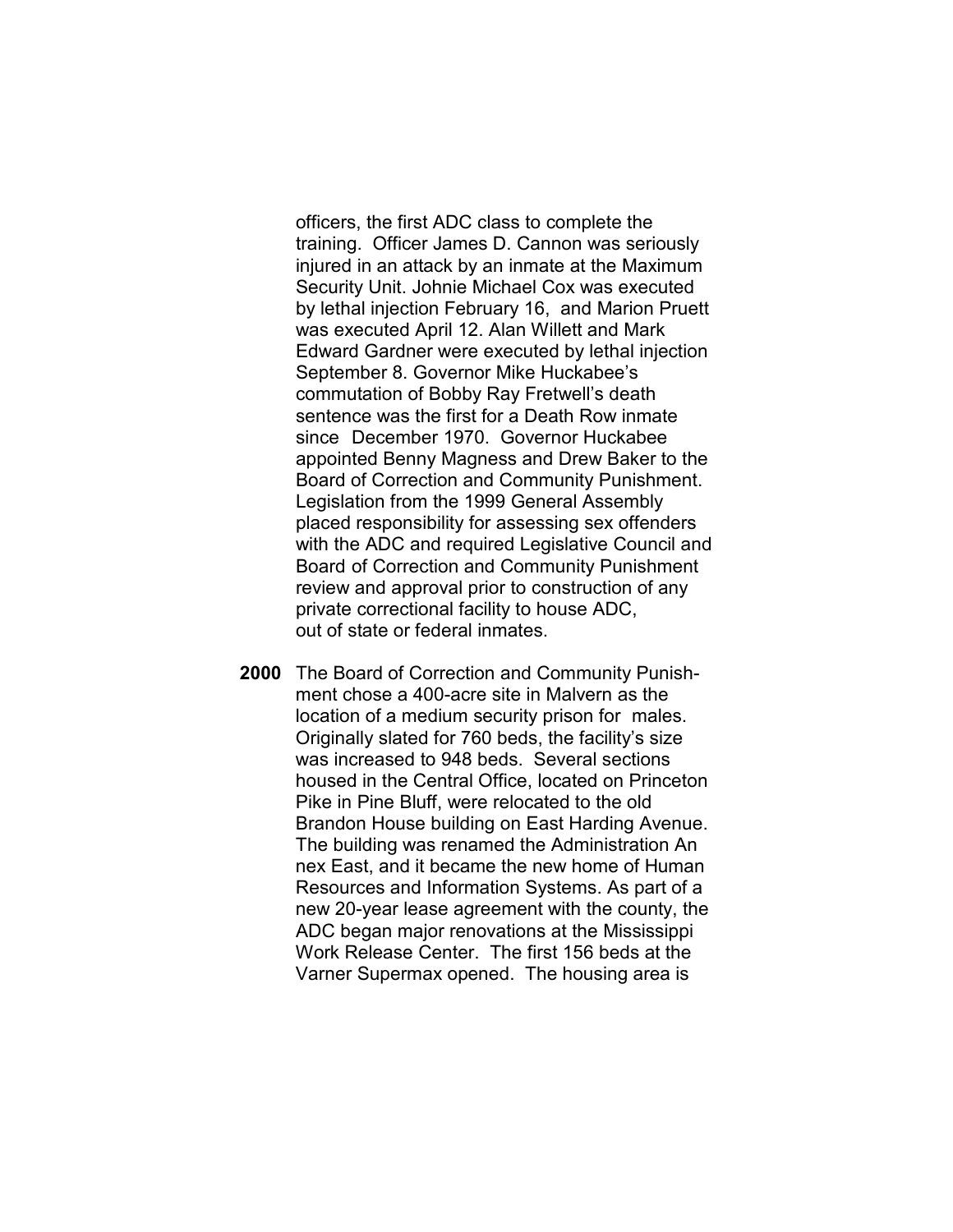the first of its kind in Arkansas, and a federal grant provided 90% of the construction costs. After 20 years in the old Barnes School building, the Training Academy moved next door to the Maximum Security and Tucker Units. In January, the ADC went tobacco-free for staff and inmates. All tobacco prod ucts were banned. Citing health and safety con cerns, the BCCP implemented the ban after a one year waiting period. The ban applies to buildings, areas inside perimeter fences and ADC vehicles. Construction of Arkansas's first lethal electrified fence was completed at the Cummins Unit. The fence, which carries a current of 5,000 volts, was erected using inmate labor. Christina Riggs, con victed of killing her two children, was executed by le thal injection May 2, becoming the first female to be put to death by the State of Arkansas. David Dewayne Johnson was executed by lethal injection December 19. Dr. Mary Parker was selected as the new chair of the Board of Correction and Community Punishment, which also received two new members. Pastor J. Aaron Hawkins of Fayetteville and Bill Fer ren of Pine Bluff were appointed to the board by Governor Huckabee. At the Tucker Unit, Depart ment's last 100-man barracks was to be split into two smaller barracks. As part of its strategic plan and in preparation of performance based budgeting, the ADC developed a new Mission Statement, Guiding Principles and Core Values. Sixty correctional officers were sworn in as certified peace officers, bringing the agency's total to approximately 100. The Constituent Services Office was created to enhance communication with the family and friends of in mates.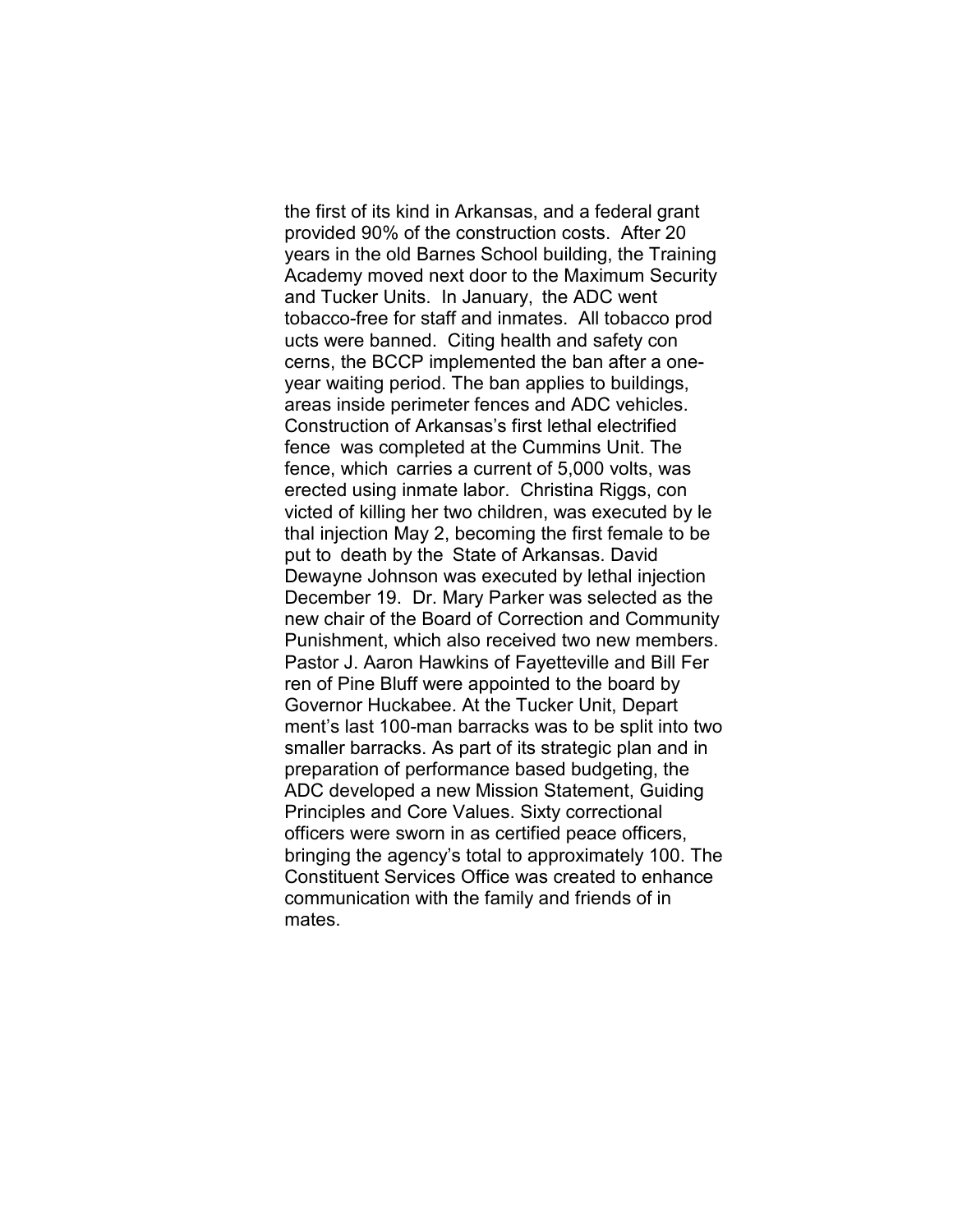- 2001 In August, the name of the Board of Correction and Community Punishment was changed to the Board of Corrections, to reflect the name change of the Department of Community Punishment to the Department of Community Correction. After three and a half years of managing the Grimes and McPherson Units, Wackenhut Corrections Corporation chose not to seek a contract renewal. The ADC assumed management of the facilities in July. Clay King Smith, sentenced to death in Jefferson County on five counts of capital murder, was executed by lethal injection May 8. The rate at which county jails are paid to house state inmates was increased from \$25 a day to \$28 by the Board of Corrections. To partially fund the increase, the reimbursement rate for Act 309 inmates was trimmed from \$25 a day to \$15. Kelly Pace was appointed to the Board of Corrections by Governor Mike Huckabee. For the first time, the three units at the Pine Bluff Complex were placed under the supervision of one warden. Institutional Parole Services was transferred from the Department of Correction to the Department of Community Correction. Gate money was increased from \$50 to \$100 by the Board of Corrections. An inmate search engine was added to the Department's website, allowing internet visitors to view information and pictures of any ADC inmates. The agency's Construction and Maintenance Division was named "Best in the Business" by the Association of State Correctional Administrators.
- 2002 Faced with the state's first budget cuts in 14 years, the ADC trimmed more than \$22 million from its operating budget. The 11 percent reduction in funding forced a six-month delay in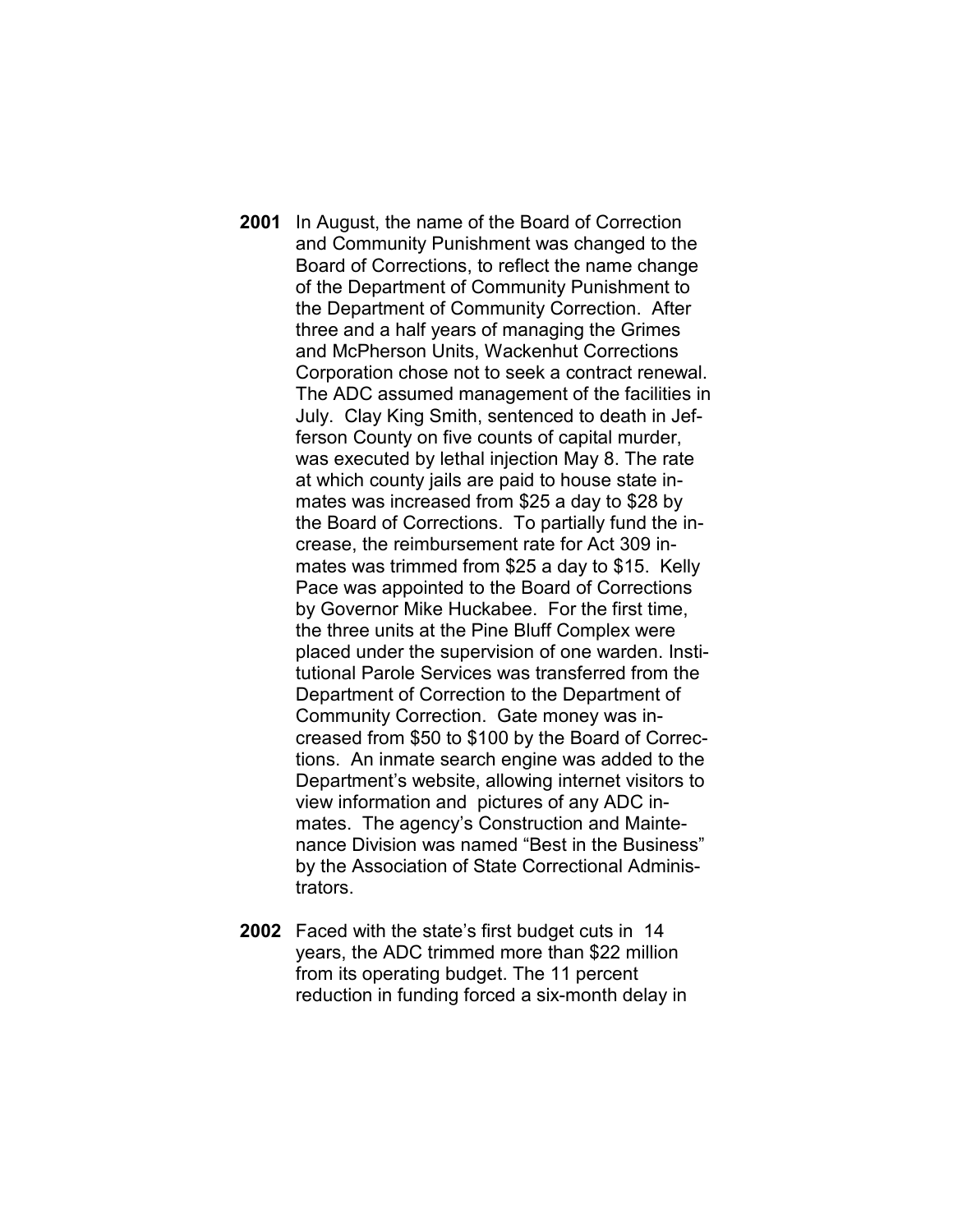opening the first phase of the new unit being constructed at Malvern and delayed opening 200 beds of the Grimes Unit expansion. Construction for 200 beds for female inmates, was planned at the Wrightsville Unit, but put on hold due to the funding shortfall. More than \$1.2 million was paid out to ADC employees in bonuses through the Career Ladder Incentive Program during FY2002 and 451 employees received CLIP promotions. After added emphasis was placed on recruitment and retention, turnover of entry-level correctional officers fell from 42 percent to 37.2 percent.

- 2003 In FY2003, ADC spent approximately \$44.11 per day to house each inmate – almost a 4 per cent increase over the previous year. On July 1, 2002, the Department assumed management of the Grimes and McPherson units that had been privately managed by Wackenhut Corrections Corporation. Since opening in January 1998. Convicted murderer Riley Dobi Noel was executed July 9 by lethal injection at the Cummins Unit. The inmate population set a record high when it reached 13,099 in November 2002. More than 1,200 of the inmates were backed up in the county jails due to a lack of prison space. In December, Cummins became the first Arkansas prison to be in continuous operation for 100 years. Cummins received its first inmates by riverboat on Dec. 13, 1902. A century later, it houses nearly 1,800 inmates and is the department's largest and oldest prison.
- 2004 During FY2004, Phase I of the Ouachita River Correctional Unit, with 316 beds, opened at Malvern. In Phases II and III, an additional 632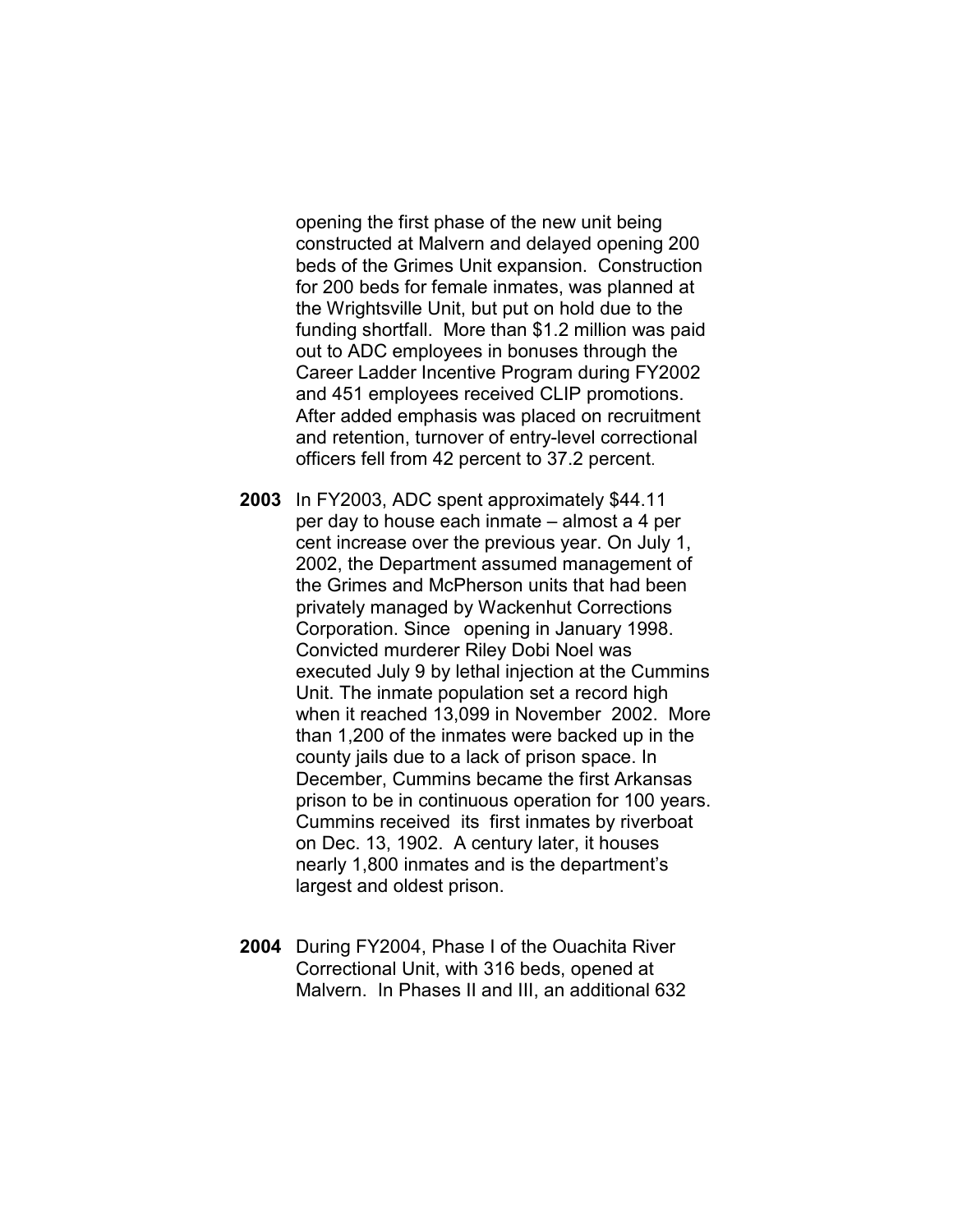beds will be added to the medium-security men's prison, expected to be completed in 2005. On Jan. 6, convicted murder Charles Singleton was executed by lethal injection at the Cummins Unit for the 1979 death of a Hamburg grocer. He had spent 24 years on death row. The Department received a \$3.8 million loan from the Arkansas Development Finance Authority to assist in building new processing plants at its prison farm and to restructure an existing loan. Plans called for using \$2 million of the loan to build a new milk processing plant and a meat processing and cold storage facility at the Cummins Unit. The remaining \$1.8 million was to be used to restructure a loan the department took out in 1999 to pay for numerous projects. In June 2004, legislators approved funding for a new 200-bed women's unit at Wrightsville. Legislators first approved the project in 1999 but plans were halted in November 2001 because of budget reductions.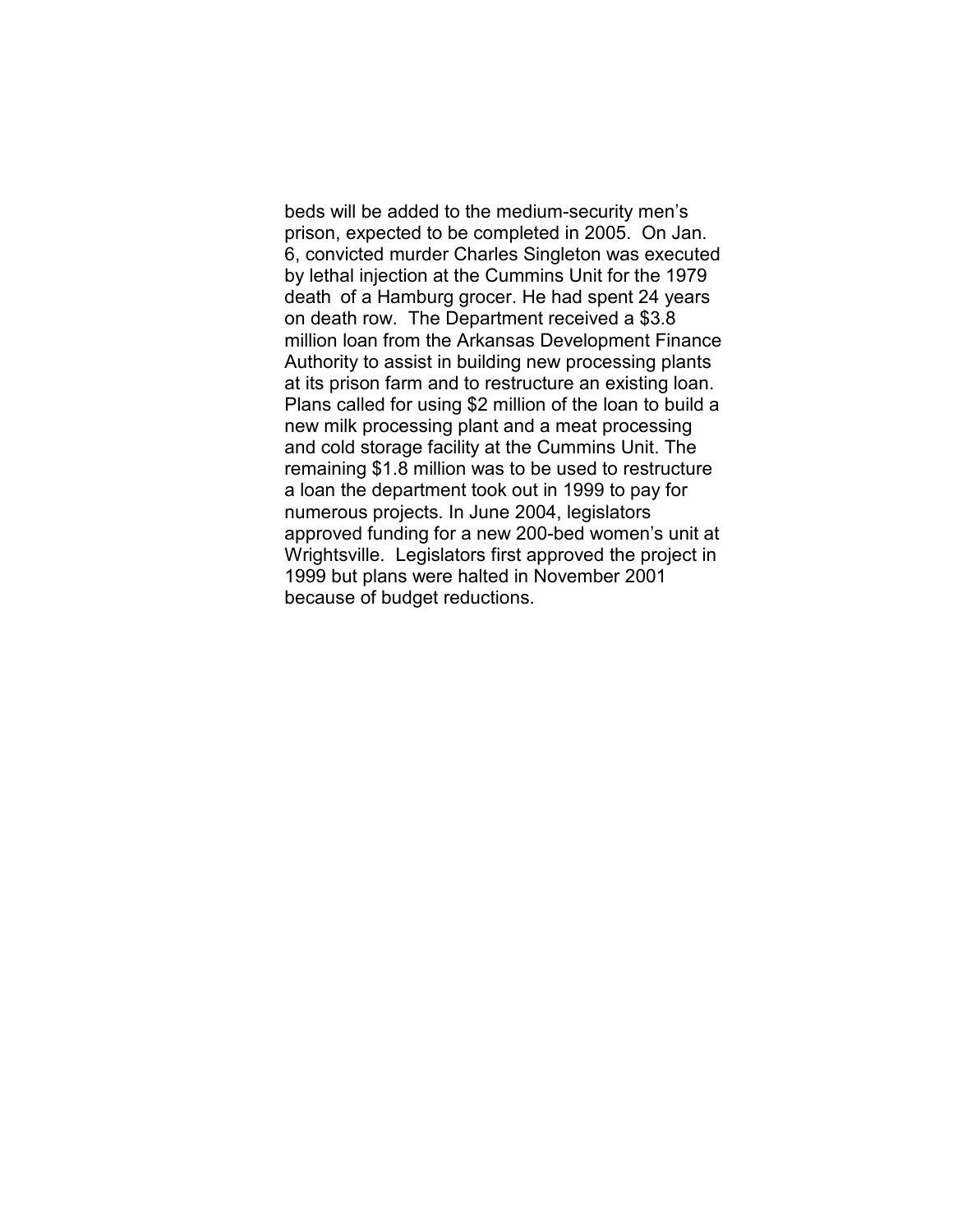## Programs

Act 309 Program: Contracts for housing and supervision of eligible state inmates in approved county and city jails for work purposes

Agriculture: Inmate work assignments and training in row and garden crop farming, animal husbandry and food processing

### Alcoholics Anonymous, Cocaine Anonymous and Narcotics Anonymous:

A system of recovery from substance abuse utilizing role models and a 12-step approach

Anger Management: Behavior modification program, using ACA's "Cage Your Rage," for inmates who consistently resort to violence rather than problem solving

Boot Camp: A military-style behavior modification program based on discipline, academic education and substance abuse education. Eligible inmates must volunteer to participate in the program

College Program: College courses available for inmates at certain units, potentially leading to an Associate of Arts or Bachelor of Arts Degree

Construction: On the job training and work assignments for inmates through the construction and maintenance of Department facilities

Intake Orientation: Orientation for new inmates includes: assessment of educational, medical, physical and psychological needs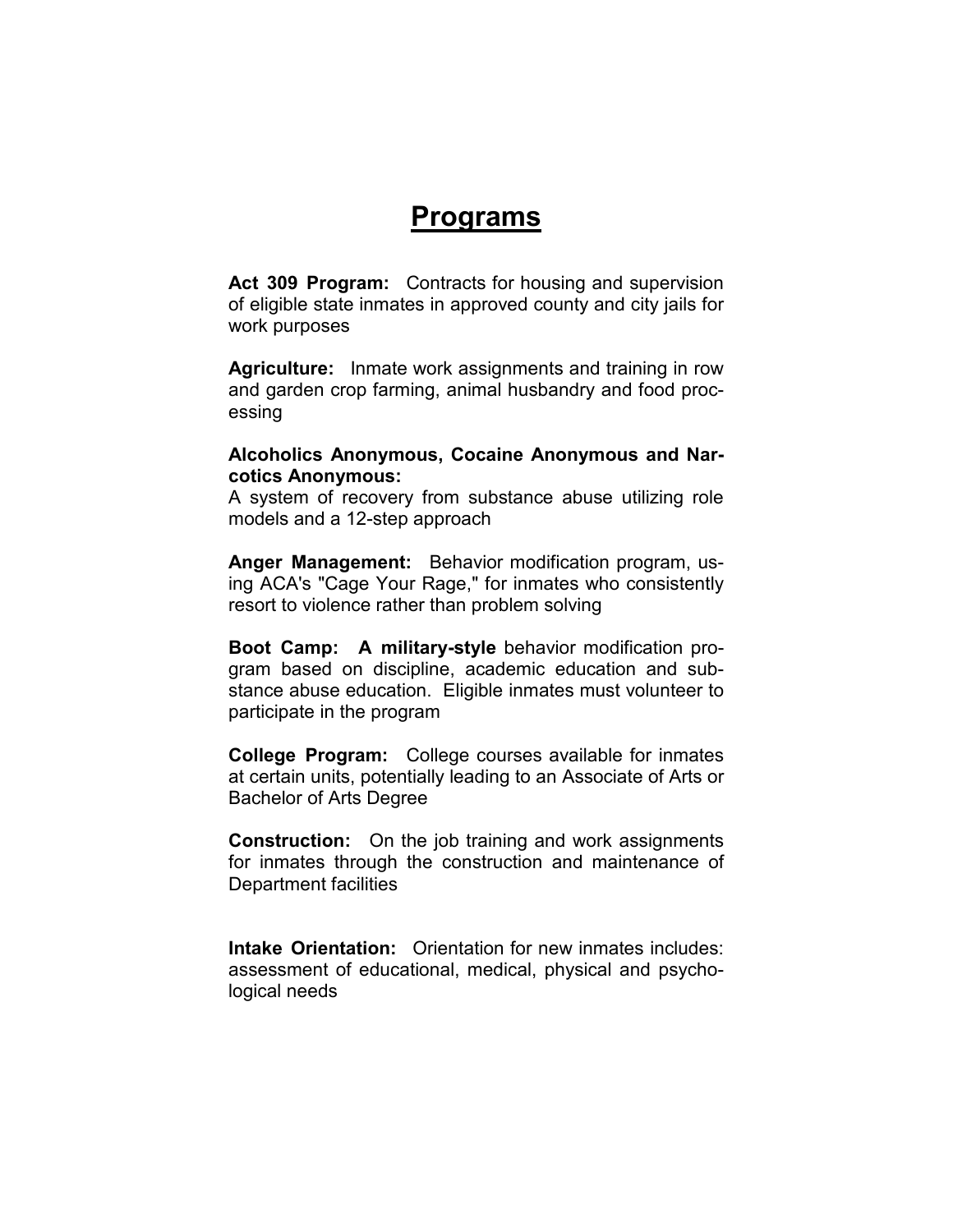**Disciplinary Court:** An internal justice system for determining sanctions for rule violations by inmates

Food Services: Inmate work assignments preparing meals for inmates and staff

Habilitation Program: Housing, work supervision and treatment at the Tucker Unit for developmentally disabled inmates

HIV and TB Programs: Prevention, tracking, case management, counseling, treatment, review and research designed to lessen the spread of infectious diseases

Industry: Inmate work assignments and on the job training in manufacturing settings producing goods and services for government and nonprofit agencies

Inmate Panel: Inmates with good insight into their pathways to trouble share their experiences with groups of children, teenagers and adults

Jaycees: Inmate chapters of the community service organization chartered from the national Jaycees

Library: Hard cover and paperback books, reference materials and periodicals provided for inmate use

Medical Services: Complete medical care for inmates including sick call, hospitalization, surgery, dental, eye care, educational, and rehabilitative programs

Mental Health Services: Institution wide operations and services to include: Outpatient treatment and intervention for individuals and groups

**Parenting Program:** Inmate training in parenting and child care skills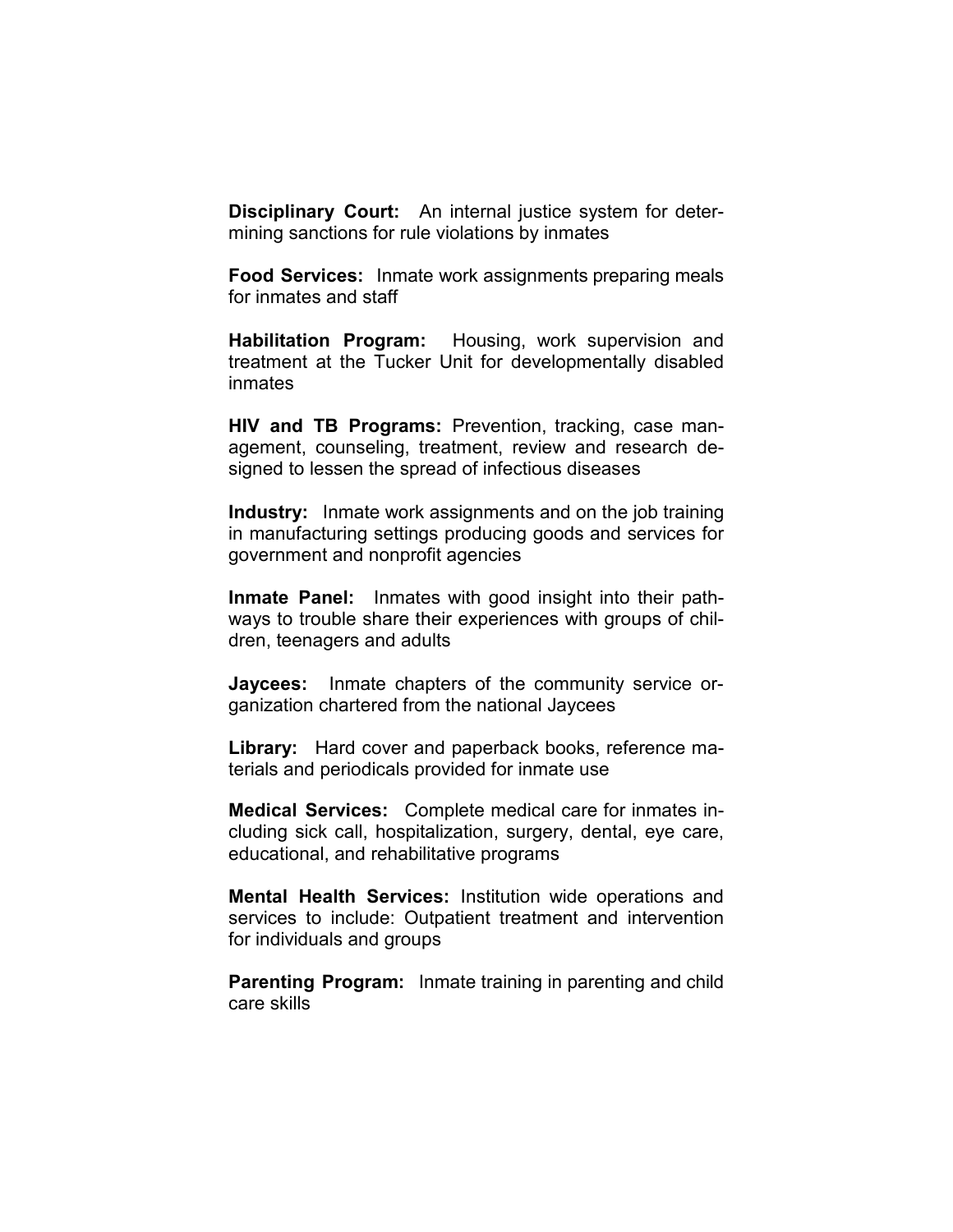Pre-Release: A 30-day training program at McPherson, Tucker and Wrightsville to prepare inmates for their return to the community

Reduction of Sexual Victimization Program (RSVP): Twelve-month residential treatment of compulsive sexual behaviors, particularly child molestation

Religious Services: Worship services, religious materials, counseling and crisis ministry for inmates

School District: Class A school district within the ADC, with GED potential for inmates

Sheltered Living Unit: Inmate housing at the Diagnostic Unit and Jefferson County Jail/Correctional Facility for the elderly, chronically ill or those recovering from acute illness

Special Management Barracks: Housing at the Cummins Unit for inmates with mental health management and counseling needs

Special Programs Unit: Housing, work supervision and treatment for inmates with mental difficulties.

Substance Abuse Therapeutic Community: Six-month (minimum) comprehensive substance abuse treatment using a modified therapeutic community residential program

Suicide Prevention: Mental Health staff regulate assessments on segregated inmates identified with prior suicidal history for more than 30 days

Technical Parole Violator Program: Intensive 60-day program for parole violators referred by the Post Prison Transfer Board